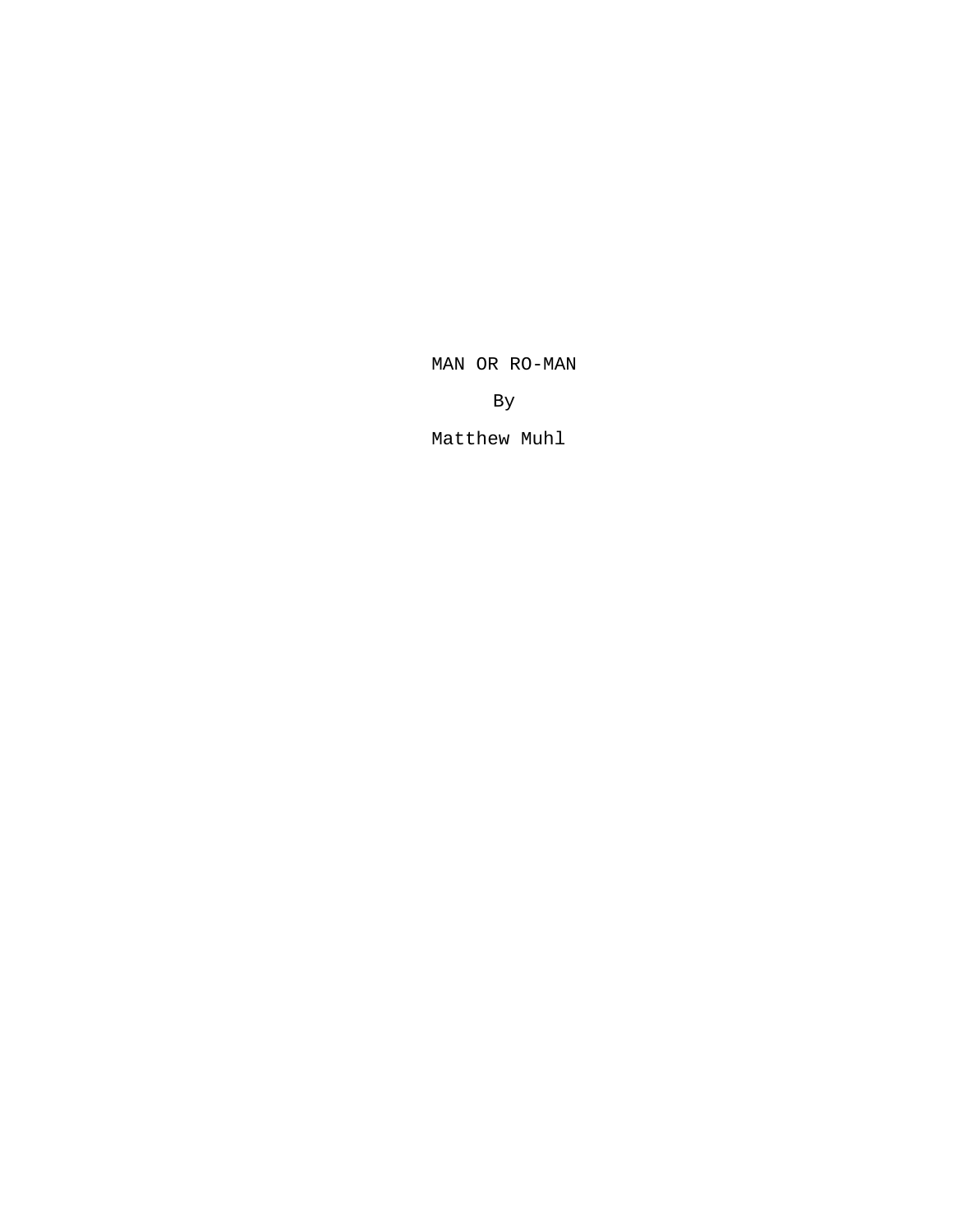INT. LOS ANGELES TIMES HEADQUARTERS - DAY

Date "December 15, 1953" appears, and 1953 song "I See The Moon" by the Mariners plays.

Man sits at desk with "Editor, The Mirror" nameplate. He grabs envelope sitting atop his inbox. He opens envelope, places it on desk, and reads enclosed letter.

Close-up of envelope on desk reveals return address as "1202 S. Bronson Avenue". Man silently reads letter, followed by voice-over of the letter by Phil Tucker.

> PHIL TUCKER (V/O) As you read this, I am quite dead in a room at the Hollywood Knickerbocker Hotel. Since I am writing this before I check in, I don't know which room it is but I am registered under my name. You may wonder why I write to you at a time like this - I will explain.

> > CUT TO:

### INT. HOTEL ROOM - NIGHT

Camera slowly enters hotel room. There is a night stand with a packet of sleeping powders beside pulp copy of "Fantastic Tales". Next to it is a bubble on a toy wand, which bursts.

Close-up of man's pants pocket. Pass from psychopathic ward of West L.A. VA Hospital falls out of pocket. Pass states that patient Philip Jay Tucker was returned ("in fair condition") after treatment at Hollywood Emergency Hospital.

Two men, police officer and hotel manager, enter room and approach the man's body on the bed. Close-up of the closed eyes of the man on the bed.

> PHIL TUCKER (V/O) (CONT.) I want everyone to know why I'm doing as I am but I want that information given in a dignified way. I am only 26 but I feel that even self-inflicted death must be treated with dignity. I was not a good businessman. Had I been, I would be alive now. I produced and directed at the very height of the 3-D craze, a 3-D picture...

> > (CONTINUED)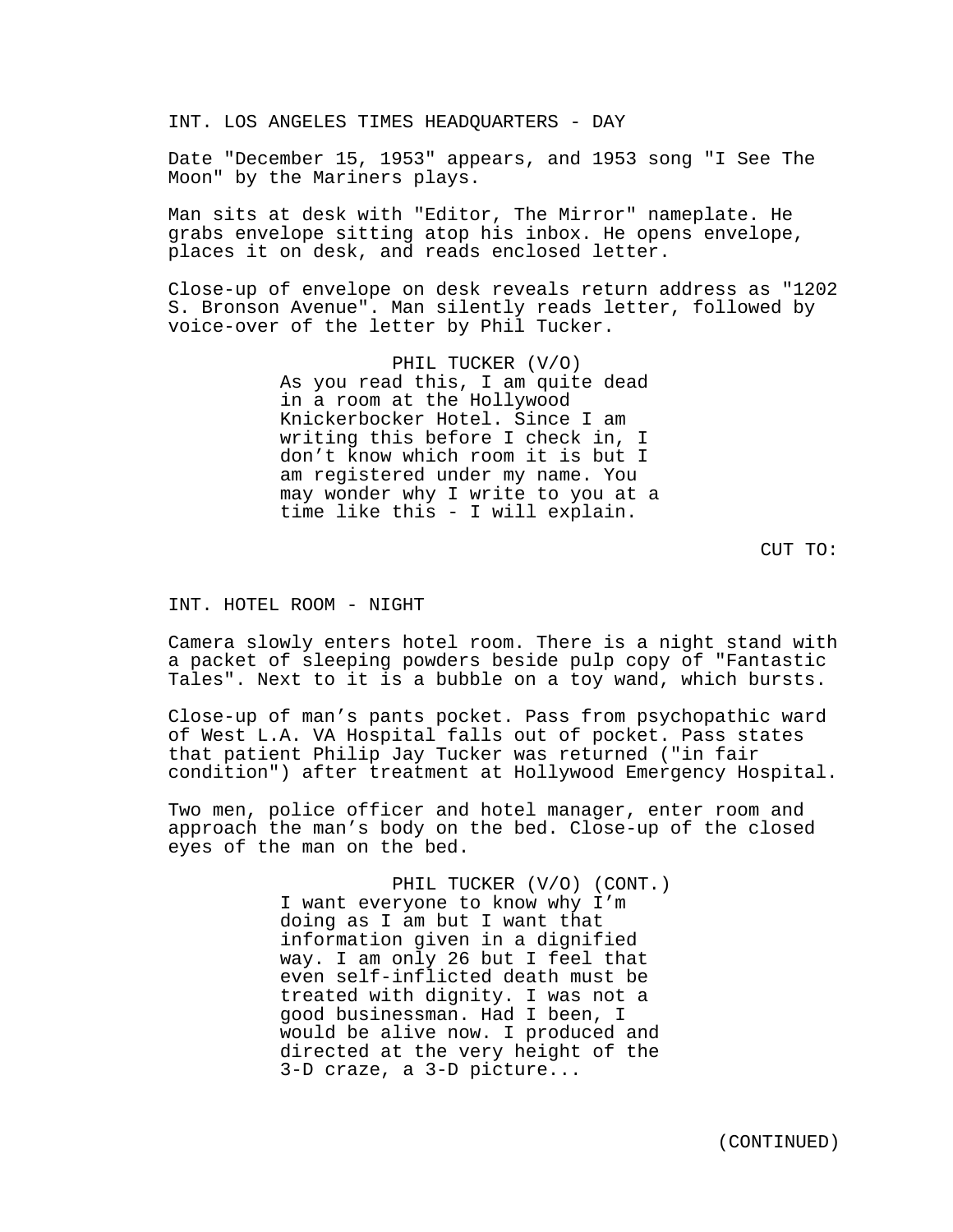CUT TO:

# EXT. BRONSON CAVE TRAIL ENTRANCE - DAY

"Nine Months Earlier", underscored by date "March 21, 1953". Fade in on Hollywood sign, viewed from a far distance.

### RUNNER

# Mr. Tucker? Mr. Tucker?

Zoom out to reveal man PHIL TUCKER, a twenty-something of tall, average build. Tucker continues to look at the sign in the far distance, and hears the voice of the set RUNNER, another twenty-something man of average build.

### RUNNER

Phil?

Tucker snaps out of his trance, and turns toward the runner.

PHIL TUCKER

Yeah?

### RUNNER

You okay?

PHIL TUCKER Yes, I am. Just realized that today is the first day of spring.

RUNNER Feels like a fresh start, huh?

Tucker smiles, and looks back at the sign in the distance.

PHIL TUCKER Fresh start.

Tucker takes a deep breath and looks around.

PHIL TUCKER Is everyone here?

# RUNNER

Yup, all cast and crew present and accounted for, shuttled them all myself straight from the rendezvous at Formosa Grill.

PHIL TUCKER Great, what time is it?

Runner looks at his watch.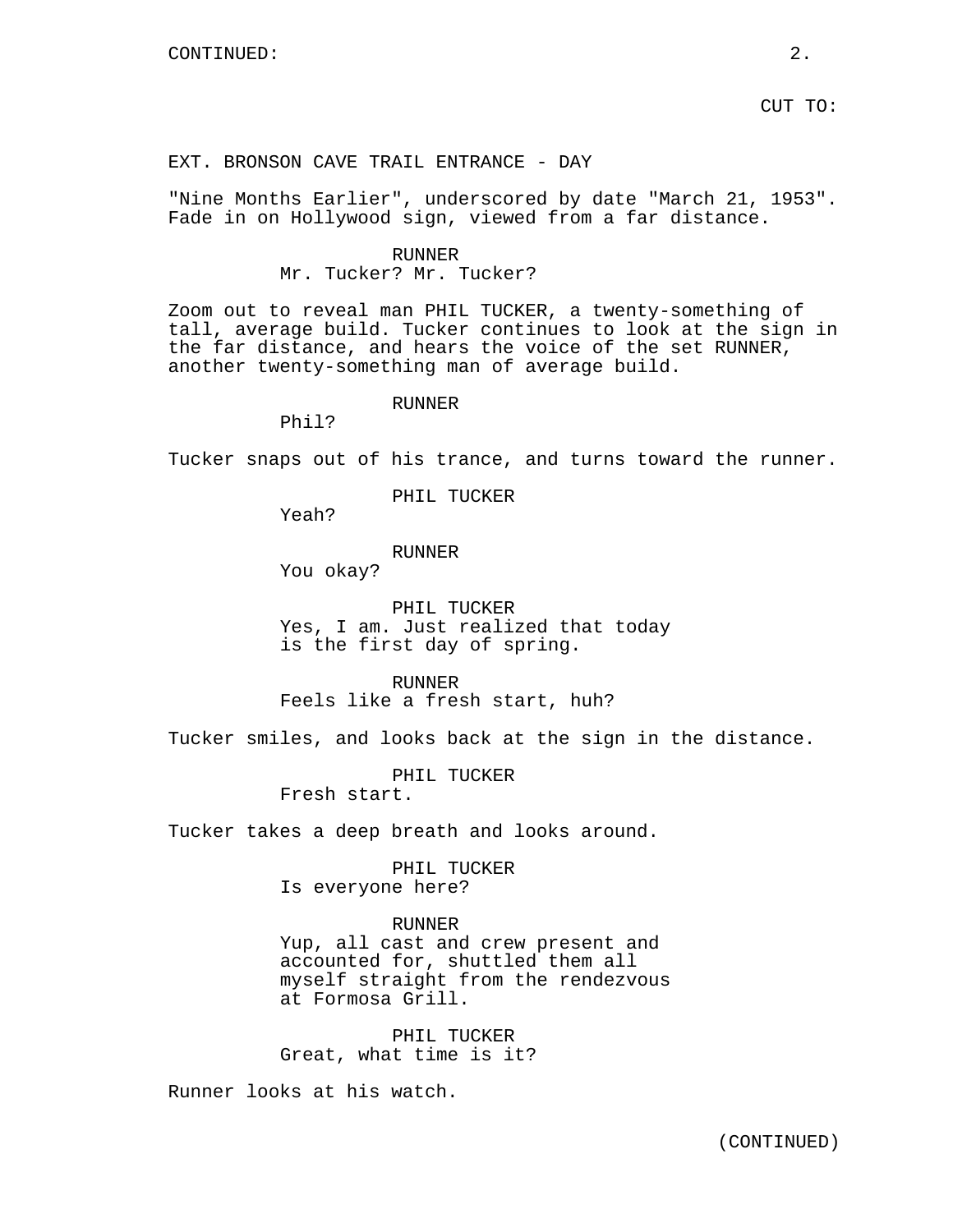RUNNER Almost 8 o'clock.

PHIL TUCKER Good, giving us roughly 10 good hours of light before sunset. Go tell the crew that we'll be setting up for the opening scene adjacent from the East end of the cave.

### RUNNER

You got it, boss!

Runner runs over to inform the crew. As he runs away, AL ZIMBALIST, a mustached man in his 40's of average height and build and wearing a visor, walks up to Tucker.

> AL ZIMBALIST Hey, Phil! How goes it?

PHIL TUCKER Hey, Al. It goes good. Third and final shooting day with just under 15 pages shooting pages scheduled.

Zimbalist pulls out hard candy from his pocket and eats it out of his hand.

# AL ZIMBALIST

Wonderful! Sorry I wasn't able to visit you on-set these past couple days of your shooting schedule. Busy week at the office. Candy?

# PHIL TUCKER

No, thanks.

Zimbalist continues eating while looking around at the Bronson canyon area.

> AL ZIMBALIST Gee, Phil, this location sure is perfect for this sort of picture, very spacious and otherworldly, almost like we're on the *moon*!

PHIL TUCKER As far *removed* as the moon, too. Like a closed set.

Zimbalist looks back toward Tucker.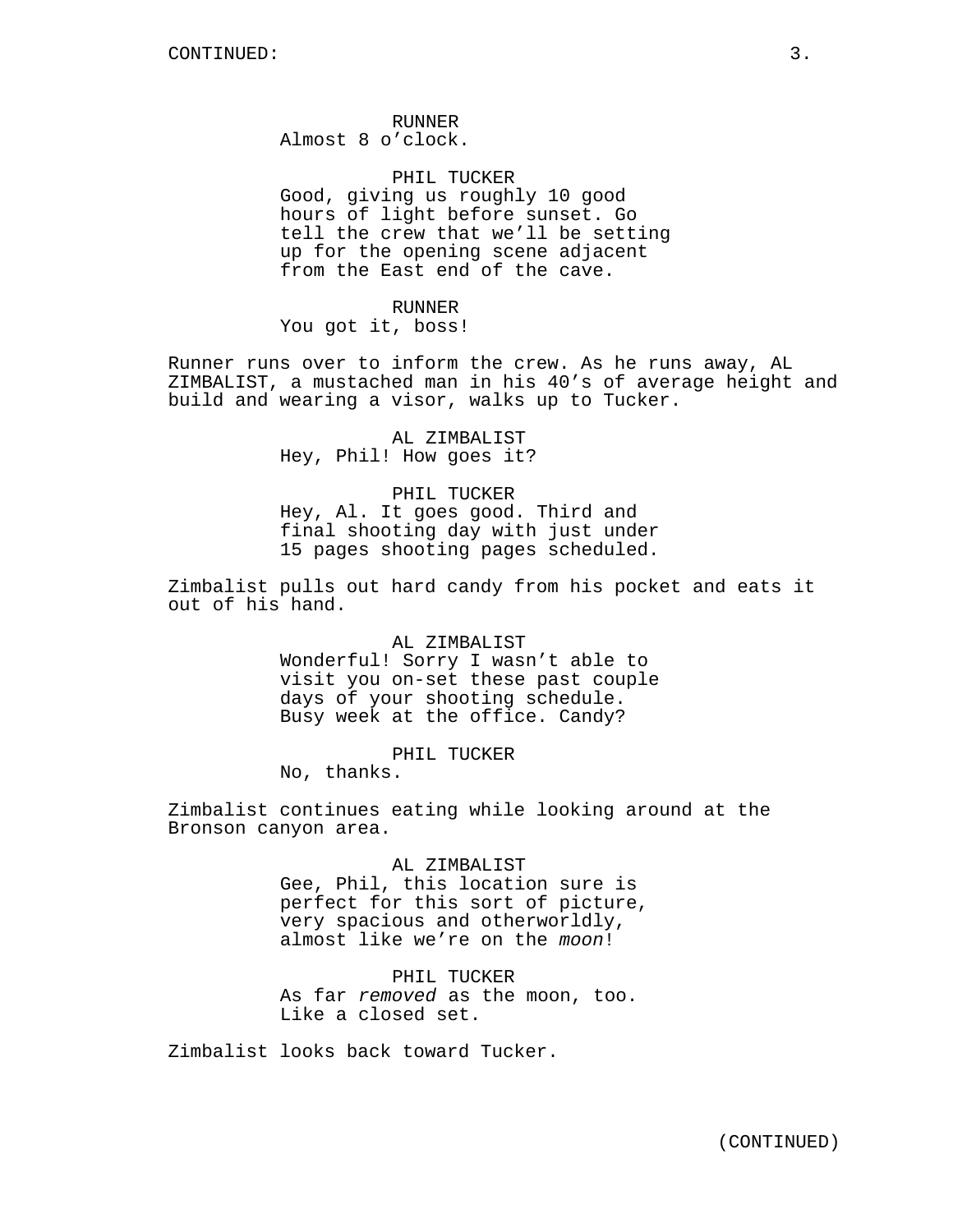AL ZIMBALIST Say, how did the *rest* of the shoot go over at Chavez Ravine?

PHIL TUCKER Smoothly. We shot all the scenes we needed for the barricaded camp site, all without a permit, and...

MAN

Al!

Middle-aged man of stocky build, ED MOSK, walks over to Tucker and Zimbalist with a cigar in his mouth.

AL ZIMBALIST

Ed!

Mosk shakes Zimbalist's hand.

AL ZIMBALIST Phil, you know Ed Mosk.

PHIL TUCKER Of course. How are you, sir?

ED MOSK

Morning, Phil.

ED MOSK What is this one called, again? "Robot Killer"?

PHIL TUCKER "Monster".

ED MOSK "*Monster* Killer"?

PHIL TUCKER No, no, no. "Robot-

Zimbalist interrupts.

### AL ZIMBALIST

Uh, you remember me mentioning this picture to you, Ed! It's the one about a nuclear *family* who survives a nuclear *fallout*! That's what it's about, right, Phil?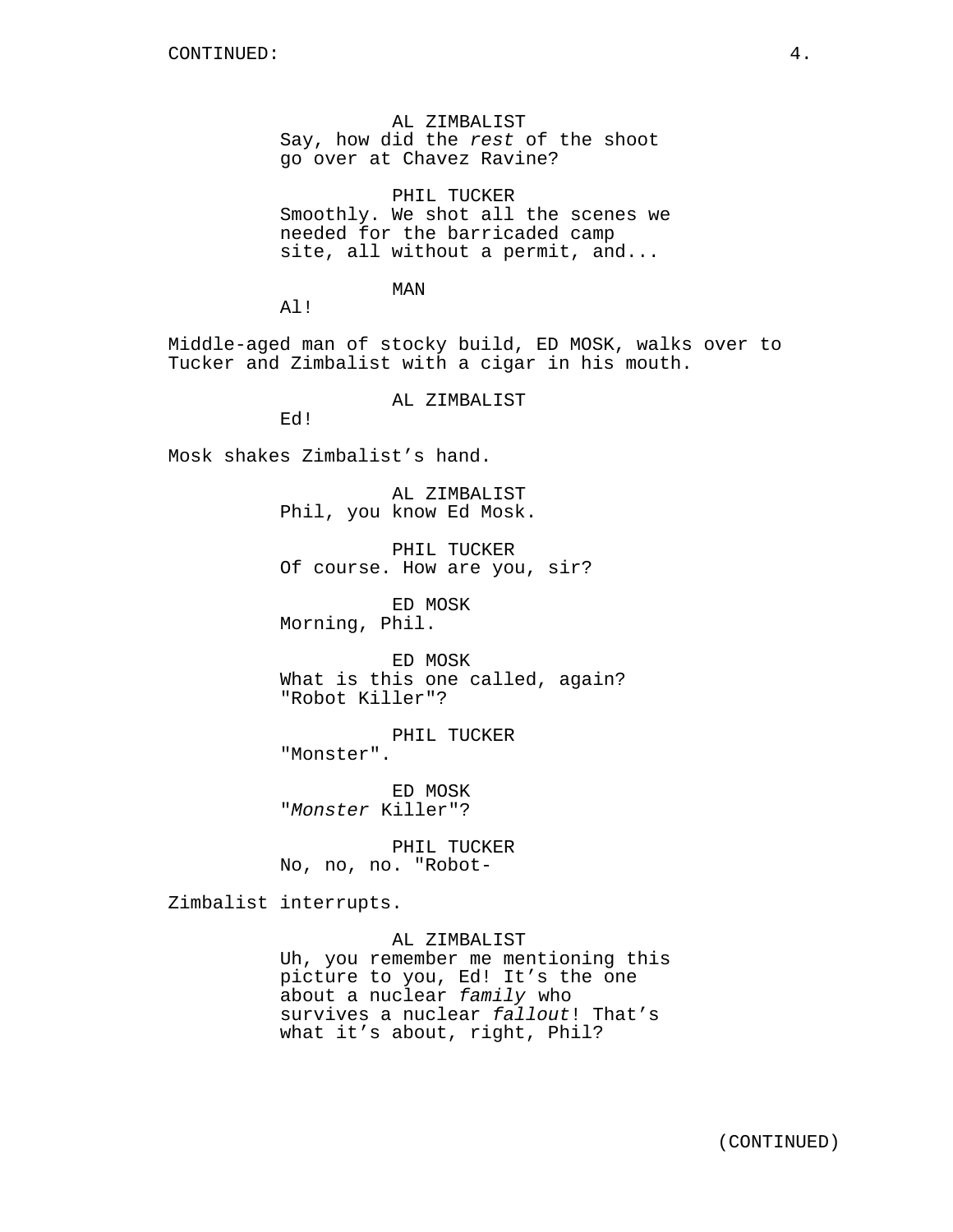PHIL TUCKER Right, but it's *also* about...

Zimbalist interrupts again.

### AL ZIMBALIST

And not only *that*, it's a hell of a great way to capitalize on those atom bomb tests that made all the headlines this past week!

ED MOSK Oh, sure, the Yucca Flats tests over Nevada! Saw them myself!

AL ZIMBALIST You *saw* them?

ED MOSK Sure, on television!

PHIL TUCKER They're *televising* them?

Mosk nods.

ED MOSK First time, they say.

AL ZIMBALIST

How about that? So, Ed, Phil here was just telling me about the progress on our picture here.

Zimbalist addresses Tucker.

AL ZIMBALIST

You said you were able to film out at Chavez *without* a permit? How were you able to swing that, Phil?

### PHIL TUCKER

Simple. The government's housing authority annexed an area out by Elysian Park as part of some redevelopment plan. As a result, the area now looks as desolate as a nuclear fallout zone, which works perfectly for the film.

AL ZIMBALIST So Harry Truman did the production design for us! That's great, Phil!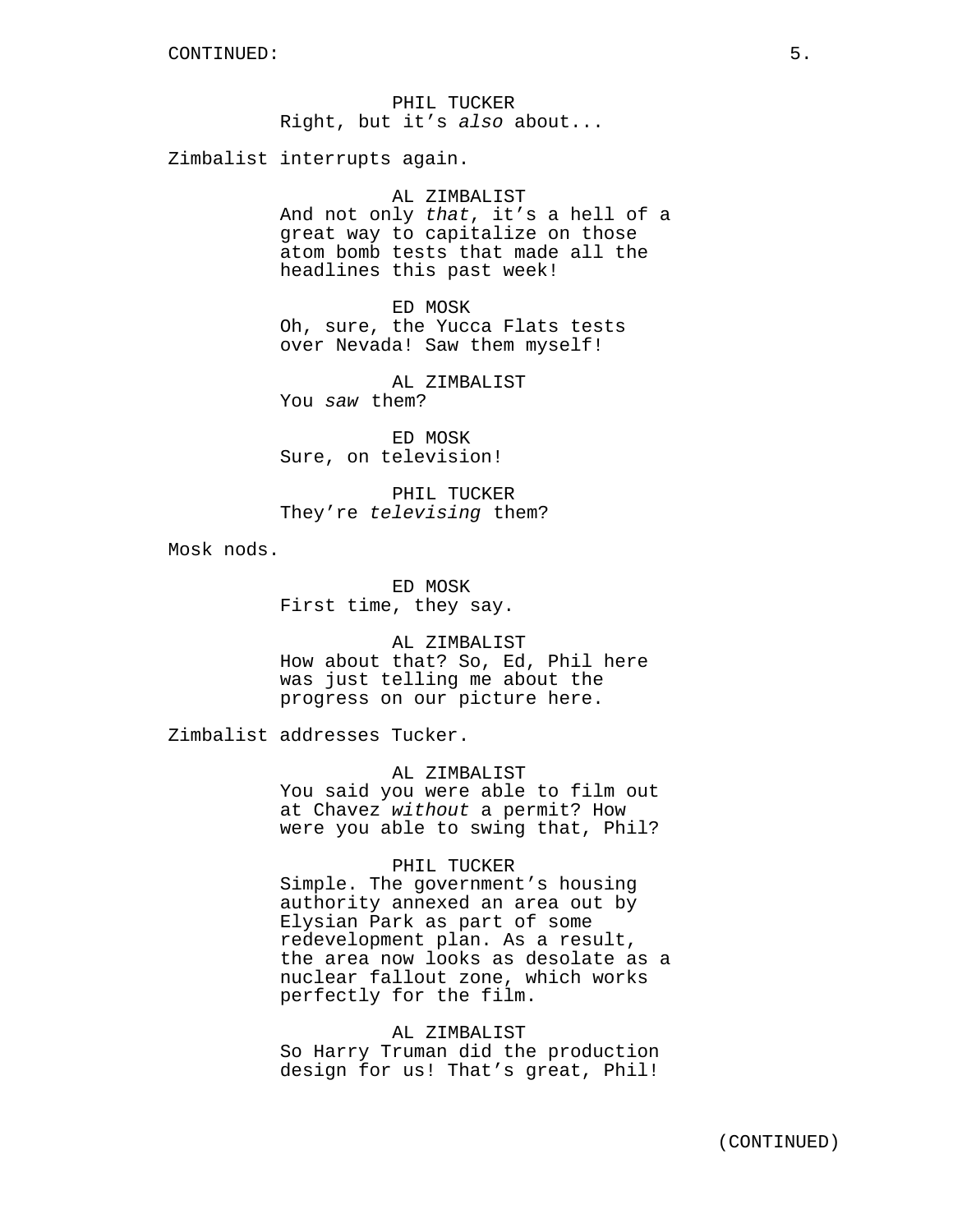Not great for the residents, though. Every home in that area is being razed for this development project. No clue what they'll build, but there's enough land to fit a whole *stadium* out there.

### ED MOSK

Urban renewal, one of the cornerstones for cuttin' corners. Next to *casting*, that is.

PHIL TUCKER

Casting?

ED MOSK Of course! For one, see George over there? The lead in your picture?

Mosk points over to actor GEORGE NADER, a muscular brunette man in his thirties, who is a long distance away in relation to Tucker, Zimbalist and Mosk.

# PHIL TUCKER

Yeah?

# AL ZIMBALIST Under contract. He's in a whole slate of projects we're working on.

ED MOSK Not to mention, we got a great deal out of your *female* lead as well.

Mosk points over to actress CLAUDIA BARRETT, a thin brunette woman in her twenties, who is also a long distance away in relation to the three men.

### PHIL TUCKER

Well, I figured that about *her*. After all, she was hired just a couple days prior to production.

# ED MOSK

Here's something you probably *didn't* figure. You know the elder dame that plays her mother?

Mosk points over to actress SELENA ROYLE, an average brunette in her 40's, who is also long distance away in relation to the three men.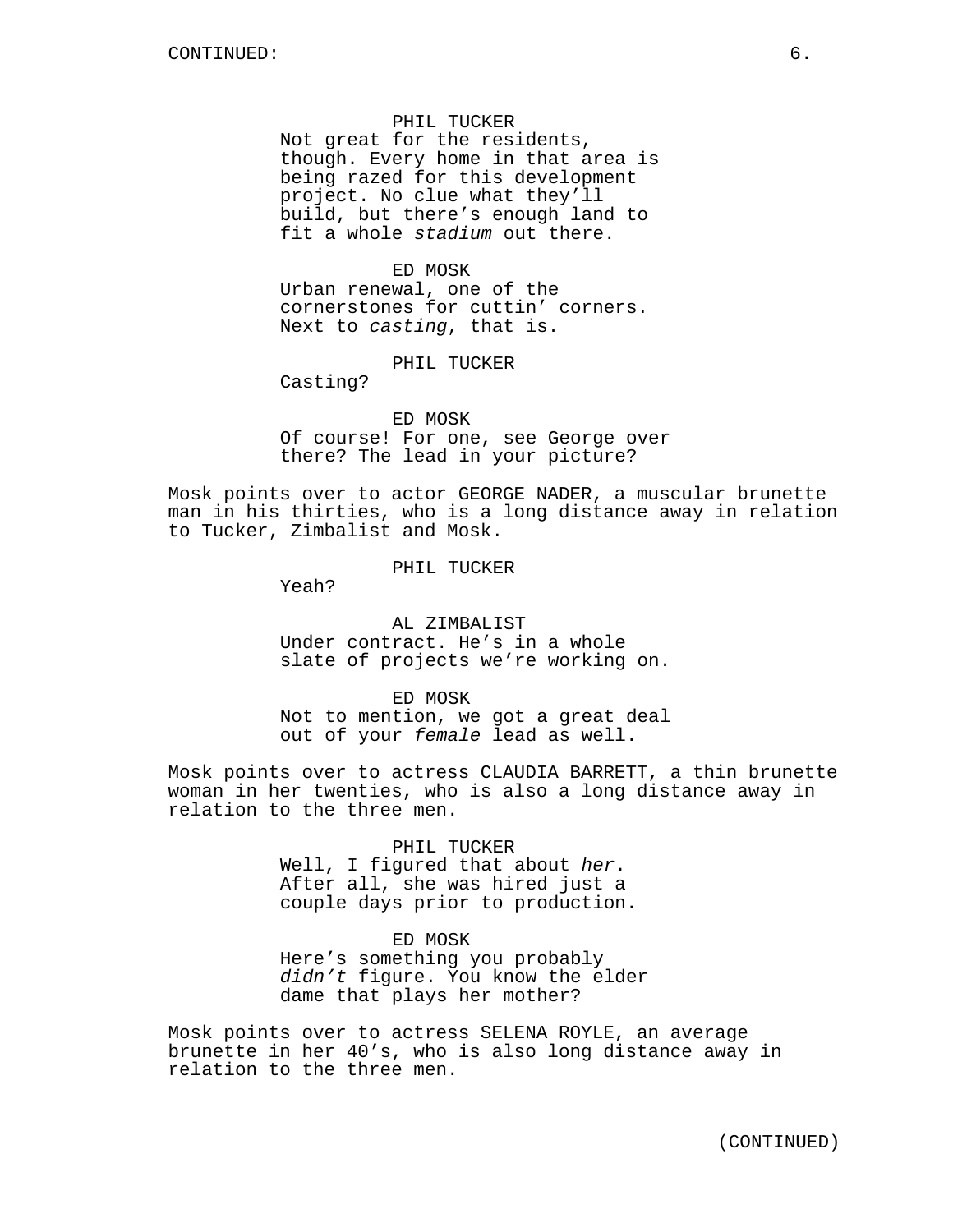PHIL TUCKER What about her?

AL ZIMBALIST Blacklisted.

PHIL TUCKER

*What*?

ED MOSK One of a hundred-fifty listed in Red Channels.

AL ZIMBALIST *Two*, if you count *another* actor we got to do ADR over your monster.

Tucker looks at Royle in the distance.

PHIL TUCKER Did she testify before the committee?

AL ZIMBALIST No, instead she appealed her case straight to the American Legion.

PHIL TUCKER

How?

ED MOSK How *else* in this business? She took out a page in Variety!

PHIL TUCKER Did it work?

AL ZIMBALIST Seeing as how she's on *our* payroll?

PHIL TUCKER

Good point.

# ED MOSK

Publishing that letter sealed the fate of her career. Drummed her right out of the mainstream...

AL ZIMBALIST ...and into *our* stream.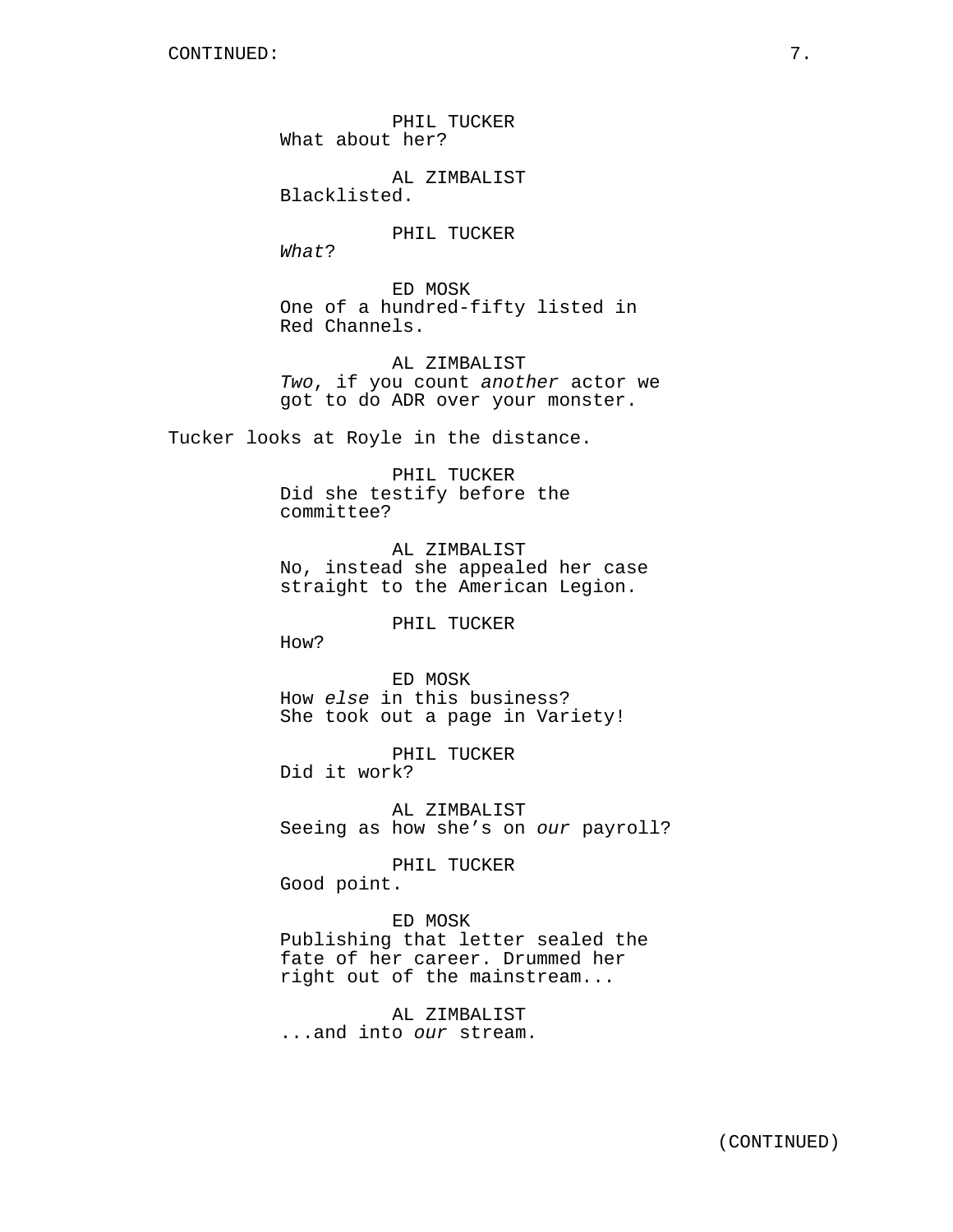PHIL TUCKER How'd *that* come about?

Zimbalist turns to Mosk.

AL ZIMBALIST That would be *Ed's* department.

ED MOSK Met her through her attorney, she came to me for legal advice.

PHIL TUCKER You advised her?

ED MOSK No, I *hired* her.

Mosk and Zimbalist laugh.

PHIL TUCKER *That's* how we're securing our contract players?

ED MOSK Hey, communist or no, if she had enough talent to play Ingrid Bergman's mother in that Joan of Arc picture awhile back, I'd say she's fit to play the last mother on Earth for *our* picture.

PHIL TUCKER True, but you don't really believe she's a communist, do you?

Mosk puffs on cigar.

ED MOSK I believe in my bottom line.

Tucker shrugs.

AL ZIMBALIST That reminds me, Phil. I know you don't have the books with you, but what *is* your picture's projected budget so far at this stage?

PHIL TUCKER Well, assuming we either wrap today or add one more for pick-ups, I'd venture to guess that we can bring (MORE)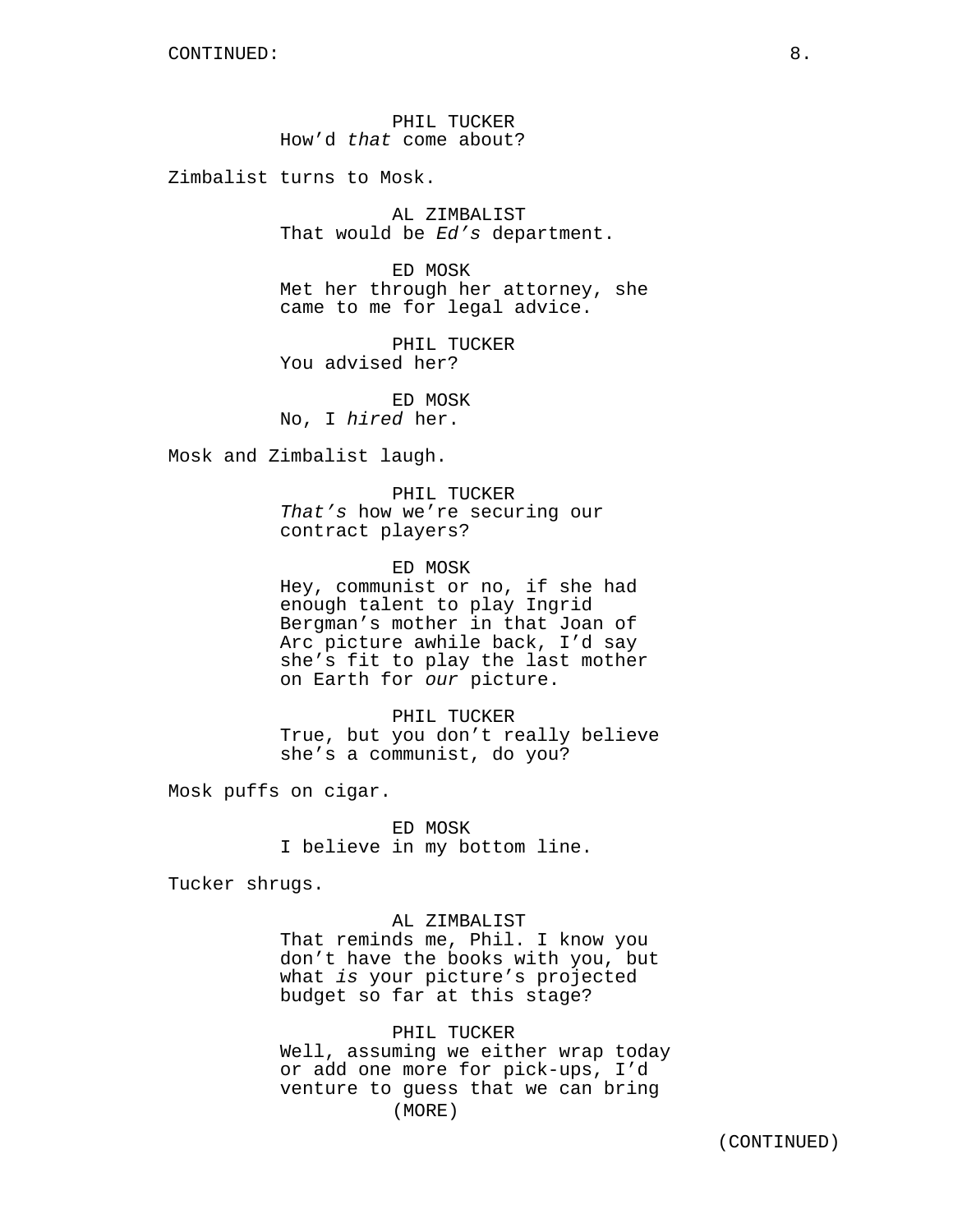PHIL TUCKER (cont'd) this in somewhere in the neighborhood of 15, 20 thousand. That's before prints, of course.

# AL ZIMBALIST

Never mind the prints, let distribution worry about that. Just remember, Phil - once you *do* get a final figure, let *me* know so that I can inflate it for the trades.

PHIL TUCKER Why? Shouldn't we be proud to bring in the picture under budget?

# ED MOSK

Think of it this way. You start telling everyone that you spent too little on a film and they'll think to themselves, 'Jesus, your film must be a piece of shit'. You tell them too *high* a figure, they'll think to themselves, 'Jesus, I can't believe you spent so much money on that piece of shit.'

PHIL TUCKER Never thought of it that way.

# ED MOSK

Anyway, I'm needed downtown, so I'll see you fellas later. Keep cuttin' those corners, Phil!

PHIL TUCKER Thank you, sir.

Mosk walks away from Tucker and Zimbalist.

PHIL TUCKER He's been around a lot lately.

AL ZIMBALIST And for good reason. He's one of the best entertainment lawyers in this town.

PHIL TUCKER Listen, Al, I was wondering if you've heard back about my other project?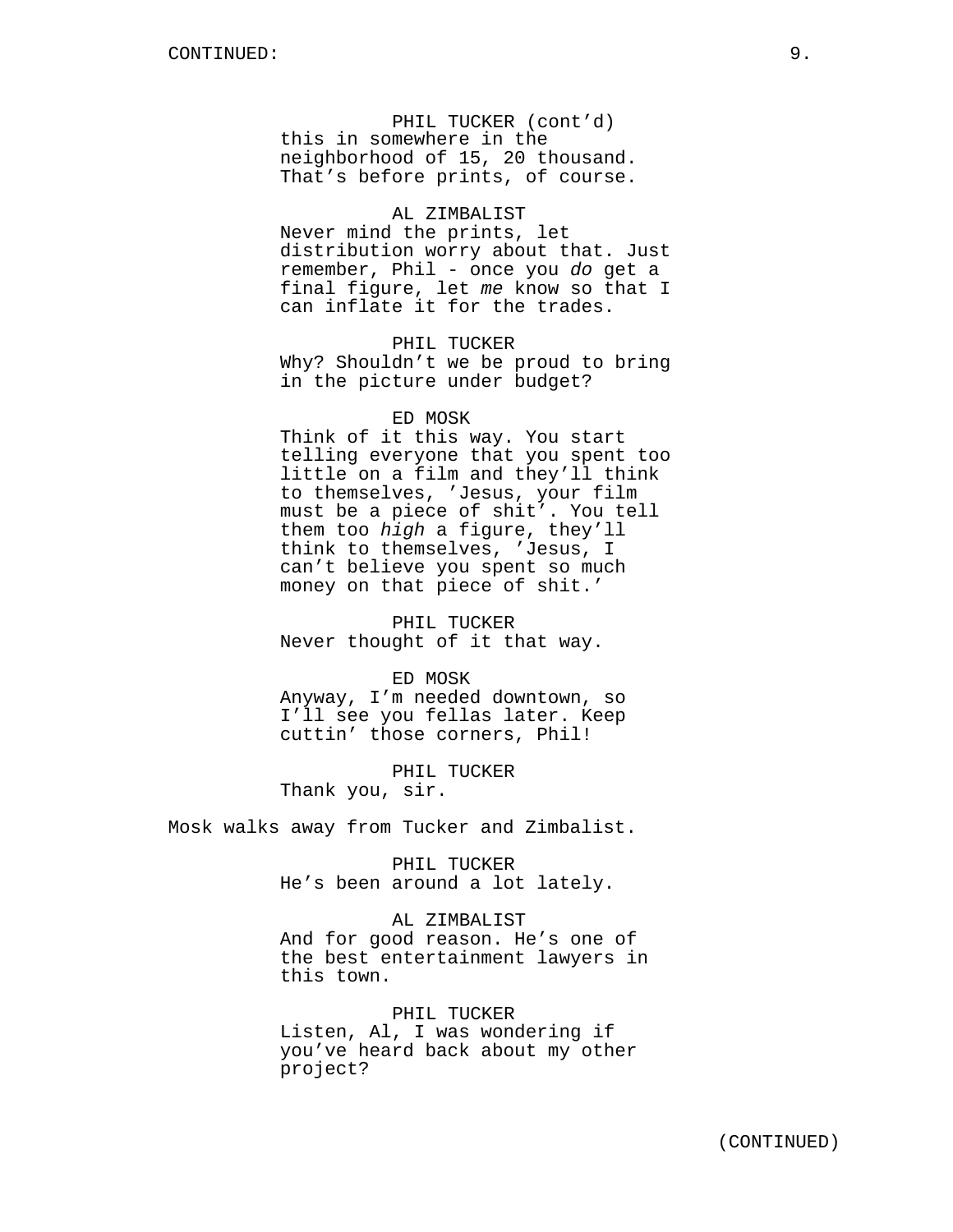AL ZIMBALIST Which one, Phil? You got so many.

PHIL TUCKER My biopic project? The one about Lucky Luciano?

Zimbalist sighs.

# AL ZIMBALIST

Sorry, kid, you may as well leave that one on the shelf. Got off the phone with Lucky's agent in Naples last week. He still won't budge on the ending that he came up with for the picture.

### PHIL TUCKER

Are you kidding?! You mean the ending that portrays him as a victim? The ending that makes society at fault for him being deported? He knows I can't do that! The man was convicted of 62 counts of sex and drug trafficking! What, does he expect me to white-wash *everything* in order to get him to license out his story?

### AL ZIMBALIST

You won't have to. The final word already came through from his estate. He's already relinquished the 300 grand that he had earmarked for the picture. Beyond that, you'd have to fly out to talk with him personally.

### PHIL TUCKER

What's the point? He barely knows who I am as it is. Besides, the State department turned down my request for a passport last fall.

### AL ZIMBALIST

Listen, forget about, Phil, the trades almost *always* kill pictures long before they ever move into production. Right now our concern lies with sealing the lid on this project *here* if we're gonna succeed in meeting the new deadline.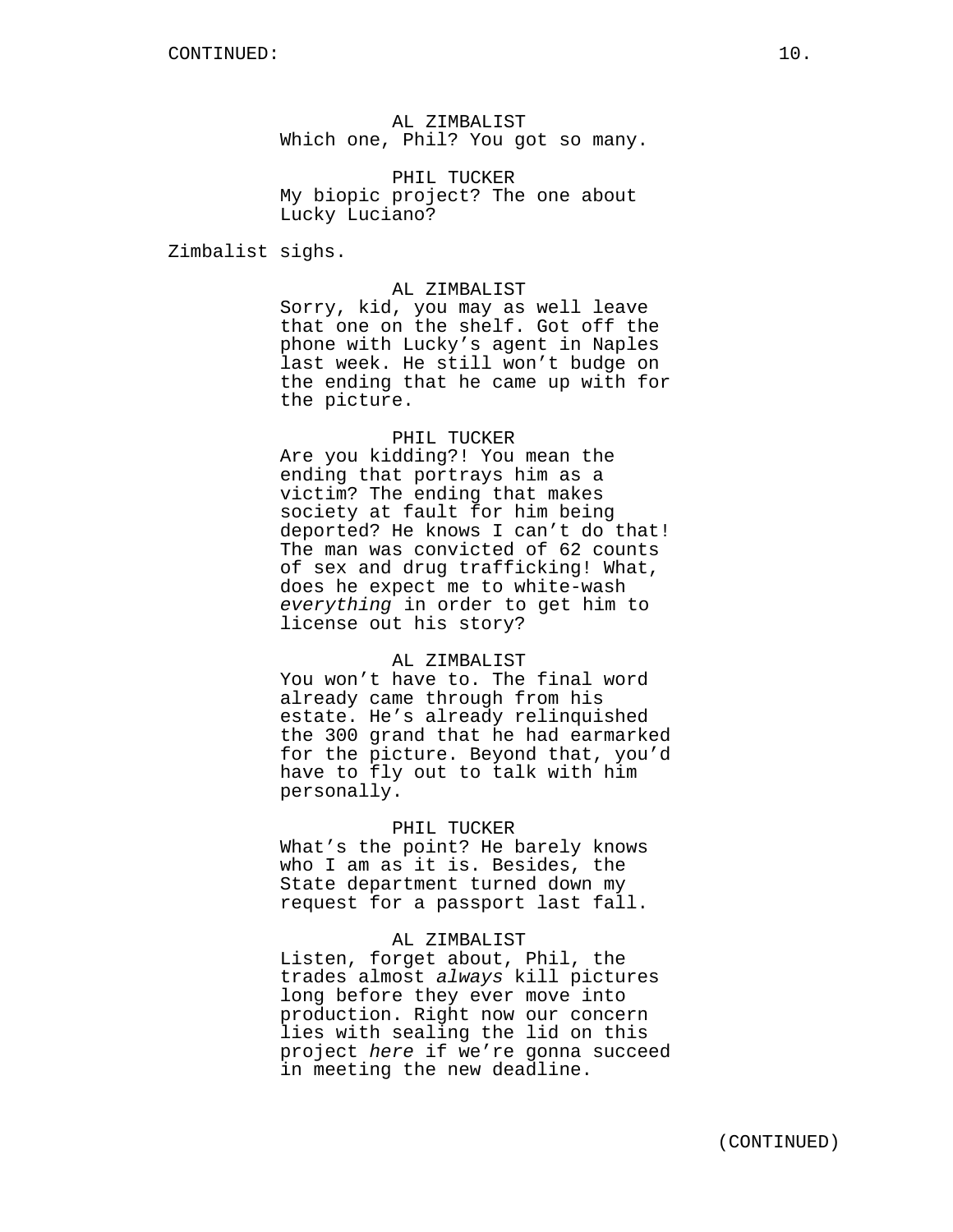*New* deadline?

AL ZIMBALIST We went over this already, Phil, remember? We're aiming to get this movie out before 'House of Wax'!

# PHIL TUCKER

I remember, Al, but that film is slated for release next month! Ours will only be in *post* by then.

### AL ZIMBALIST

I know it's a long shot, but you know as well as I do the importance of timing. Things haven't been the same since congress passed that antitrust law back in '48.

# PHIL TUCKER

Didn't that only prohibit the studio monopolization of theaters?

AL ZIMBALIST It did, but we all took a hit as a result! Every studio from top to bottom had to divest their holdings on the market. No more block-booking theaters, we're on our own.

PHIL TUCKER I just don't think we'll be ready by then, Al.

AL ZIMBALIST Again, it's a long shot, but we gotta strike while the iron's hot! This 3-D technology only became commercially available a few months ago! And, here, look!

Zimbalist tosses Tucker a trade journal, of which he reads the front page headline: "Cinemascope Demonstration at Fox".

> AL ZIMBALIST Today's edition. They just completed tests on CinemaScope technology over at Fox, and they went gangbusters! The writing's on the wall: *Wide* is *in*, *3-D* is *out*!

Tucker reads article.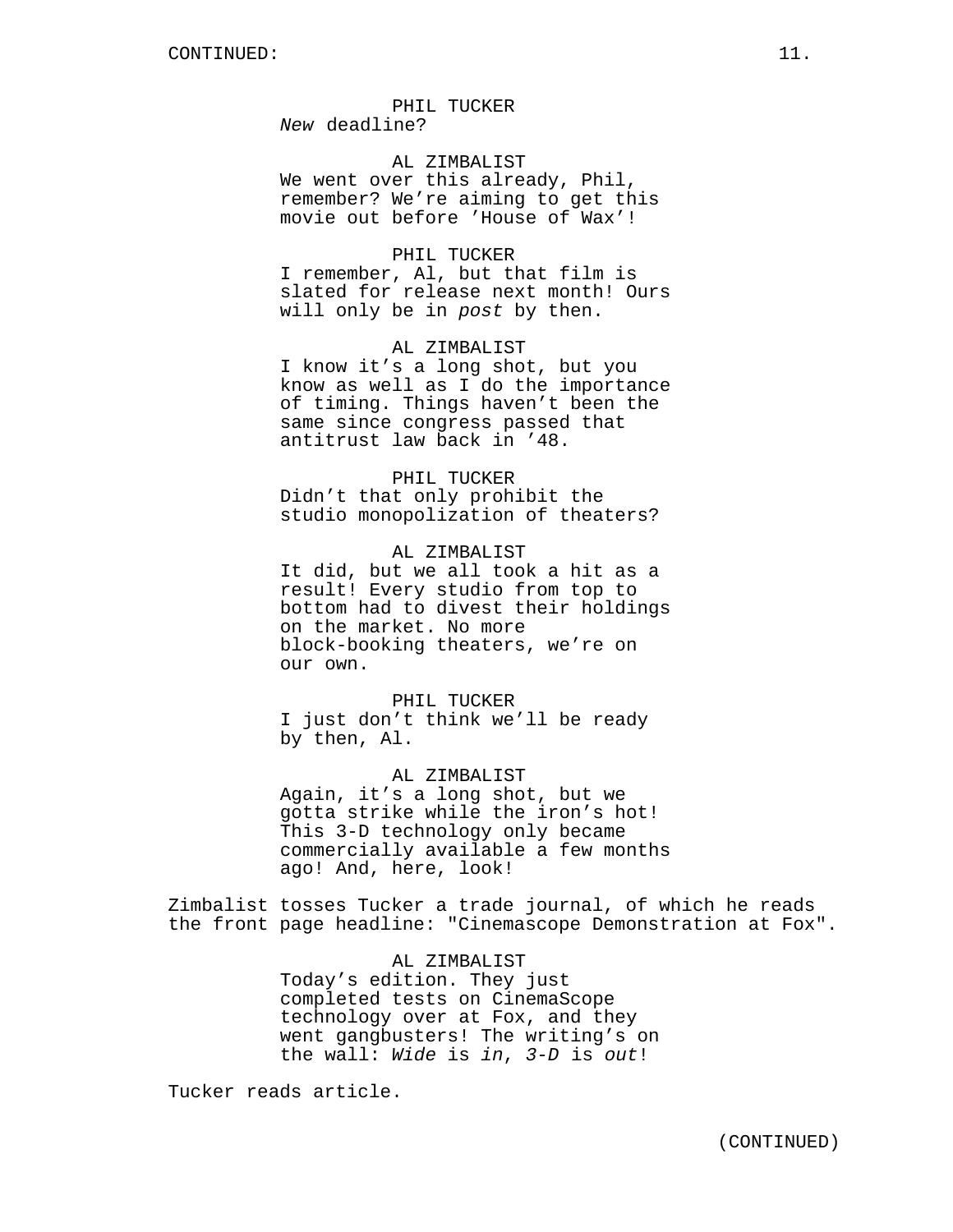PHIL TUCKER Says here that their stereophonic sound system tested well, too.

AL ZIMBALIST Oh, they exceeded monophonic practices tenfold! T*hat's* why we've rented the latest equipment from Master Tone for *this* picture!

PHIL TUCKER Really, the *latest*?

AL ZIMBALIST This picture's gotta look and sound terrific, Phil! Anyway, I gotta go, I have some calls to make if I'm going to book your pic's premiere!

PHIL TUCKER Alright. By the way, where *is* 'House of Wax' opening?

AL ZIMBALIST The old El Capitan.

PHIL TUCKER The Hollywood Paramount?

AL ZIMBALIST One and the same. Play your cards right, Phil, and this film of yours could play there, too.

PHIL TUCKER You kidding? That's the best theater in town!

AL ZIMBALIST We'll see. Good luck on your last shooting day today, Phil!

PHIL TUCKER Thanks, Al.

Zimbalist takes the newspaper out of Tucker's hands and walks away. Tucker takes a deep breath.

CUT TO: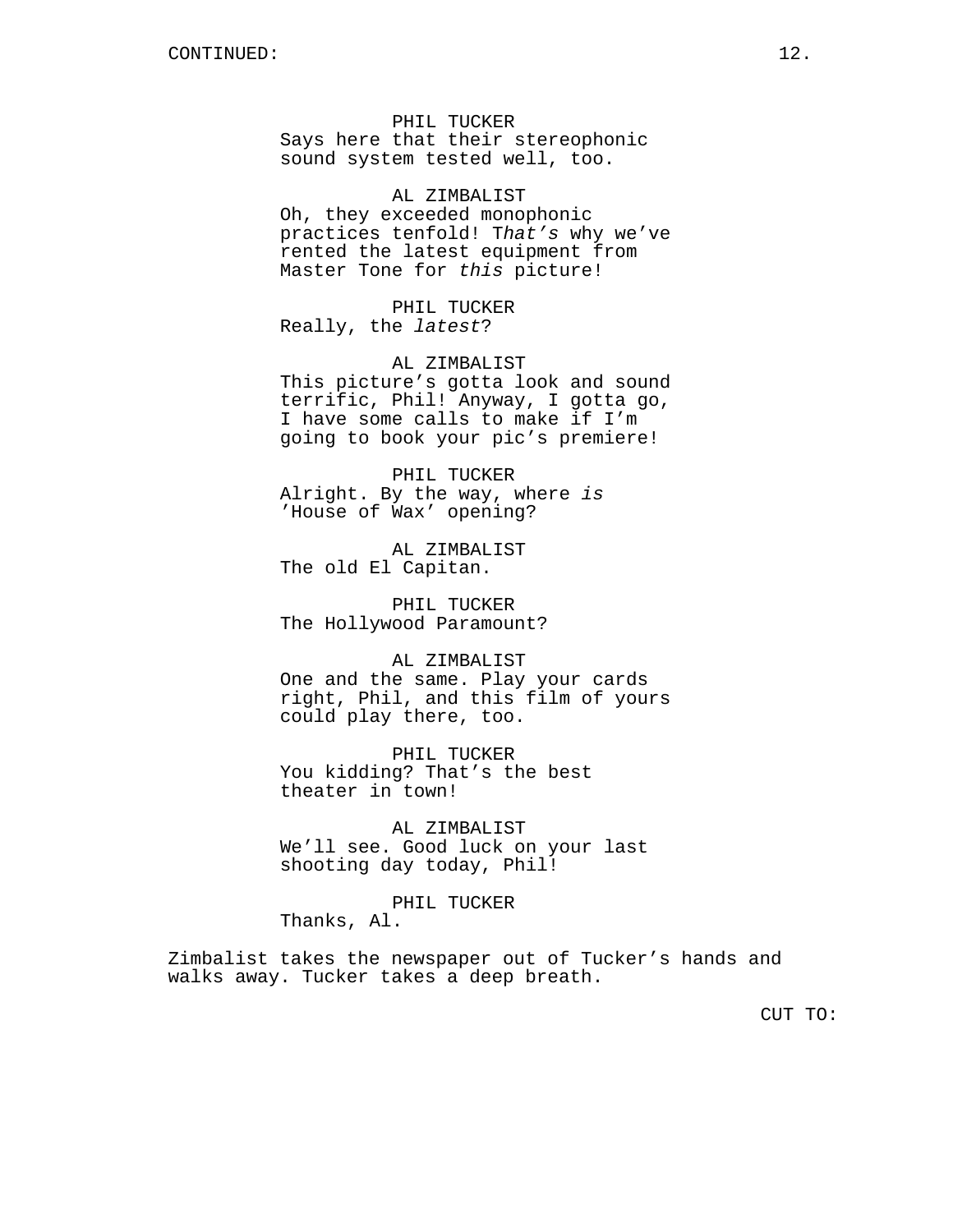Recreation of scene from original film.

Boy GREGORY MOFFETT (in character as Johnny) enters from off-screen right. Wearing a space helmet and shooting a toy gun, he walks from right to left where girl PAMELA PAULSON (in character as Carla) is sitting down playing with a doll.

> PAMELA PAULSON (AS CARLA) Am I dead?

GREGORY MOFFETT (AS JOHNNY) You're disintegrated.

PAMELA PAULSON (AS CARLA) Good, does that mean we can play house, now? You promised.

Moffett (in character as Johnny) blows bubbles out of a toy. Cut to: Film crew are surrounded by bubbles. Motioning towards the bubbles, one crew member rolls his eyes at another crew member. Cut to: The scene continues.

> GREGORY MOFFETT (AS JOHNNY) These woods are full of Spacemen. It's either them, or us. Come on.

Moffett (in character as Johnny) signals for Paulson (in character as Carla) to stand up and follow him. She does, and both Moffett and Paulson walk from screen-left to screen-right, exiting the scene.

PHIL TUCKER

And, cut!

Reveal the film's production crew, of whom are capturing the actions by Moffett and Paulson.

> PHIL TUCKER Okay, that was pretty good. I guess now we should probably move in for a close-up angle.

Cinematographer JACK GREENHALGH, a man in his late 40's and of average build, addresses Tucker.

> JACK GREENHALGH Say, shouldn't we run through the scene again first, Phil?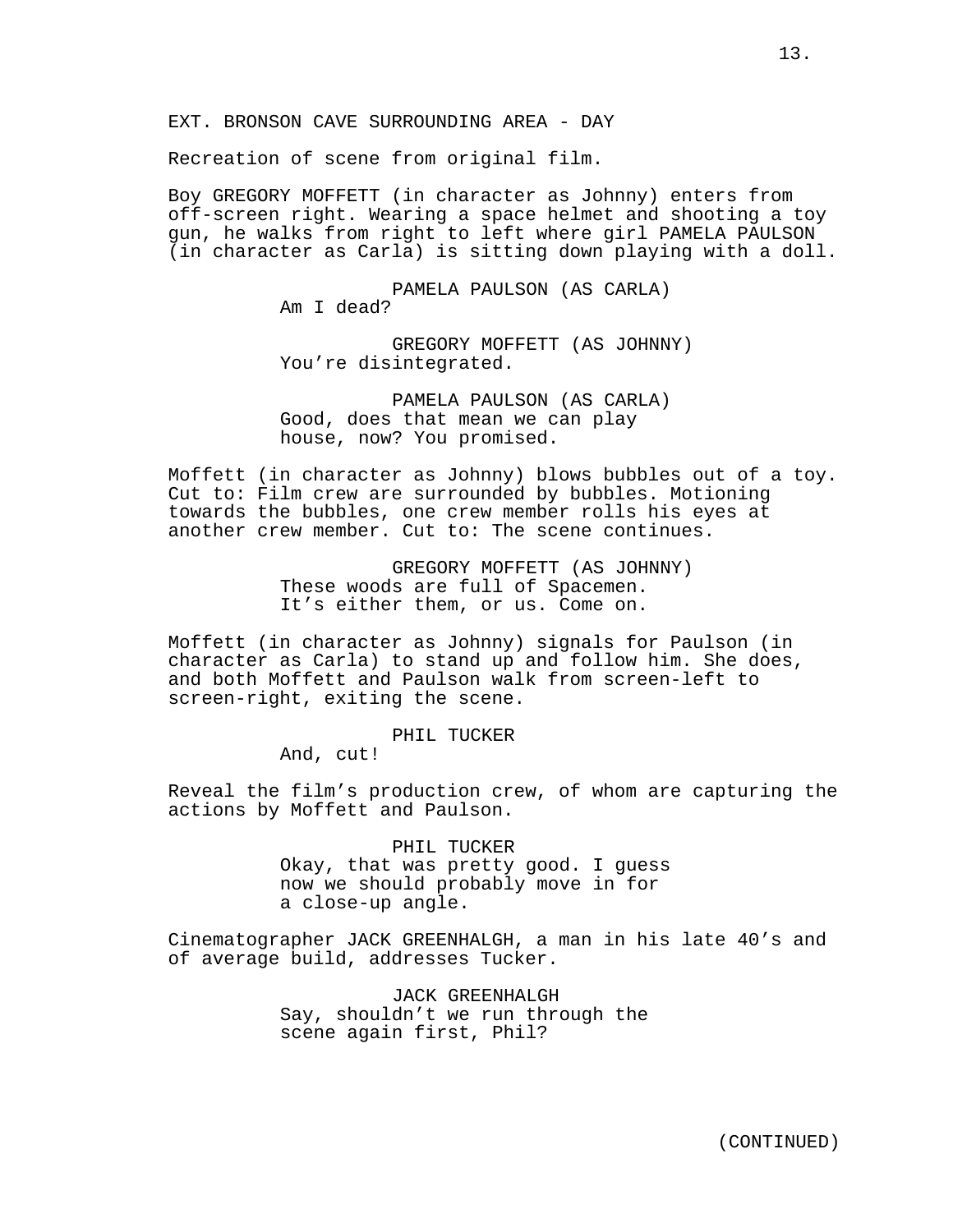PHIL TUCKER Why's that?

JACK GREENHALGH You didn't call sound.

PHIL TUCKER Oh, right. Hey, kids! Go back to your mark, we're going again!

Moffett and Paulson return to their beginning marks as the crew all give each other a rolling-eyed look.

> JACK GREENHALGH By the way, Phil, what's with all these bubbles, anyway?

PHIL TUCKER Showing off our expensive three-dimensional technology, what else?

JACK GREENHALGH Sure, but...bubbles?

PHIL TUCKER Look, it's hokey, I know, but keep in mind that this movie's for the matinee crowd. You know, *kids*.

JACK GREENHALGH You really think kids'll understand this picture?

PHIL TUCKER Why wouldn't they?

JACK GREENHALGH Because *I* sure as hell don't.

PHIL TUCKER Anyone *else* confused by what this picture is about?

Crew all raise their hands. Tucker silently gulps.

CUT TO: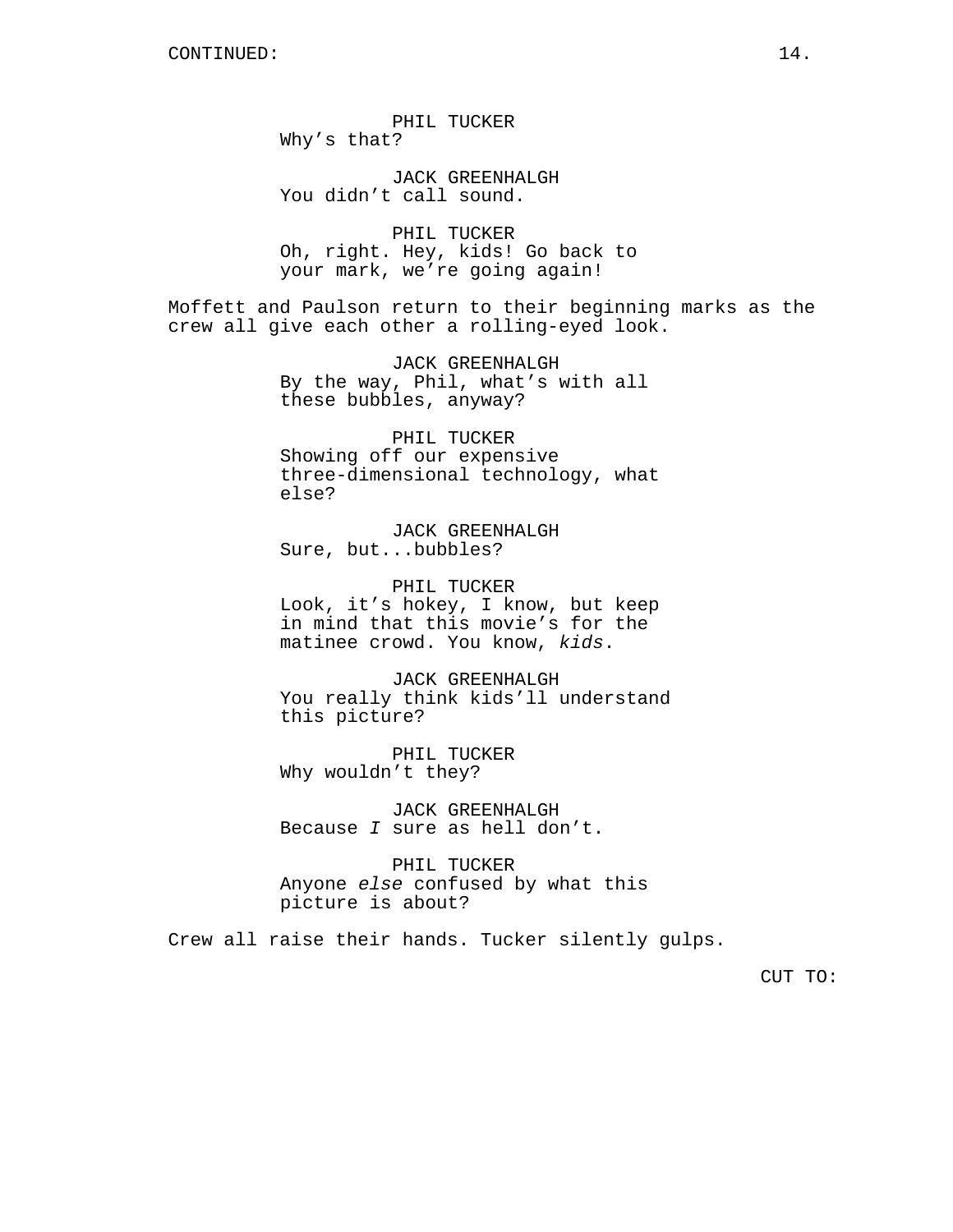EXT. BRONSON CAVE WEST ENTRANCE - DAY

Recreation of scene from original film.

GEORGE NADER, JOHN MYLONG, Moffett and Paulson (all four in character) are situated in front of the cave's entrance.

> JOHN MYLONG (AS PROFESSOR) We are archaeologists, boy. People who try to find out what Man was like way back before they could read or write, when the only way he could pass on what he knew was through pictures like this here.

Mylong points to a hieroglyphic image of an ape-like creature on the cave's inner wall.

> GEORGE NADER (AS ROY) You see, our job is to chip it out carefully and take it to a museum so people can study it.

GREGORY MOFFETT (AS JOHNNY) Gee. Are you scientists?

GEORGE NADER (AS ROY) That's even better than being cowboys, huh?

GREGORY MOFFETT (AS JOHNNY) You bet.

PAMELA PAULSON (AS CARLA) Was he a Spaceman Robot?

JOHN MYLONG (AS PROFESSOR) So far as we know, there were no Spacemen in those times. And robots, either.

GREGORY MOFFETT (AS JOHNNY) He looks like some of the people I saw last time I was on Pluto.

JOHN MYLONG (AS PROFESSOR) What's your name, son?

SELENA ROYLE (AS MARTHA) Johnny!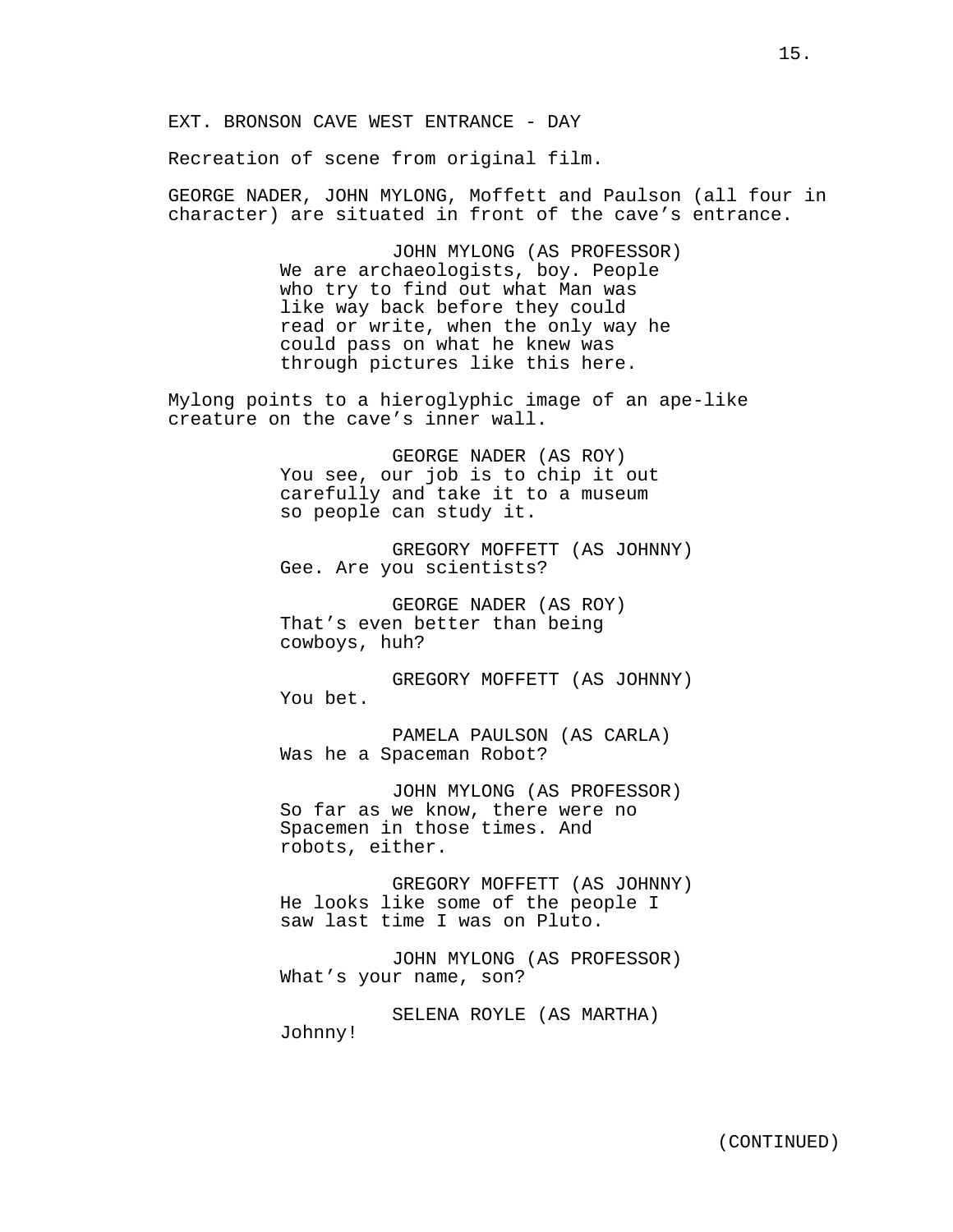GEORGE NADER (AS ROY) Uh oh, Johnny, it looks like you strayed a little out of your orbit, doesn't it?

GREGORY MOFFETT (AS JOHNNY) Here we are, in the cave.

CLAUDIA BARRETT (in character as Alice) and SELENA ROYLE (in character as Martha) enter the cave from off-set.

> GREGORY MOFFETT (AS JOHNNY) It's my mother and sister. I bet you'd like her.

Nader (in character as Roy) gives Barrett an eyeful.

GEORGE NADER (AS ROY) No doubt.

SELENA ROYLE (AS MARTHA) Johnny, that wasn't fair.

CLAUDIA BARRETT (AS ALICE) You kids promised you'd take a nap right after lunch if we took you on this picnic. And off you scoot.

CLAUDIA BARRETT (AS ALICE) I hope he hasn't given you any trouble.

GEORGE NADER (AS ROY) Not at all. (to Johnny) Johnny, at the camp I used to go to we used to have to take a nap after lunch, right up until we were fourteen.

GREGORY MOFFETT (AS JOHNNY) You did? Well, will you be here when I get back?

JOHN MYLONG (AS PROFESSOR) If we are, you're welcome to join us!

PHIL TUCKER Cut. Great, now let's reset this cave from the archaeological site to the site of Ro-Man's lair.

Man in his 30's with average build, SAM LEACOCK, approaches Tucker from a distance.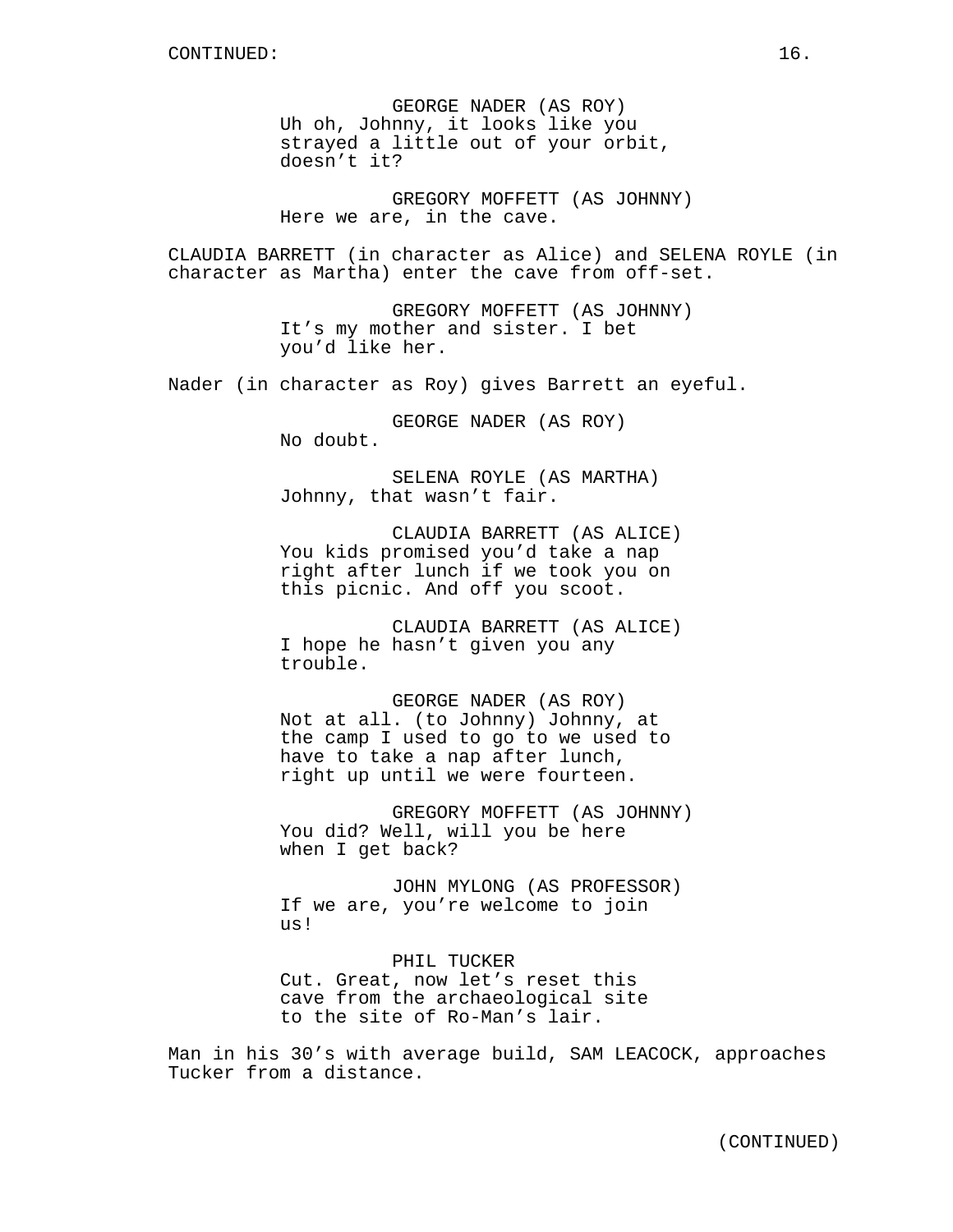SAM LEACOCK

Hey, Phil!

PHIL TUCKER Sam! You didn't tell me you were in town! What brings you way out here?

### SAM LEACOCK

Flew in yesterday. Came by to wish you luck on your last day of filming! How's it going here?

PHIL TUCKER Pretty well, we just finished shooting the first scene.

SAM LEACOCK Which first scene is that?

# PHIL TUCKER

You know, the first scene with the family, right before humanity is wiped off the face of the Earth by Ro-Man's calcinator death ray.

Leacock looks confused.

SAM LEACOCK Oh, right...*that* first scene.

PHIL TUCKER You haven't the foggiest idea what I'm talking about, do you?

SAM LEACOCK Sorry, Phil, but I've already told you many times before that this film confuses me to no end.

# PHIL TUCKER

You have. And that's okay, Sam. Most everyone on this set shares your confusion.

Leacock reaches in his pants pocket.

SAM LEACOCK Well, here. *These* may cheer you up!

Leacock hands Tucker a box of business cards, and pulls one out to show to him. Close-up on the business card reads, "Lea-Tuck Telefilms, Inc."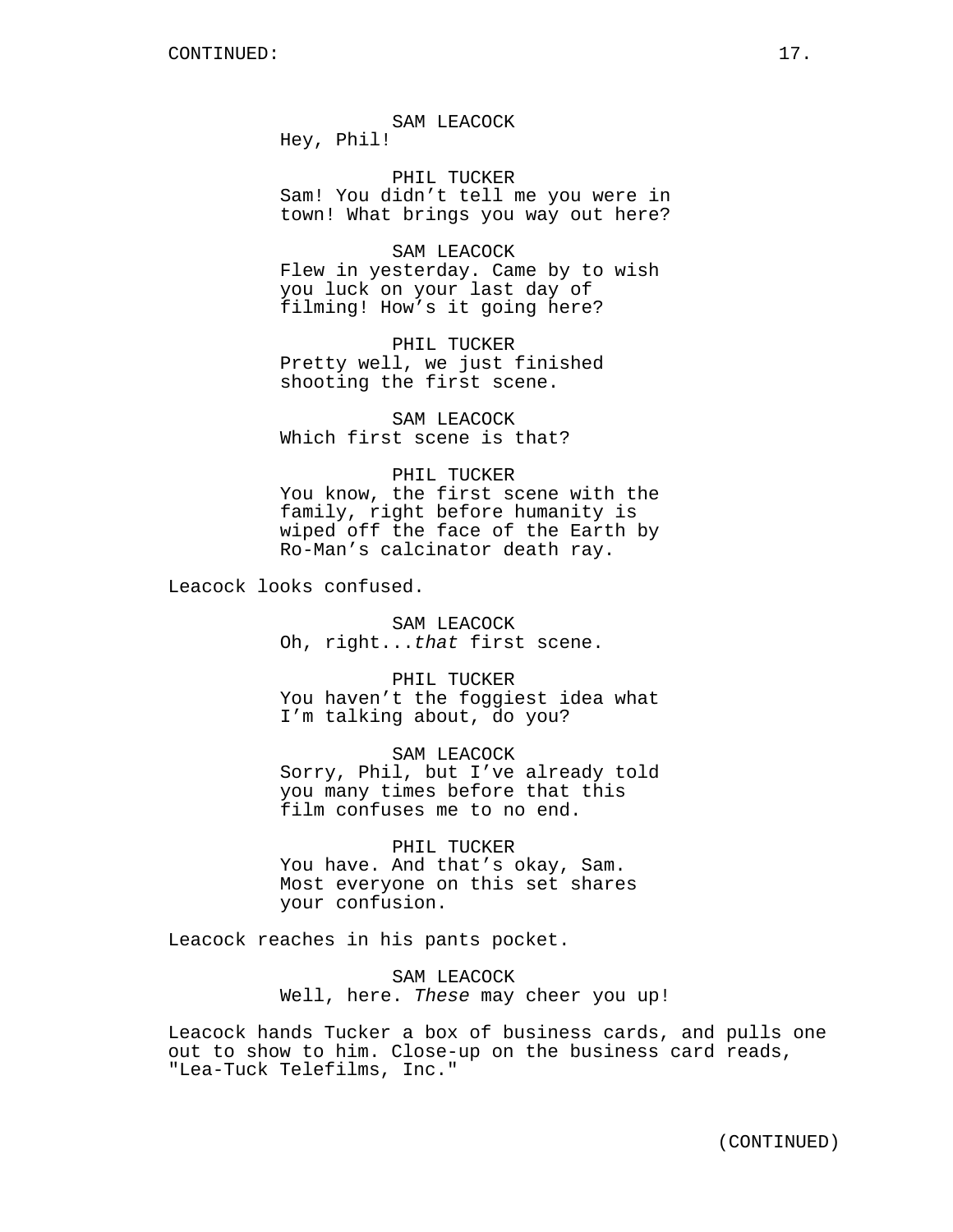PHIL TUCKER Hey-hey, here they are! And I see you got 'em incorporated!

SAM LEACOCK Yup, registered with the IRS, and picked them up this morning!

PHIL TUCKER That's wild, Sam. They look just great.

SAM LEACOCK Thanks. So, I suppose you heard about the Luciano biopic.

Tucker sighs.

PHIL TUCKER Yeah, Al told me.

SAM LEACOCK Did he mention your *other* biopic? The one on Julius Caesar?

PHIL TUCKER The one for *television*, you mean? He did not. Why? Don't tell me *that* one fell through, too.

SAM LEACOCK Fraid so. Every studio I've pitched this to says that a six-hour epic

set in ancient Rome is far too ambitious for them, and for *us*!

PHIL TUCKER You told them that the six hours would be divided into 13 different parts, didn't you?

SAM LEACOCK

I did.

PHIL TUCKER

And?

SAM LEACOCK They said no in 13 different ways.

Tucker holds the business card back up to his face.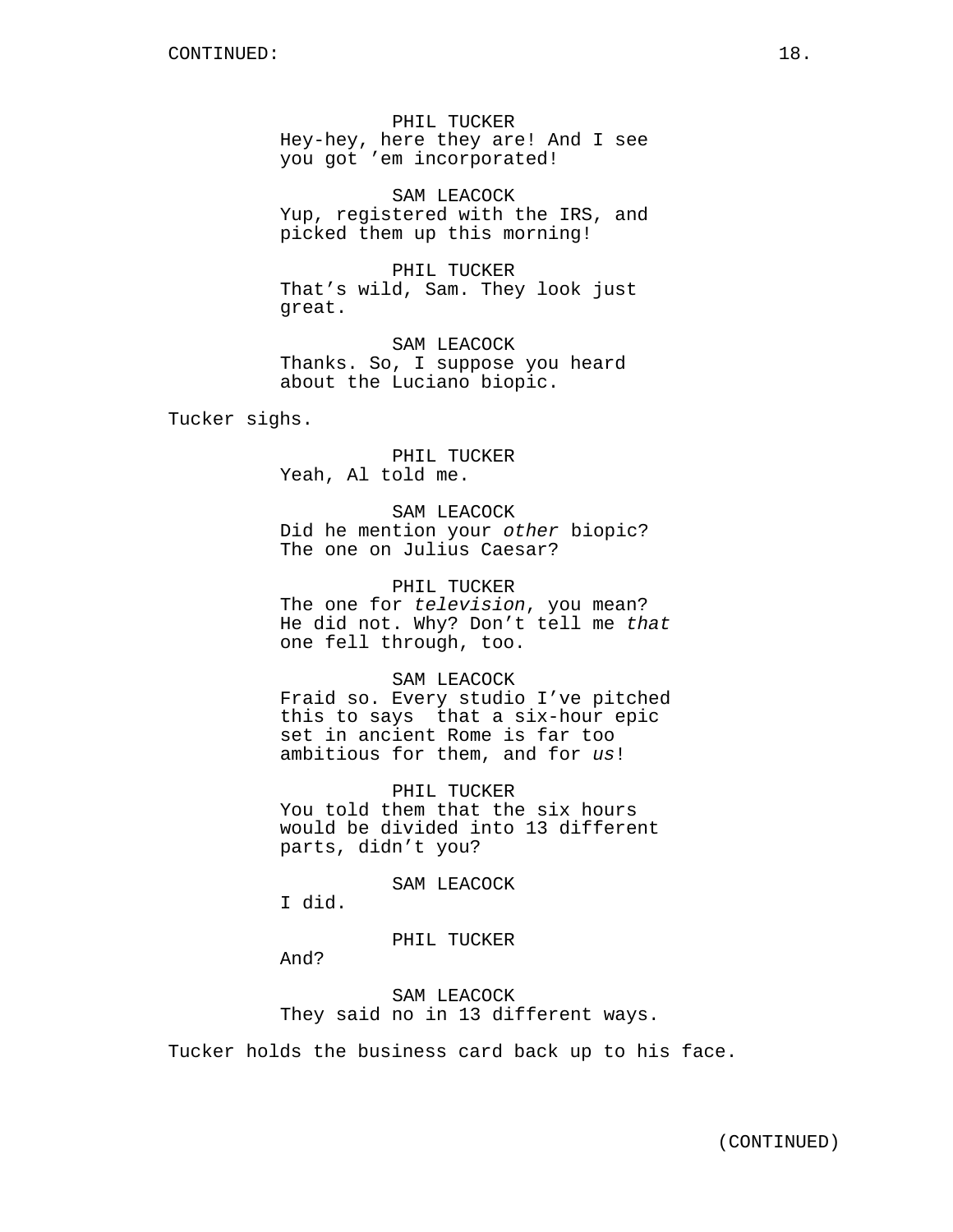PHIL TUCKER Well, the card *still* looks great.

SAM LEACOCK C'mon, Phil, we're not dried up completely just *yet*!

PHIL TUCKER What are you talking about, Sam? I'm plum out of ideas!

SAM LEACOCK Hogwash! What about that *other* science-fiction film of yours?

PHIL TUCKER

Which one?

SAM LEACOCK You know, the one that takes place on Mars and Venus!

PHIL TUCKER Oh, *that*. I doubt it, Sam.

SAM LEACOCK What do you mean? Remember your idea of color-tinting the filmstrips so that all the scenes on Mars looked red and all the scenes on Venus look green? That's a great gimmick, Phil!

PHIL TUCKER *Was* a great gimmick, until that same color-coating technique was used in two *other* recent films!

SAM LEACOCK Really? Which films?

# PHIL TUCKER

Ask my producer. He's already licensed footage from *both* those movies to be used for *mine*!

# SAM LEACOCK

Well, *whichever* project we decide to run with, we won't be able to get *anything* greenlit unless we get backing from the investors at American Artists Film Corp.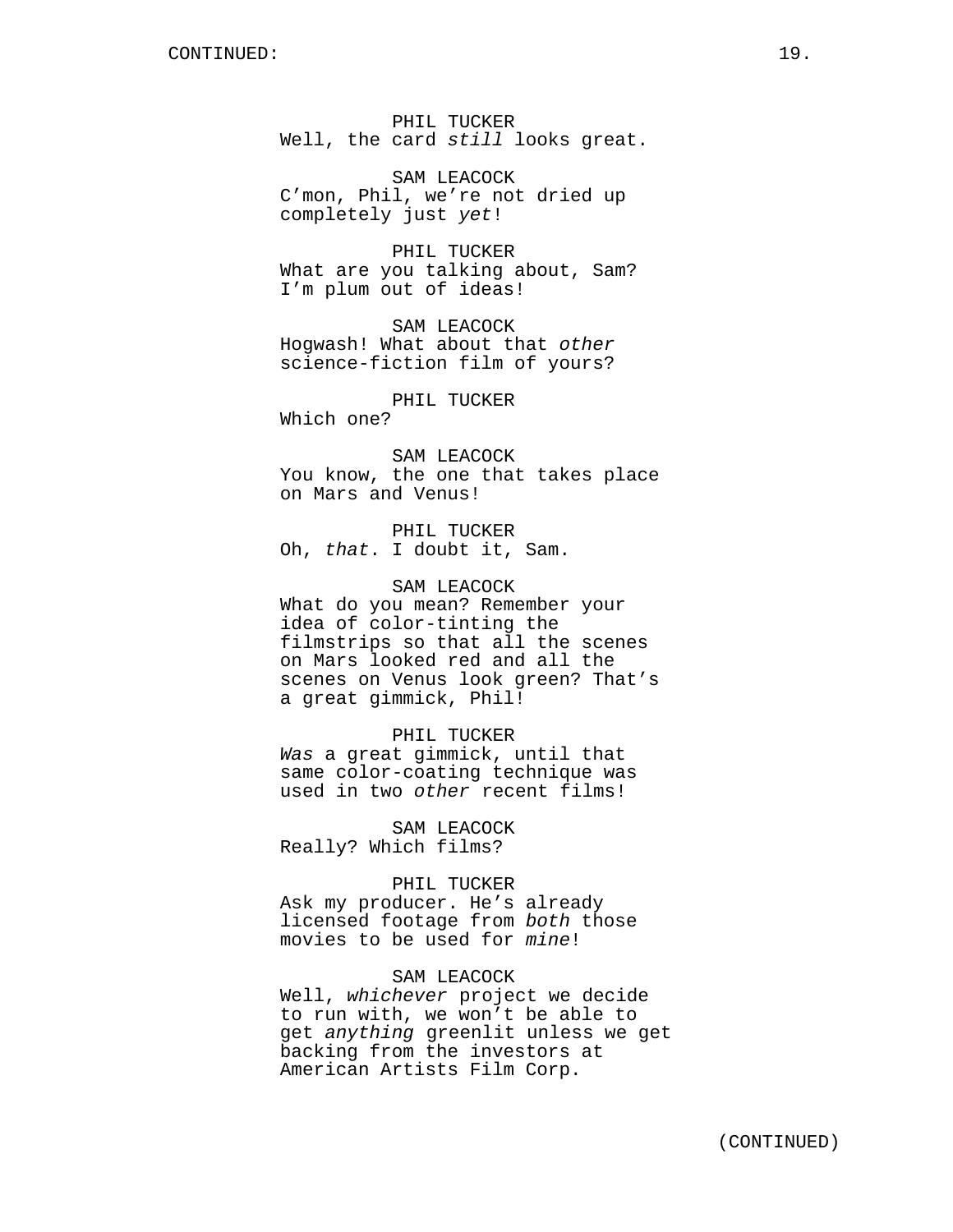PHIL TUCKER Oh, I don't want *their* money.

SAM LEACOCK

You *don't*?

PHIL TUCKER Absolutely not, those guys are just interested in keeping their shares!

SAM LEACOCK You sure about that, Phil?

PHIL TUCKER *Very* sure...I mean, unless, of course, they want to give me money *personally*. I'm fine with *that*.

Leacock grins.

SAM LEACOCK Well, assuming *that* doesn't transpire, at least we *do* have the option to states-right our picture.

PHIL TUCKER States-right? You mean, just auction it off to a bunch of fly-by-night investers who know nothing about film or the industry?

SAM LEACOCK That may end up our only option, Phil. Unless...

PHIL TUCKER Unless what?

SAM LEACOCK Unless we resurrect your guild.

PHIL TUCKER Forget it. That's over and done.

Leacock digs an old Variety newspaper out from his back-pocket.

> PHIL TUCKER What's that?

SAM LEACOCK Variety article about your guild!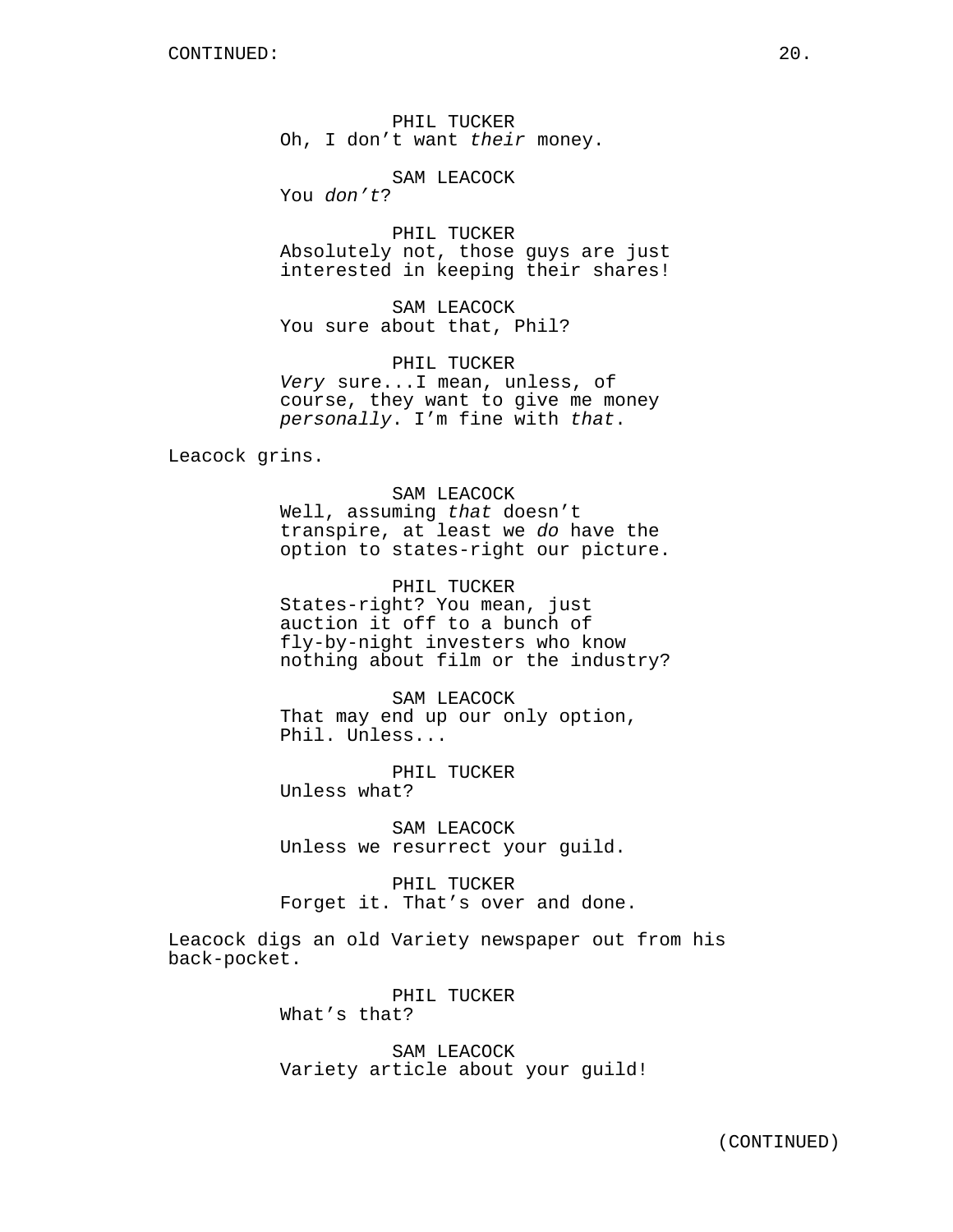PHIL TUCKER You kidding me? You *kept* a copy?

Leacock recites from the article.

# SAM LEACOCK

When asked about the Independent Producer's Guild, a one Mr. Phillip J. Tucker says the purpose of the aforementioned guild is to, quote, "maintain equitable standards in working conditions throughout the industry for all people involved, not just a minority that has long outworn its welcome."

# PHIL TUCKER

Can you stop?

# SAM LEACOCK

"I could not find out if a writer can do the kind of work I want until after I pay for it," Tucker continued. "I think that it's high time that the producers of this town started making the same demands on unions. We have just as many mouths to feed as writers do. We have just as many expenses, in addition to which we have to take the gamble with our money."

PHIL TUCKER Are you through?

### SAM LEACOCK

Listen, Phil, it's only been six months since you floated this guild idea to the press...

Tucker interrupts.

### PHIL TUCKER

Yeah, and six months since the press *buried* it, Sam! Why are you reminding me of all this, anyway? Were you not the one who told me it was a bad idea in the first place? The one who told me that I should just comply with the terms set by all the existing guilds?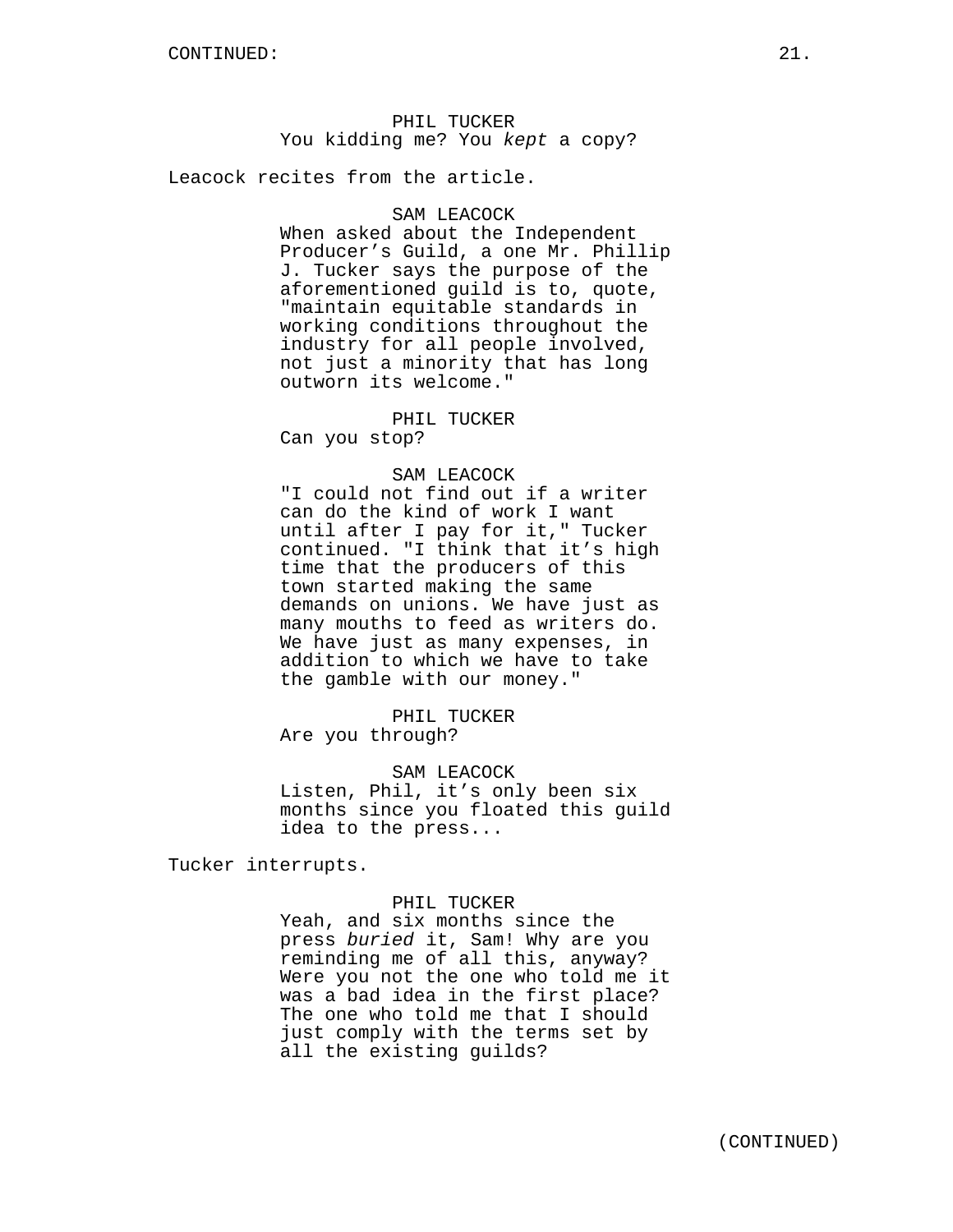### SAM LEACOCK

I was speaking to you as a *friend* then. Now I'm telling you as a *colleague*: if this guild of yours gained some traction, it could open up a whole new labor union! One with *less* labor, *more* union!

### PHIL TUCKER

I just don't know, Sam.

# SAM LEACOCK

Well, at least think about it, Phil. Anyway, I better run. After I make a stop at Goldwyn, I gotta catch the next flight home. One of my nightclubs needs attention.

# PHIL TUCKER

Something wrong?

### SAM LEACOCK

Nothing big, just another meeting with the other club owners. We're petitioning to the city council to allow later closing times.

# PHIL TUCKER

Sounds rough.

# SAM LEACOCK

Ha, well, I'm bucking for committee chairman of the Moose Christmas Benefit this year, so my presence there is critical. Plus, if I'm gonna moonlight as an independent movie producer with you down *here*, I better make sure that all my ducks are in a row up *there*!

PHIL TUCKER Read you loud and clear. Fly safe. Oh, and here.

Tucker motions to hand back the business card.

SAM LEACOCK Keep it, and keep *me* posted, Phil!

# PHIL TUCKER

Ditto, Sam.

Leacock walks away. Tucker looks back at the card.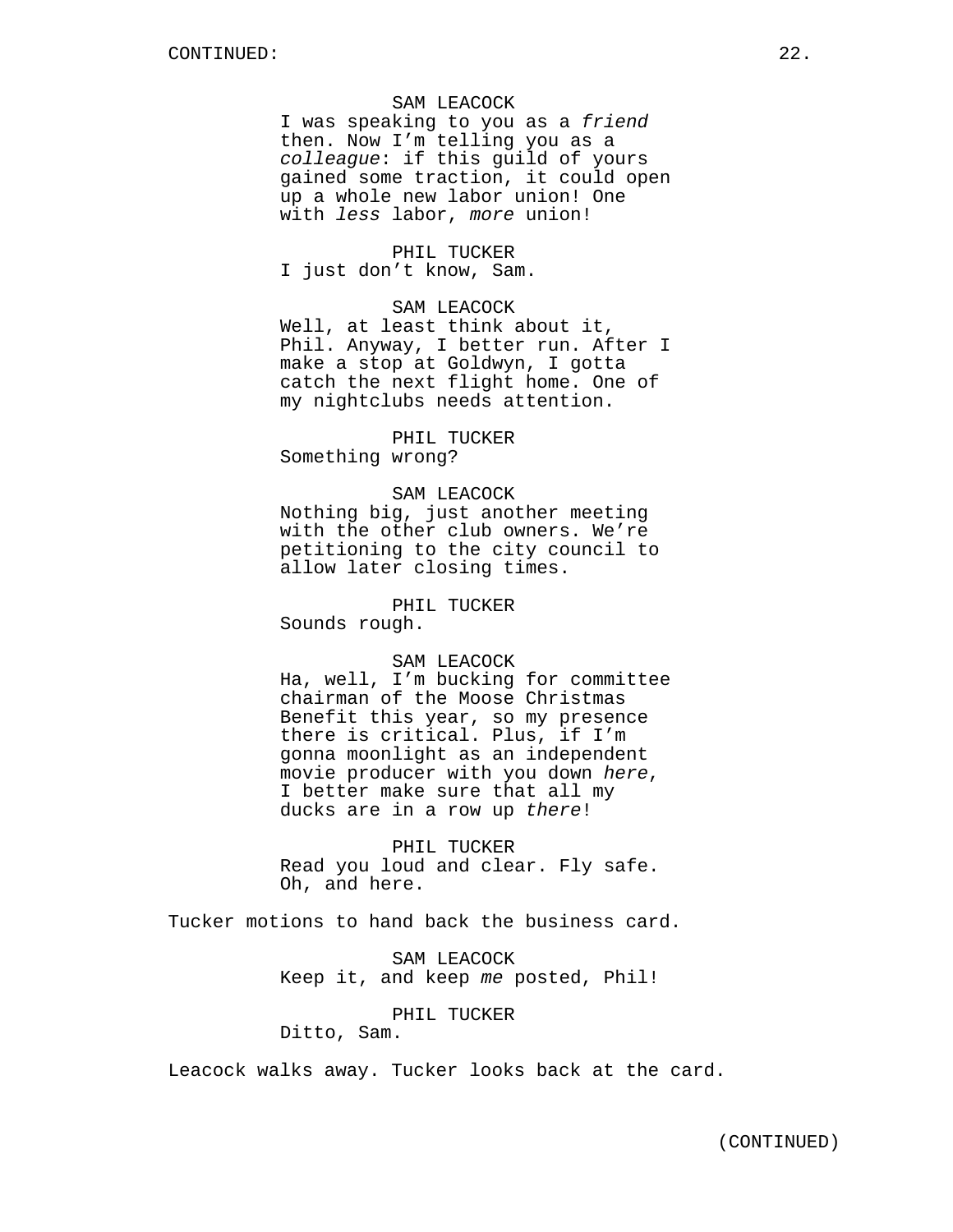CUT TO:

# EXT. BRONSON CAVE SURROUNDING AREA - DAY

# PHIL TUCKER

Action.

Recreation of scene from original film.

GEORGE NADER (in character as Roy) and CLAUDIA BARRETT (in character as Alice) appear from off-screen right and walk from screen-right to screen-left. Nader removes his shirt and wipes his chest with it as they are walking. Tucker continues to give direction to the actors.

> PHIL TUCKER And...stop. There's a noise, and...look behind you!

Nader and Barrett stop in place and look behind them.

PHIL TUCKER And...pick her up and run!

Nader sweeps Barrett up and runs back off-screen in the direction they came from. The camera stays in place. Tucker continues with his direction.

### PHIL TUCKER

Cue Ro-Man!

GEORGE BARROWS (in character as Ro-Man) appears in the background and slowly moves closer to the foreground. The camera stays in place. Tucker continues to prompt actors.

> PHIL TUCKER And...stop. Now, look all around.

Barrows looks in all directions.

PHIL TUCKER And...walk out of frame.

Barrows walks out of frame.

PHIL TUCKER

And, cut.

Once he is out of frame, he starts to dance, making the crew all laugh. Tucker smiles and shakes his head.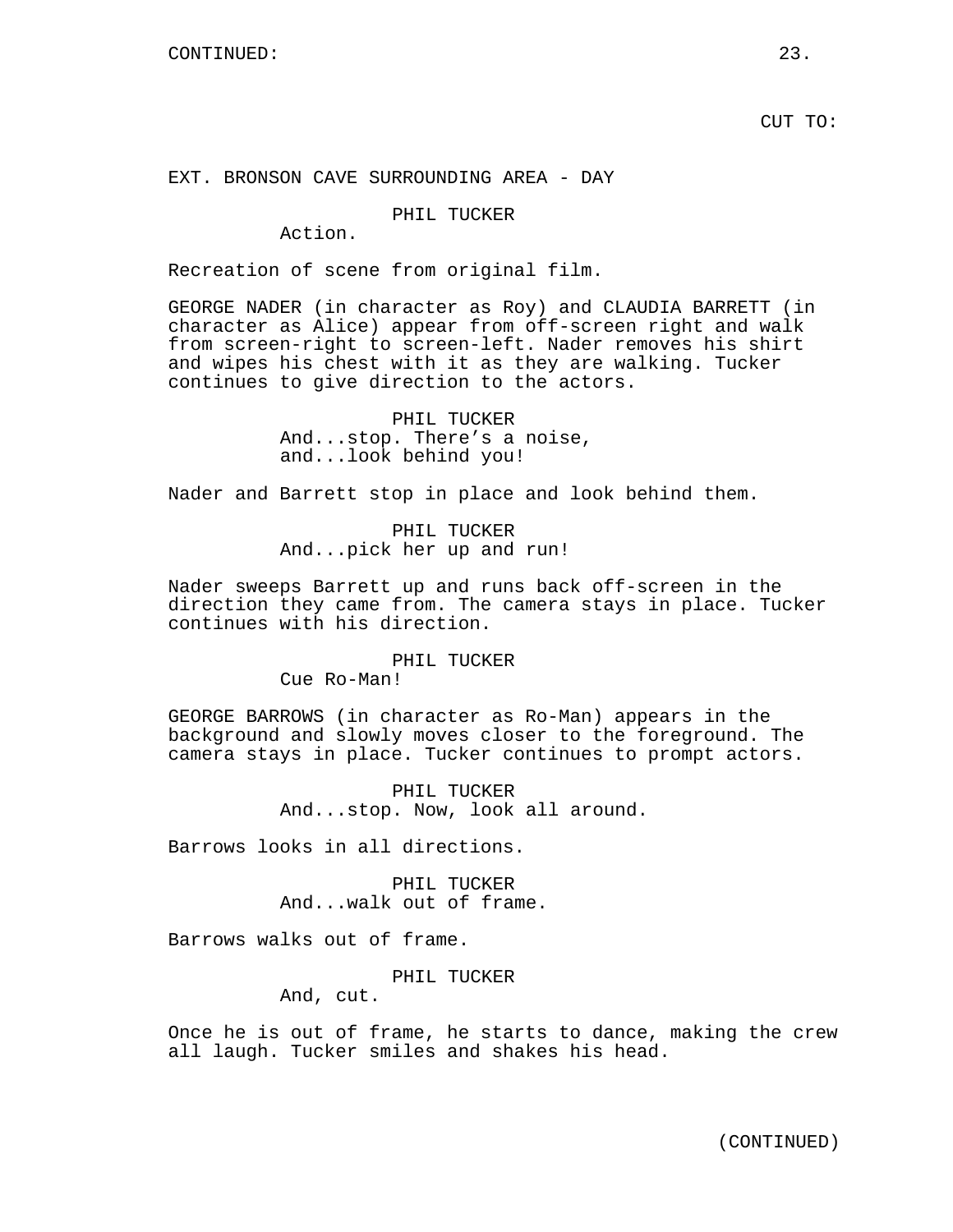PHIL TUCKER Okay, take five, everyone.

The crew stops filming. Barrows approaches Tucker, speaking through his costume.

> GEORGE BARROWS What do you think, Phil?

PHIL TUCKER I think that you should've been a dancer, George.

Barrows laughs.

GEORGE BARROWS If I was, you couldn't afford me.

Tucker wipes sweat off his brow while Barrows proceeds to take off his costume's helmet.

PHIL TUCKER

Ha, I can barely afford you *now*. What I *really* think, though, is you should find some shade quick before you die of heat stroke in that.

# GEORGE BARROWS

That's what Henry in wardrobe said, after he helped build this infernal helmet. Good news is, I've been able to leave this plastic plate off the head which makes it easier for all those *long* shots...

PHIL TUCKER

And the bad news?

Barrows takes the face plate off his costume's helmet, and wheezes very heavily.

GEORGE BARROWS

*That*.

PHIL TUCKER Ah, yeah, breathing *is* essential.

Barrows sets the helmet down and loosens his costume.

GEORGE BARROWS And *impossible.* See, if this were just a *regular* gorilla head, I (MORE)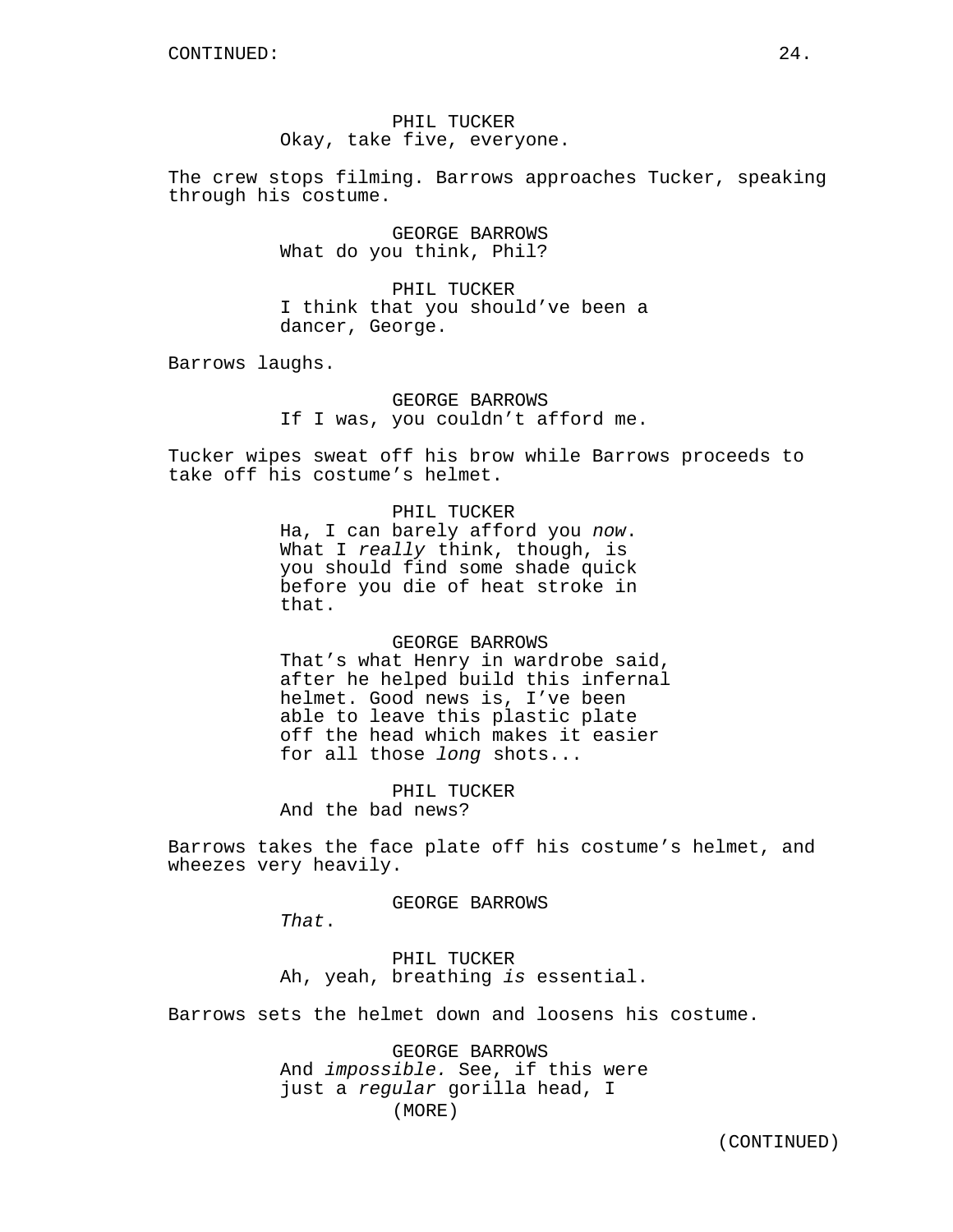GEORGE BARROWS (cont'd) could breathe through the mouth with the air coming in and out of it, but with this aluminum helmet, it's a different story entirely.

### PHIL TUCKER

Yeah, I'm awful sorry about that, George. Tell you what, if you like, we can shoot around you for awhile to give you a break.

GEORGE BARROWS Thanks, but don't sweat it, Phil, I'm partly to blame. After all, it was my own dumb idea to suggest adding this damn stocking.

### PHIL TUCKER

It *does* give off a hell of an effect. The less you see of your eyes, the less human you *look*.

# GEORGE BARROWS

Hell, if I look even *halfway* human-like in this get-up, then we'll *really* be up a creek. Anyway, don't concern yourself about me, Phil, I'll manage okay.

### PHIL TUCKER

Great. And thanks again for doing this for your minimum amount, George. I know 500 isn't much.

GEORGE BARROWS Eh, don't mention it, Phil. I can survive the pay cut. Now, whether or not I survive this *hernia*? *That's* anyone's guess!

PHIL TUCKER Good attitude.

Moffett approaches Tucker and Barrows.

GREGORY MOFFETT Hey, Mr. Barrows, we have refreshments by the cave if you're thirsty!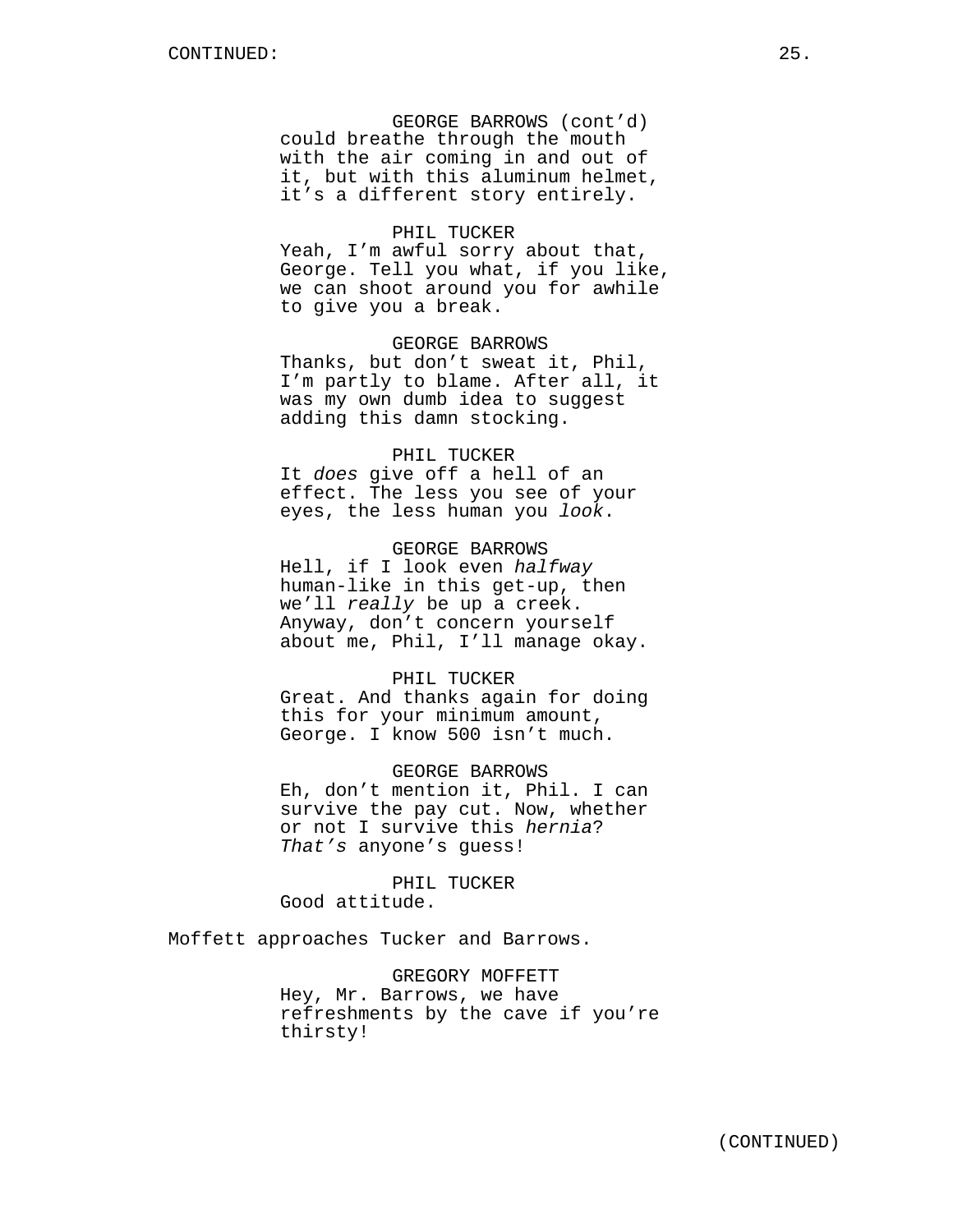GEORGE BARROWS You read my mind, kid!

Barrows puts his arm around Moffett and starts a new conversation as they both walk away from Tucker.

GEORGE BARROWS

Say, did you know that right after the first World War, this rugged piece of ground surrounding that cave used to be a quarry?

GREGORY MOFFETT

It was?

GEORGE BARROWS You bet! You see, rocks all around here were gathered to pave the streets of Hollywood and the San Pedro Breakwater, and...

Barrows and Moffett's conversation fades. Tucker is by himself calling out to his crew.

> PHIL TUCKER Okay, what page are we on? Anyone have a shooting script?

> > WYOTT ORDUNG

Heads up!

Script is tossed to Tucker from off-screen, which he barely catches. Man, WYOTT ORDUNG, walks up to Tucker.

> WYOTT ORDUNG Heya, Philly!

PHIL TUCKER Well, I'll be. Wyott Barney Ordung, as I live and breathe.

WYOTT ORDUNG Please, just plain ol' Barney!

Ordung looks around and whistles.

WYOTT ORDUNG Sure a hell of an odd place to look for your big break, Philly!

Tucker smiles while thumbing through shooting script.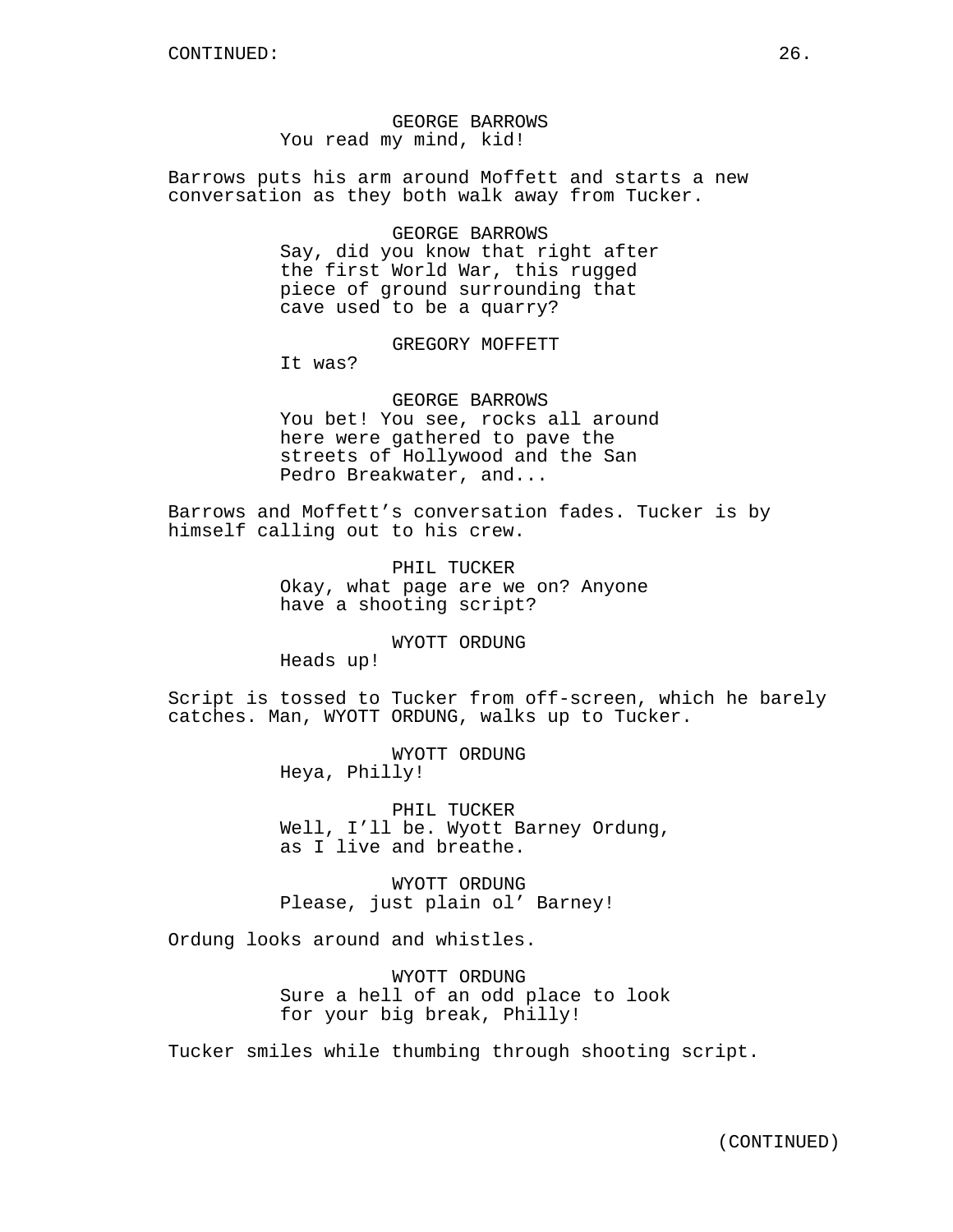That it is, Barn, and I'm sure that it's around here somewhere. So, what brings *you* way out here?

### WYOTT ORDUNG

Came by to see how this artistic opus of yours is going, what else?

# PHIL TUCKER

Opus? *Right*. You know as well as *I* do that this is picture is nothing more than just a quickie. You helped *write* it, after all.

Ordung laughs.

### WYOTT ORDUNG

Don't you pawn this off on *me*, Phil! It may be my credit on the screen and a 10% stake, but this movie is 100% *you*! All I did was type it up, add a touch here, a flourish there, you know...

# PHIL TUCKER

All of which was greatly appreciated. But yeah, I mean, it's going *only* okay here, but what do you expect with second-rate actors who couldn't carry a tune in a basket of apples?

### WYOTT ORDUNG

Or a *third*-rate director who gave them the basket in the first place?

PHIL TUCKER *Fourth*-rate, thank you very much.

Both laugh.

WYOTT ORDUNG Well, count yourself lucky to be able to shoot out here at all!

PHIL TUCKER How do you mean?

WYOTT ORDUNG You didn't hear? Big fire all around this area couple weeks back.

Tucker looks around.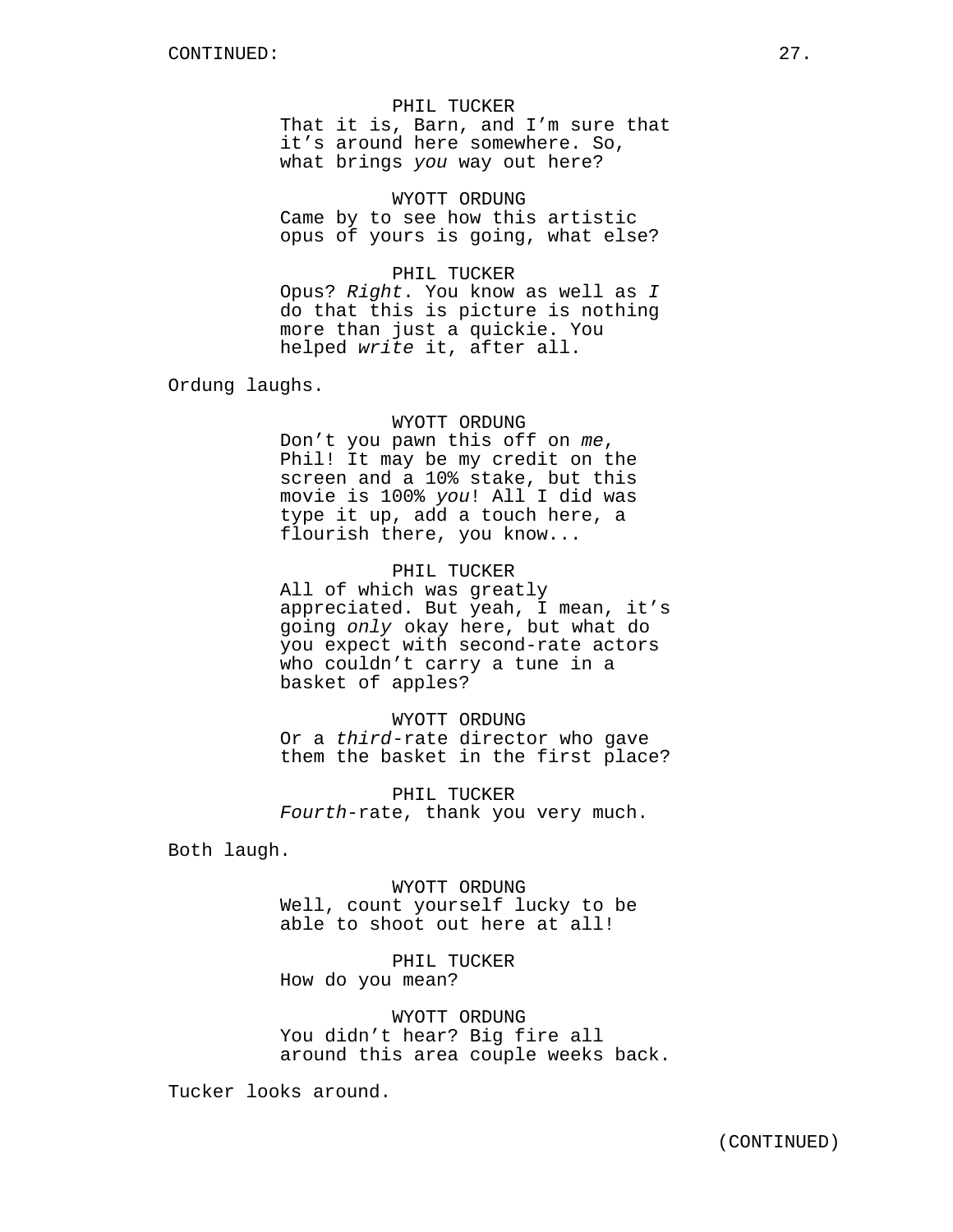Fire?

### WYOTT ORDUNG

Yep. In fact, *another* film with my writer's credit just finished filming out here *last* week. Fortunately, the film was supposed to look like war-torn Korea, so the fire sure did the trick!

PHIL TUCKER That *is* fortunate. Who did you do that film for?

WYOTT ORDUNG For a fellow named Jack Broder.

PHIL TUCKER

Who?

WYOTT ORDUNG Jack Broder, the head of Realart Studios. I'm writing a whole *barrage* of pictures for his operation. A war picture, a western...

### PHIL TUCKER

Can't say I've ever heard of him, nor the studio for that matter.

# WYOTT ORDUNG

Well, they do a few originals here and there, but they specialize in the distribution of *reissues*!

### PHIL TUCKER

Reissues?

### WYOTT ORDUNG

Oh yeah, nothing to it, really! What they do is strike a deal with the majors to re-release their older films back into theaters!

# PHIL TUCKER

Which movies?

# WYOTT ORDUNG

Oh, you've seen 'em around! Y'know, "Dracula", "Frankenstein", the stuff that still packs houses!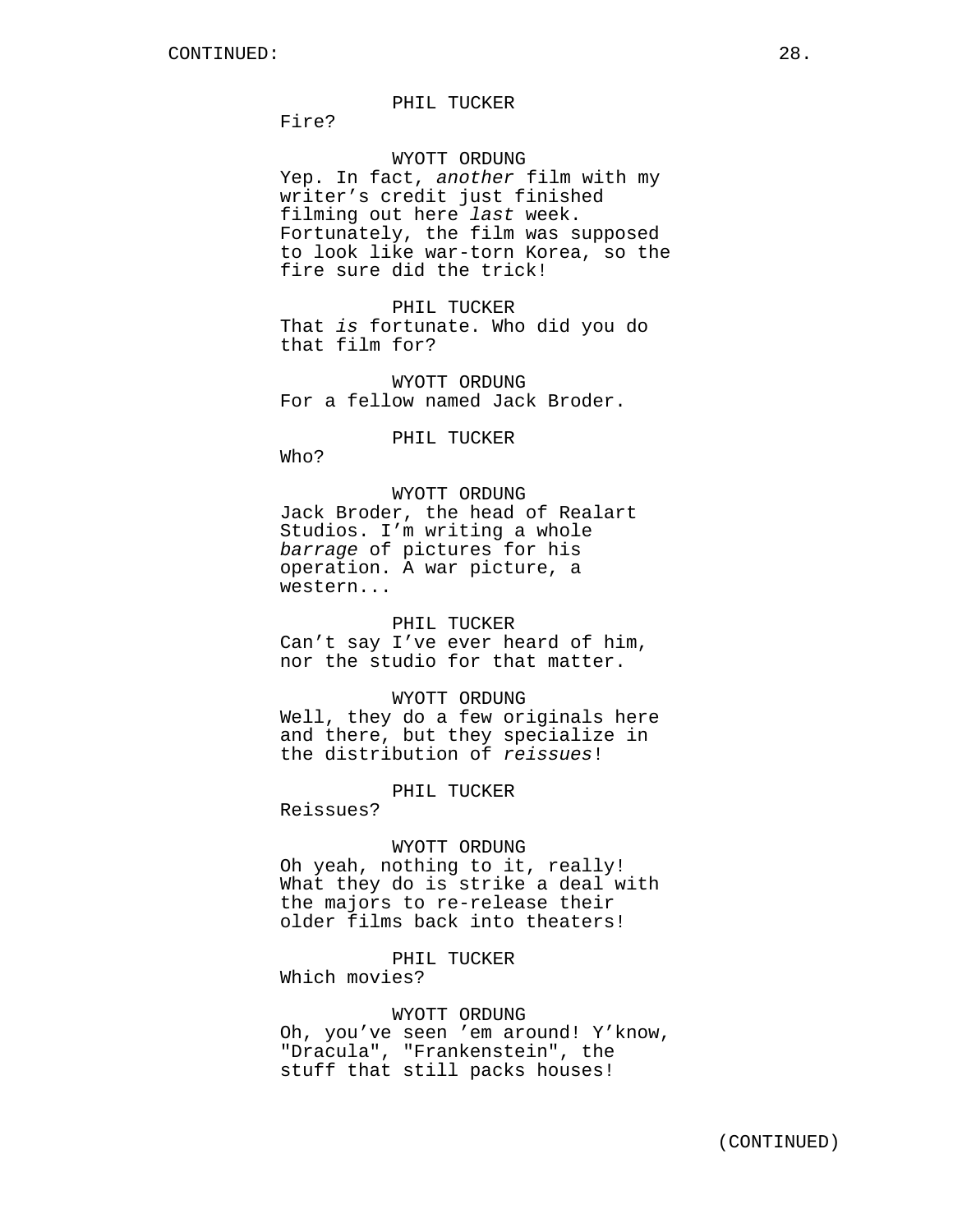Ah, I *have* seen them around. So, just the blockbusters then?

### WYOTT ORDUNG

Not always. Oftentimes what they'll do is slap a new title on some old stinker, and modern audiences lap it up like cream of wheat!

PHIL TUCKER

No kidding.

WYOTT ORDUNG Remember last summer when they put "King Kong" back on the marquee nationwide? Huge business! It was out-performing *new* movies!

PHIL TUCKER That huge, huh?

making *new* pictures.

WYOTT ORDUNG Last year, Time Magazine called it the 'Movie of the Year', and that movie is 20 damn years old!

PHIL TUCKER Makes me wonder what we're doing

WYOTT ORDUNG I'm telling ya, Phil, don't be surprised if, someday, someone reissues *this* flaky film of yours!

PHIL TUCKER God, that *will* be the day.

WYOTT ORDUNG Stranger things have happened! Hell, remember a year ago, when you came up to Sun Valley to *pitch* this cockamamie idea of yours to me?

PHIL TUCKER Oh, *I* remember.

Tucker thumbs through shooting script.

WYOTT ORDUNG 'I have a comedy I want you to help me write', you said. 'A comedy (MORE)

(CONTINUED)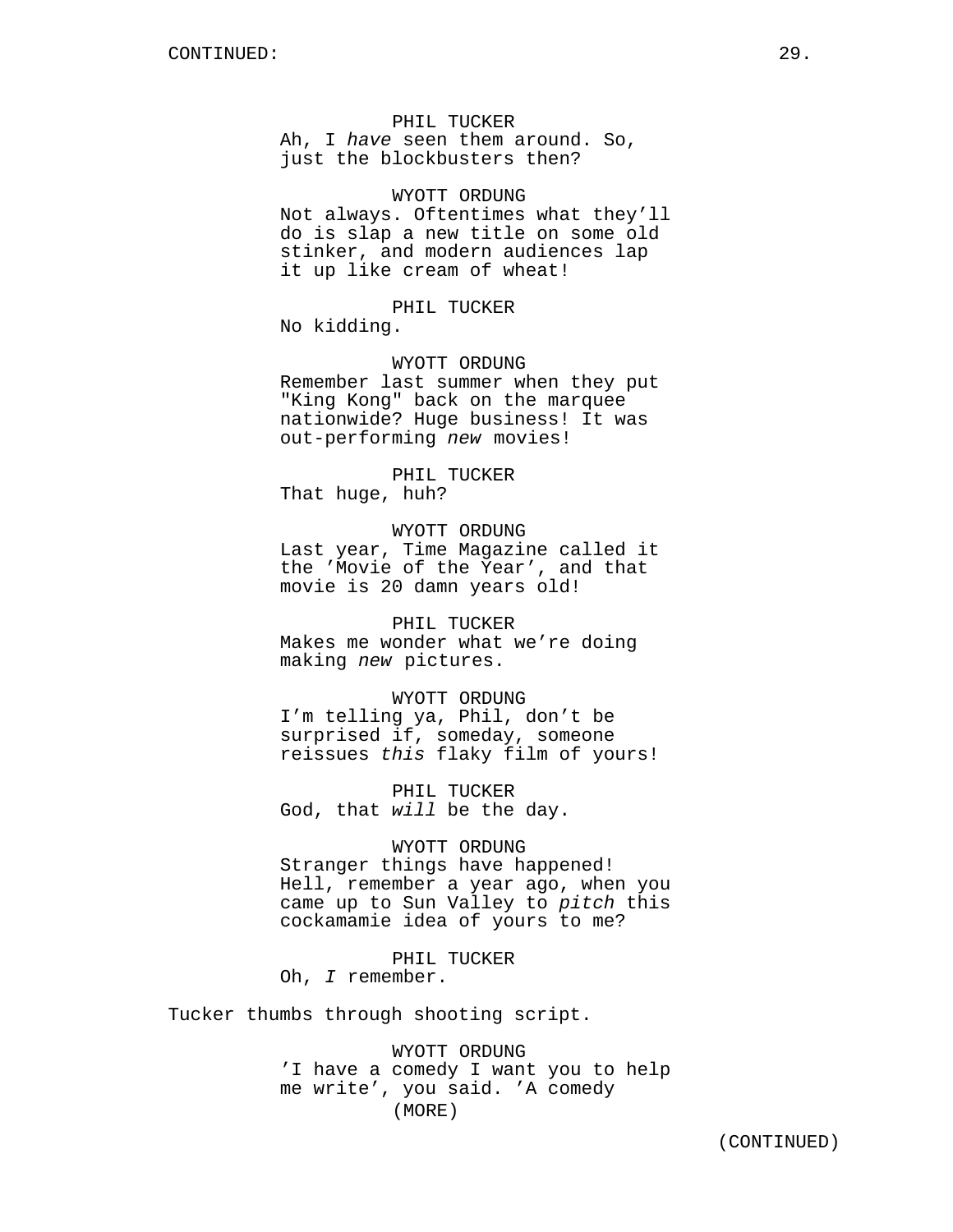WYOTT ORDUNG (cont'd) about the last family on the face of the Earth after an atom bomb attack'. And remember what *I* said?

Tucker continues to thumb through script.

WYOTT ORDUNG *Two* things! 'First of all,' I said, 'that's not funny!'

Tucker keeps his nose buried in the script.

PHIL TUCKER This is true.

WYOTT ORDUNG 'Secondly,' I said, 'I don't even *write* comedy'!

Tucker keeps his eyes on the script.

PHIL TUCKER This is *also* true.

WYOTT ORDUNG But then, there *you* were, talking all about this space guy with these big, protruding *'goo-goo'* eyes...

Tucker interrupts.

PHIL TUCKER '*Googie*' eyes...

WYOTT ORDUNG And three days later, there *I* was in East L.A. wearing a fire suit with a fish bowl over my head with TV rabbit ears while *you* stood there blowing that damn whistle you had around your neck while we filmed those silly 3-D tests for eight straight hours!

PHIL TUCKER ...and which came out *great*.

Ordung looks around.

WYOTT ORDUNG Phil, when are you going to come to your senses?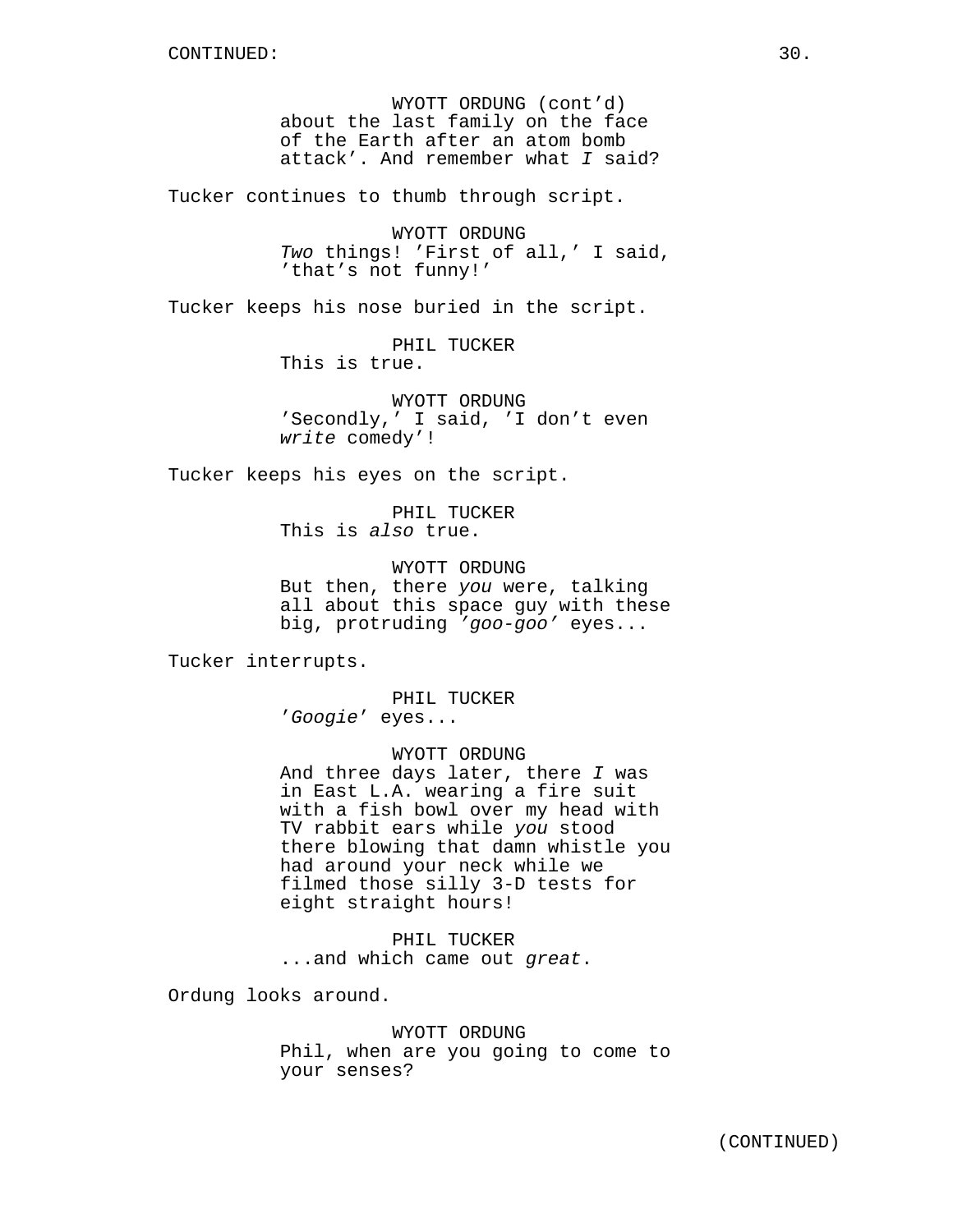PHIL TUCKER What are you talking about?

WYOTT ORDUNG You are *no* director.

Tucker looks up from his script.

WYOTT ORDUNG And believe me, I don't mean that as an insult. Aren't you the one who is always talking about how you would rather be an editor?

PHIL TUCKER Yeah, so?

WYOTT ORDUNG So why not stick with post full-time? It's *your* life!

Runner calls out from afar.

RUNNER Phil! We're ready for you!

PHIL TUCKER Be right there!

Tucker looks at Ordung.

PHIL TUCKER I'll have to get back to you on that, Barney.

WYOTT ORDUNG Just remember, Philly. It's not just your *life* for you to think about. It's your *career*.

Tucker nods, turns around, and leaves.

CUT TO:

# EXT. BRONSON CAVE WEST ENTRANCE - DAY

Near the cave's entrance, Barrows is sitting on a rock drinking a bottled refreshment. He's in the middle of telling stories to Moffett and Paulson. Moffett engages in the conversation while Paulson merely sits and listens.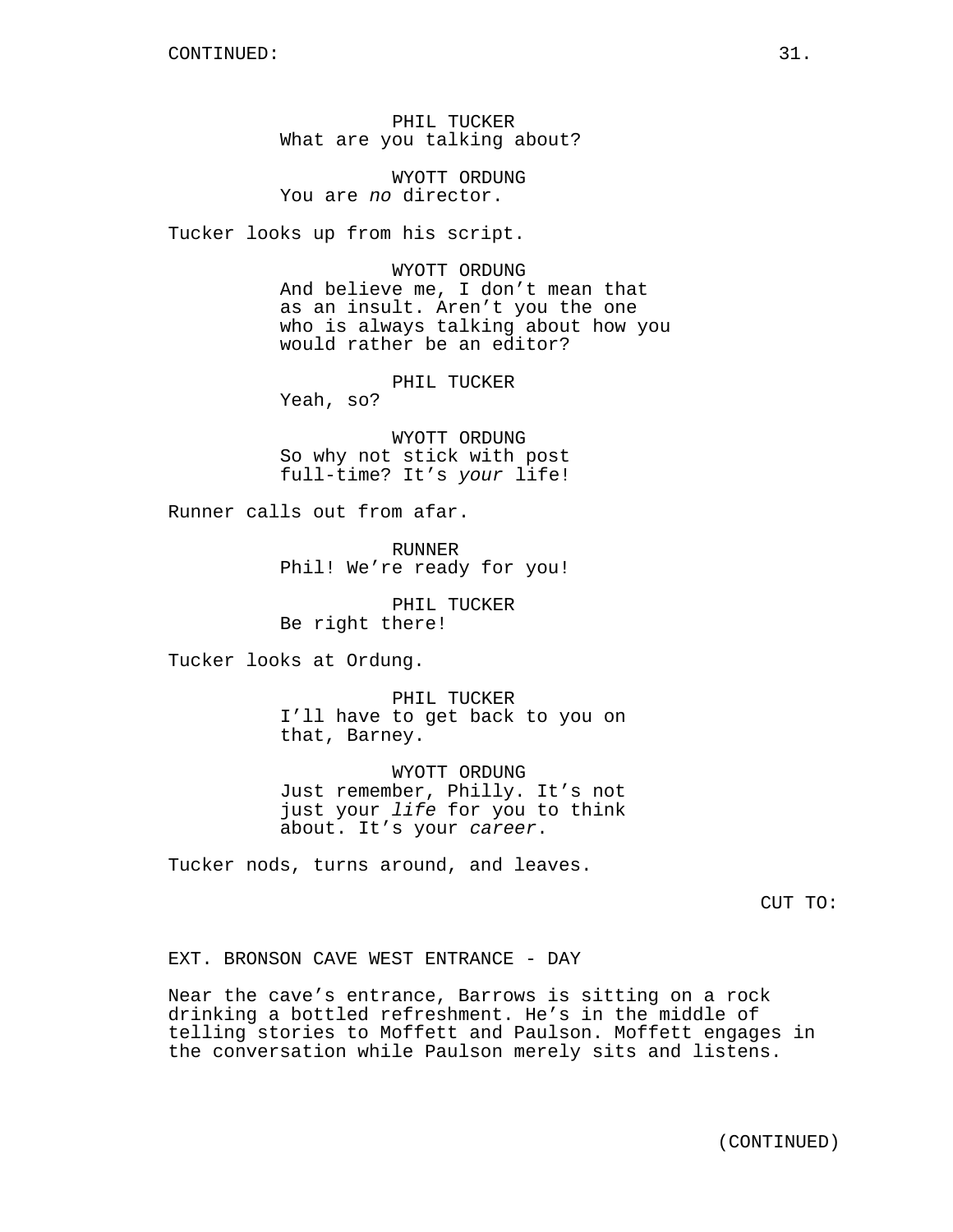# GEORGE BARROWS

So, the *first* movie I was in, that was during the Depression. I worked in a furniture store in those days, and I was at the YMCA when they were looking for extras to appear in some big, brassy production!

GREGORY MOFFETT What production?

GEORGE BARROWS "Cleopatra", directed by none other than *the* Mr. DeMille!

GREGORY MOFFETT How much did he pay you?

### GEORGE BARROWS

Ten bucks a day for a three week job, a lot of green back then! So then I became a stunt man before deciding to make a living off of wearing *this* monkey suit!

GREGORY MOFFETT Who made your suit?

GEORGE BARROWS Yours truly!

GREGORY MOFFETT Really?

GEORGE BARROWS Yak hair, sewn one strand at a time!

GREGORY MOFFETT Do you have a lot of time on your hands?

GEORGE BARROWS Don't get smart, kid.

Barrows cracks open another bottled refreshment, and continues with his stories.

> GEORGE BARROWS So, *anyway*, this *other* time back when I was in the *service*...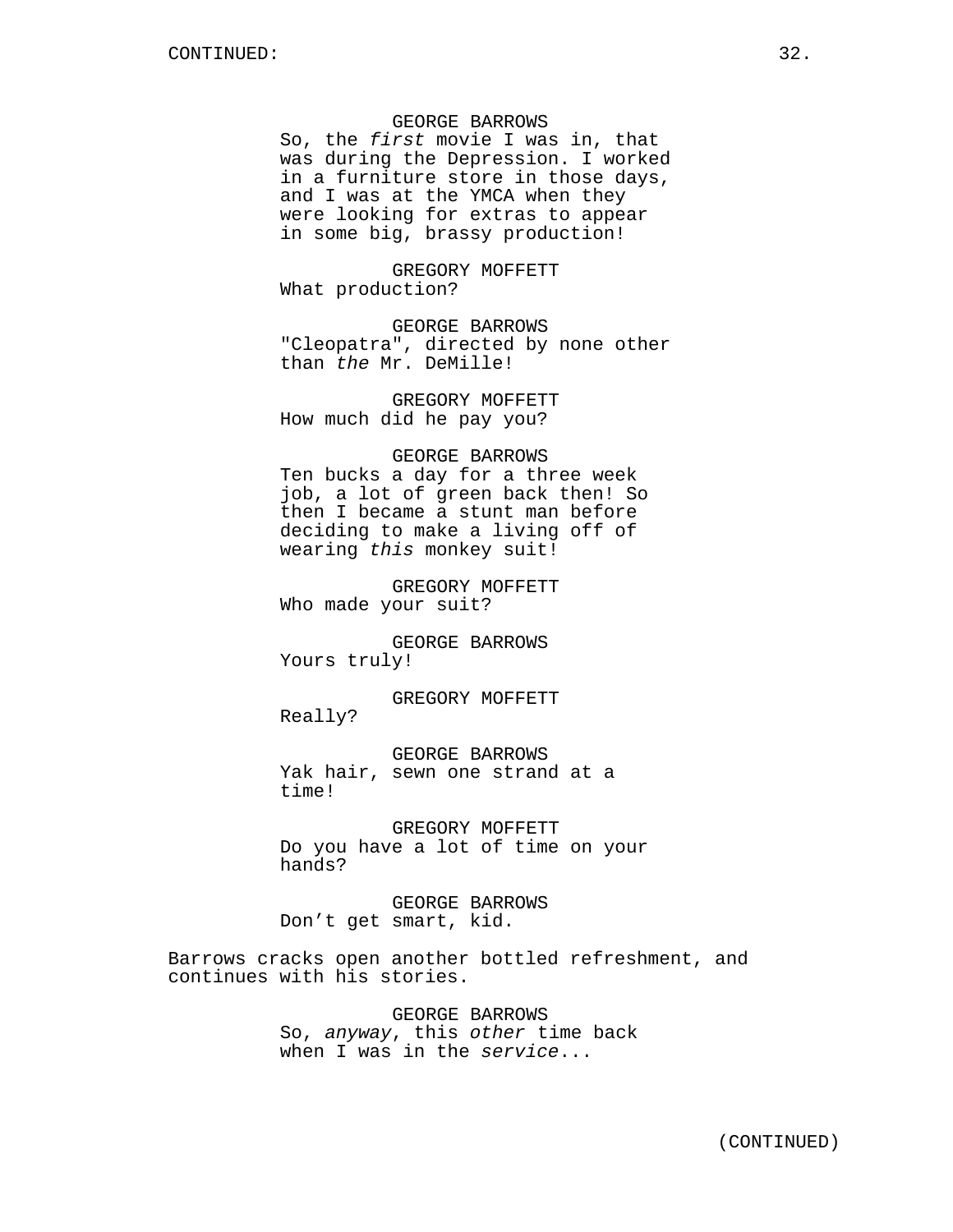# EXT. BRONSON CAVE SURROUNDING AREA - DAY

# PHIL TUCKER

Action.

Recreation of scene from original film.

Barrows (in character as Ro-Man) carries Barrett (in character as Alice) from off-screen left to the center of the frame, then stops to deliver his line.

> GEORGE BARROWS (AS RO-MAN) I am ordered to kill you. I must do it with my hands.

> CLAUDIA BARRETT (AS ALICE) How is it you're so strong, Ro-Man? It seems impossible.

> GEORGE BARROWS (AS RO-MAN) We Ro-Mans obtain our strength from the planet Ro-Man, relayed from individual energizers.

> CLAUDIA BARRETT (AS ALICE) Small enough to carry with you?

> GEORGE BARROWS (AS RO-MAN) No. Mine is in the cave.

Barrows (in character as Ro-Man) carries Barrett (in character as Alice) from center-screen to off-screen right. Zoom out to reveal Tucker and his crew capturing the action.

PHIL TUCKER

And, cut.

CUT TO:

### EXT. BRONSON CAVE EAST ENTRANCE - DAY

Near the entrance of the cave, middle-aged man of average build, GORDON AVIL, is working on an Éclair camera (marked Stereo Cine). Set runner walks up to Avil, and points to a prop that is nearby the both of them.

> RUNNER Excuse me, sir? What's that?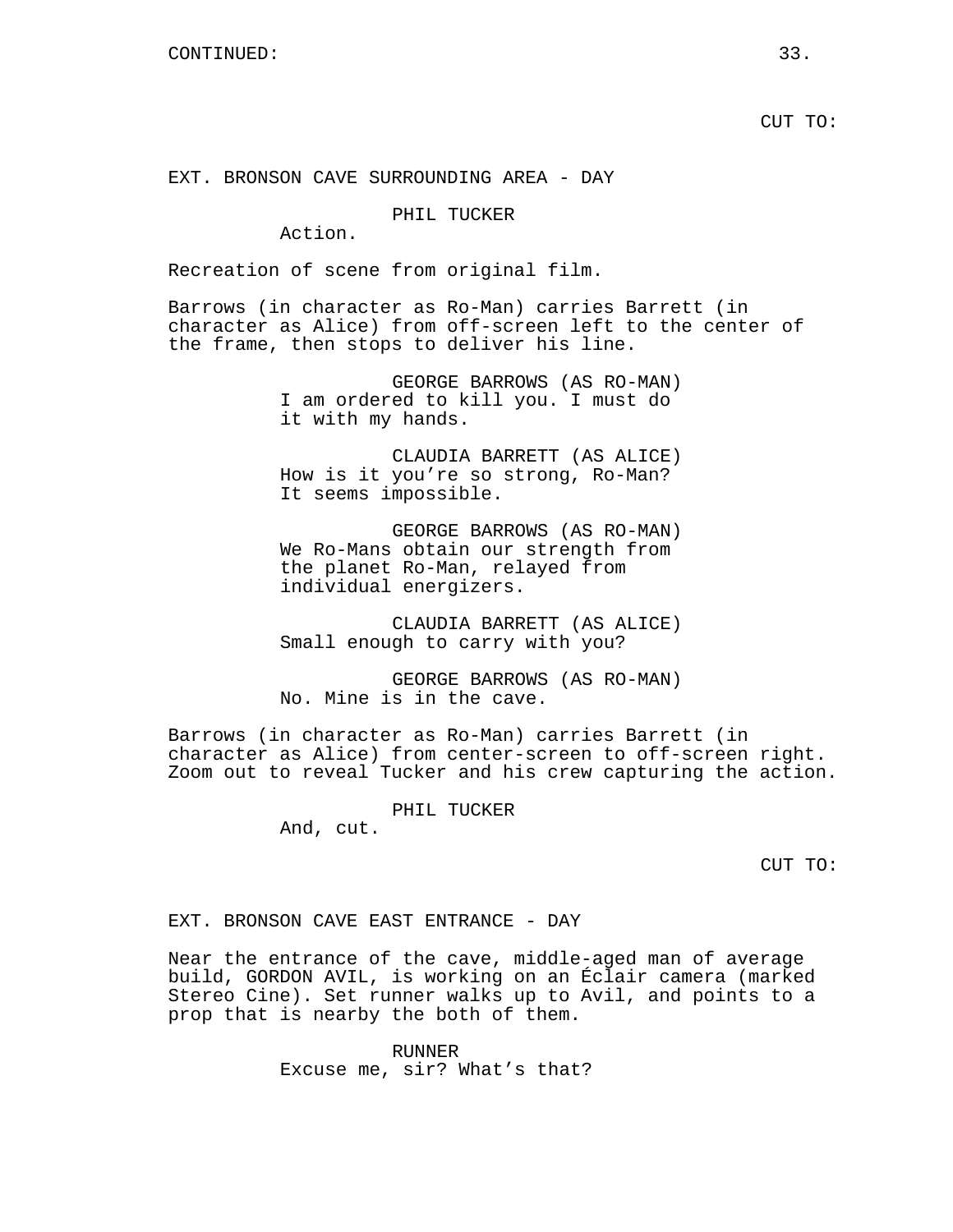GORDON AVIL Not with the props department, son, I'm part of the camera crew.

RUNNER

Oh, sorry.

GORDON AVIL *But*, if memory serves, what I believe you're looking at is a tabletop logarithm device which will be used by the monster.

RUNNER Wow, what's it made of?

Avil looks closely at the device.

GORDON AVIL Looks like your garden-variety, '19 model IP-501 receiver/amplifier.

RUNNER Wow! And *that*?

Runner points to another prop.

GORDON AVIL Viewing screen, likewise to be used by the monster.

RUNNER And what's *that* made of?

GORDON AVIL Nothing. It's just a dresser.

RUNNER

Huh.

Tucker shouts from off-screen.

PHIL TUCKER

Gordon!

Tucker walks towards Avil and the runner.

GORDON AVIL

Heya, kid!

Tucker stops and turns toward the runner.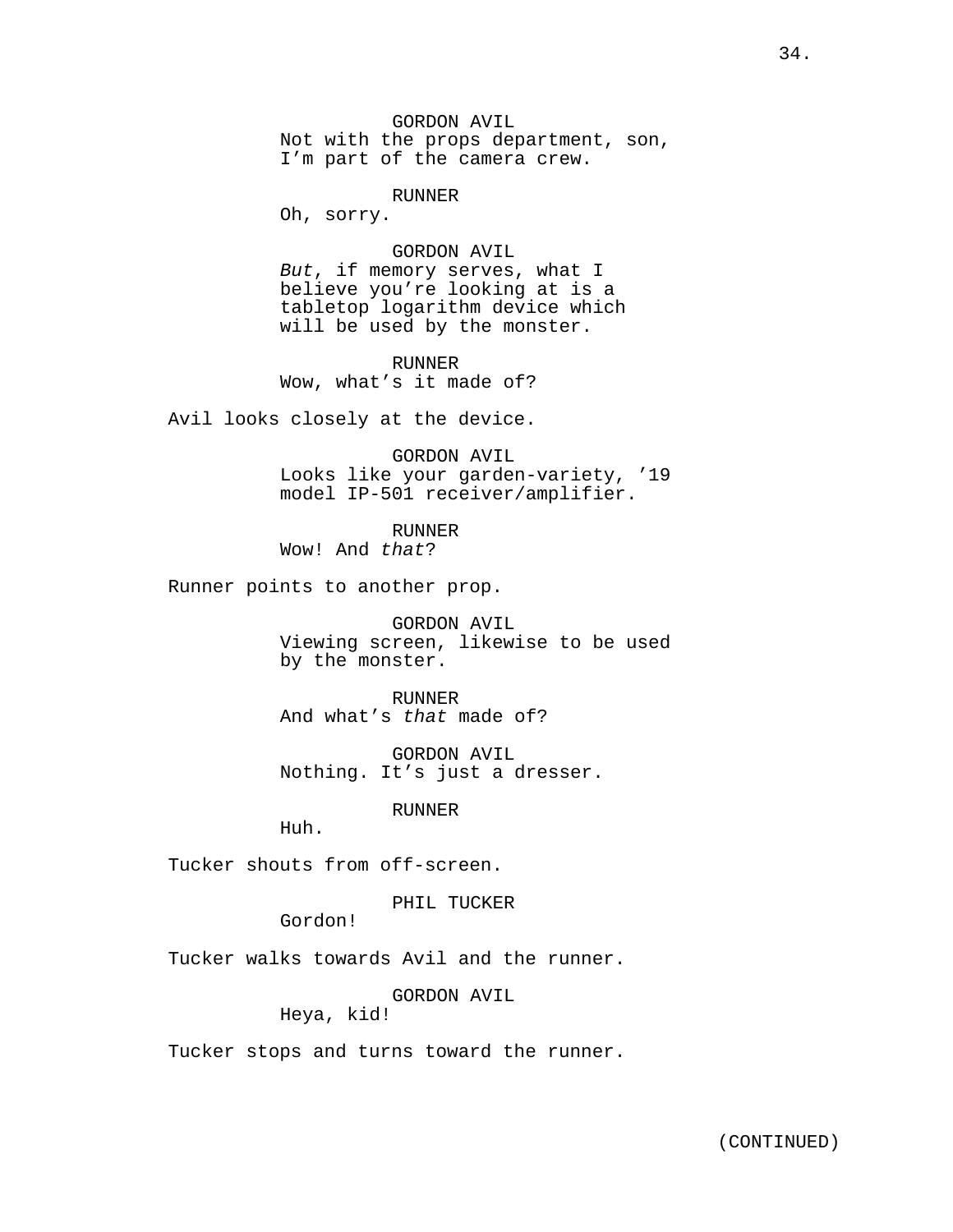PHIL TUCKER Hey, can you go tell the crew that we're going to set up here at the cave's entrance next for the scene with Ro-Man and Alice?

# RUNNER

Sure thing, Phil!

Runner leaves Tucker and Avil alone together. Avil watches the set runner as he runs away.

> GORDON AVIL Look at him go, Phil! Marching off to carry out *your* marching orders!

Avil turns toward Tucker.

### GORDON AVIL

Hell, look at *you*! I told you that someday you would be in the big director's chair someday!

PHIL TUCKER Now if I only had time to *sit*.

Both laugh.

PHIL TUCKER Thanks again for coming out to help, Gordon.

### GORDON AVIL

I wouldn't miss it, kid! You've sure come a long way since all those silly soaps we used to work on together at Larchmont!

PHIL TUCKER It was you who taught me everything I know! How long can you stay?

GORDON AVIL You got me today only, Phil. I gotta be heading out to DP for a western for United Artists.

PHIL TUCKER Quite alright, just glad you're here at least for a bit. Where's this western of yours being shot?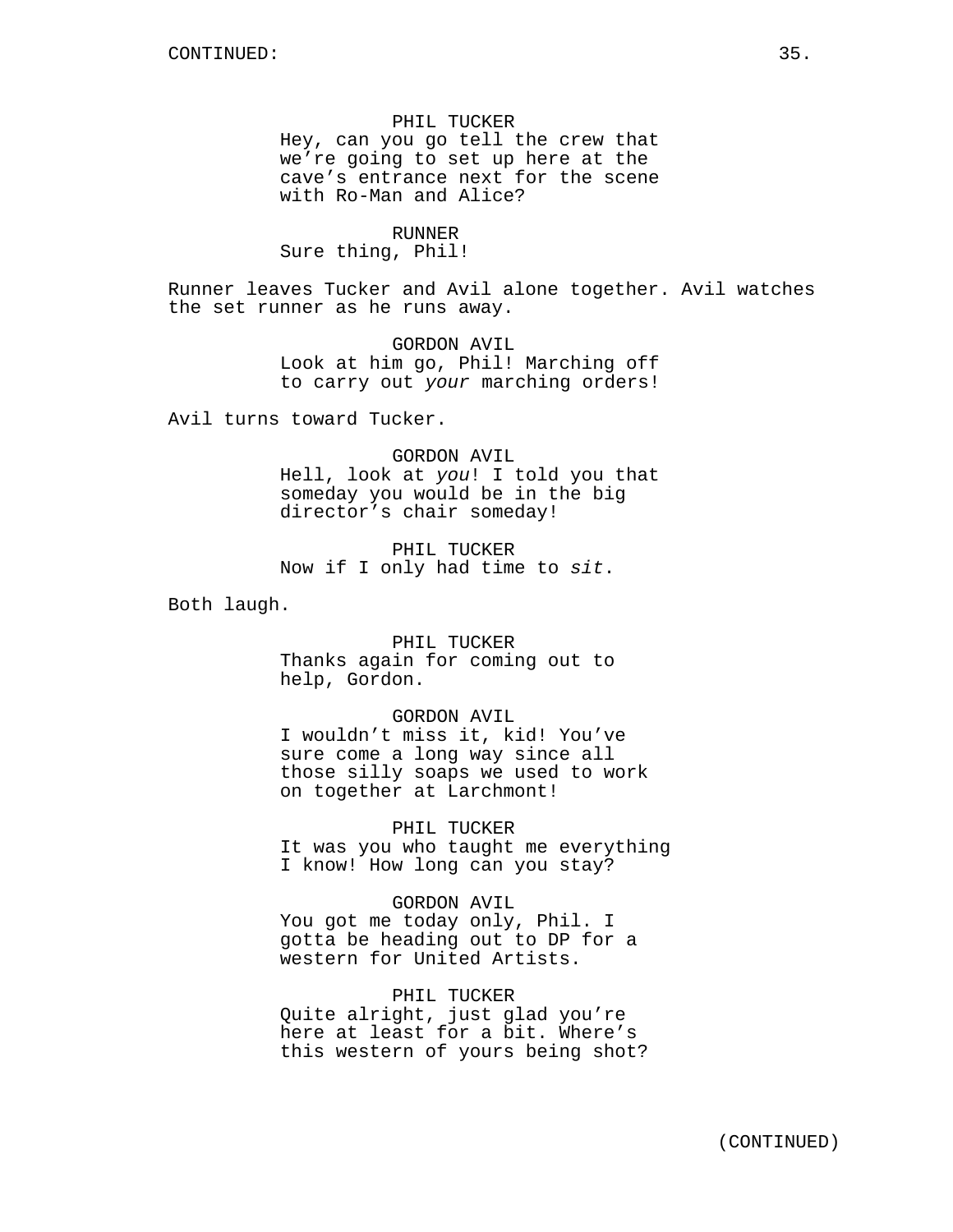GORDON AVIL Death Valley, leaving tomorrow for principal photography.

PHIL TUCKER Good Lord, you and your rugged locations!

GORDON AVIL Gotta go where the money is, kid. But look around, it doesn't get much more rugged than *this*! Seriously, how you holding up?

PHIL TUCKER Just a little nerve-wracked.

GORDON AVIL Well, just remember, kid, all I need from *your* end is a minimum of 1500 good feet of 3-D film to shoot, and I'll handle the rest.

Tucker takes a deep breath.

PHIL TUCKER Fifteen-hundred feet.

GORDON AVIL Right, that's about eight minutes worth so we can send it off to Eagle-Lion for processing.

Runner walks back to Tucker and Avil.

RUNNER Phil? I told them what you said, but the crew all thought it would be a better idea to shoot the picnic scene *first* while the sun is still in the right position.

Tucker looks up at sun.

PHIL TUCKER Hmm, that *is* a better idea. I'll be right back. You okay, Gordon?

GORDON AVIL Go right ahead, kid. I'll be here making some adjustments to the blimp rig if you need me.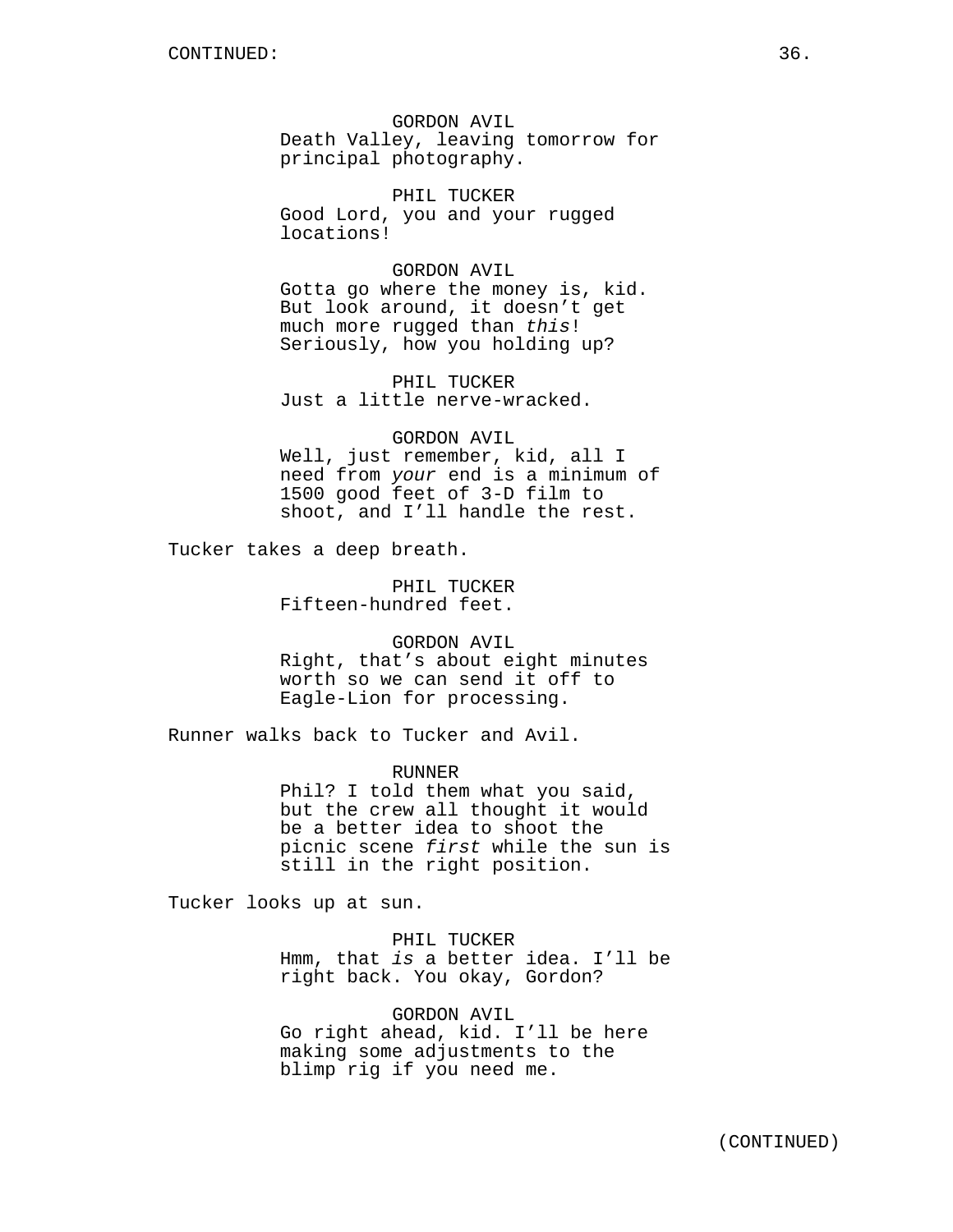PHIL TUCKER

Great.

Tucker walks toward crew, and away from Avil and the runner.

RUNNER Now *there* goes one inexperienced director.

GORDON AVIL He's got it where it counts. Hand me that, will you?

Runner hands Gordon a tool for the camera.

RUNNER Say, how *does* this contraption work, anyhow?

Avil works on camera while talking.

GORDON AVIL You see these two cameras?

RUNNER

Yeah?

## GORDON AVIL

Well, these two cameras are run by two operators running on two separate projectors simultaneously, interlocked precisely for frame accuracy. Now, see these filters?

Avil shows the runner some filters.

#### RUNNER

Uh huh.

# GORDON AVIL

Both of the projectors have one of these filters mounted on the projection port in front of it, which polarizes the light.

#### RUNNER

Then what?

GORDON AVIL

That's *it*. Sound, speed, shoot, and there you have it. You got yourself a 3-D presentation.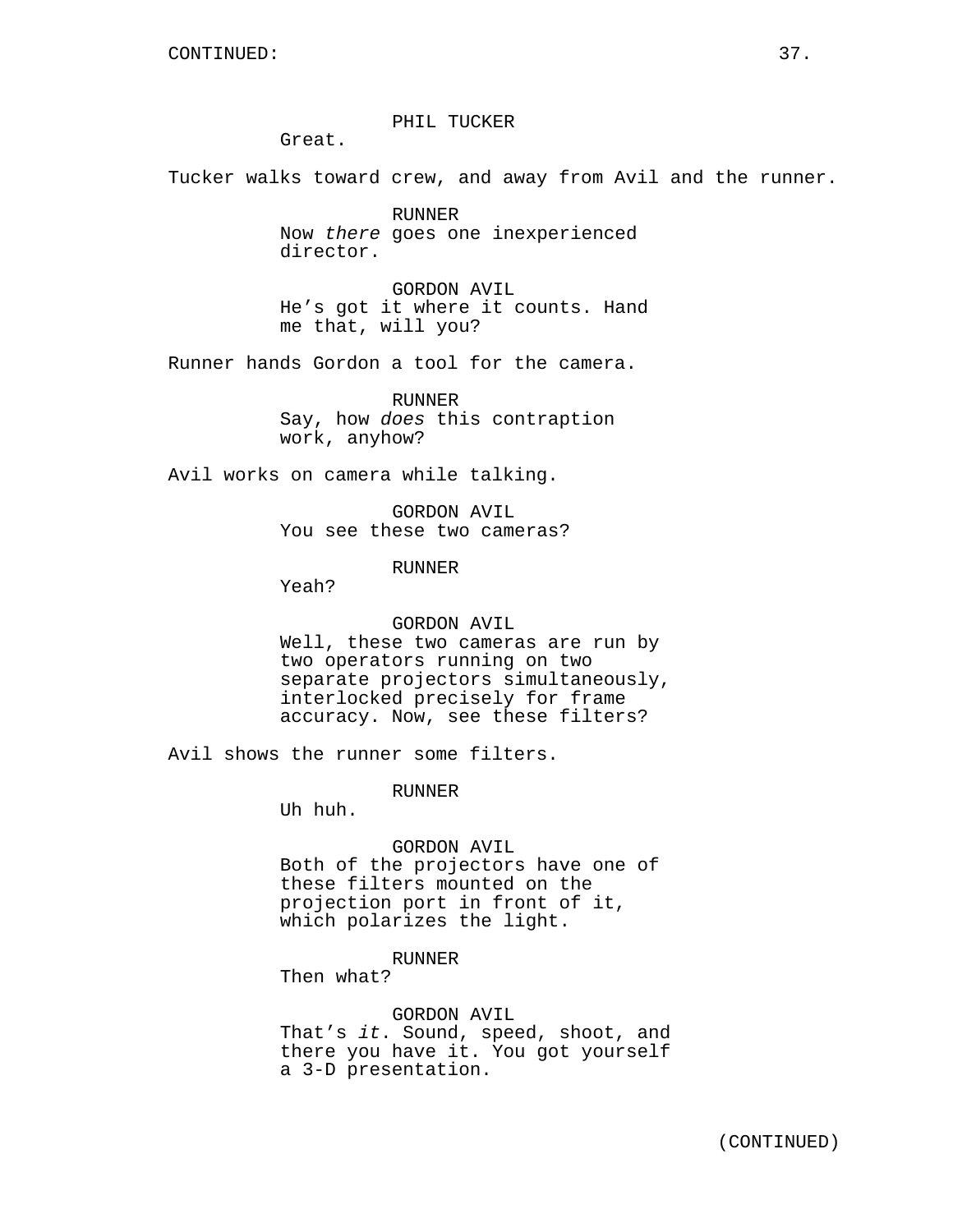RUNNER You really think that this stuff is going to take off? I mean, those red-and-blue glasses give me a headache.

GORDON AVIL Not the *red-and-blues*, son, those are for *anaglyphic* images, like for comics and magazines. Here.

Avil grabs a pair of polarized 3-D glasses out of his pocket and hands them to the set runner.

> GORDON AVIL *These* are the *grayish hues*, for *polarized* images. Now, what do those look like to you?

RUNNER Like regular glasses.

GORDON AVIL Put them on.

Runner puts the polarized 3-D glasses on his face.

GORDON AVIL What do you see?

RUNNER Everything's a bit fuzzy, but they still look like regular glasses.

GORDON AVIL Keep 'em on, and look through this viewfinder.

Runner looks through the camera's viewfinder.

#### RUNNER

Wow!

Runner continues to look at the image inside the camera's viewfinder lens as Avil continues to explain.

> GORDON AVIL Those are the kind of glasses that matinee audiences will be wearing during *this* picture.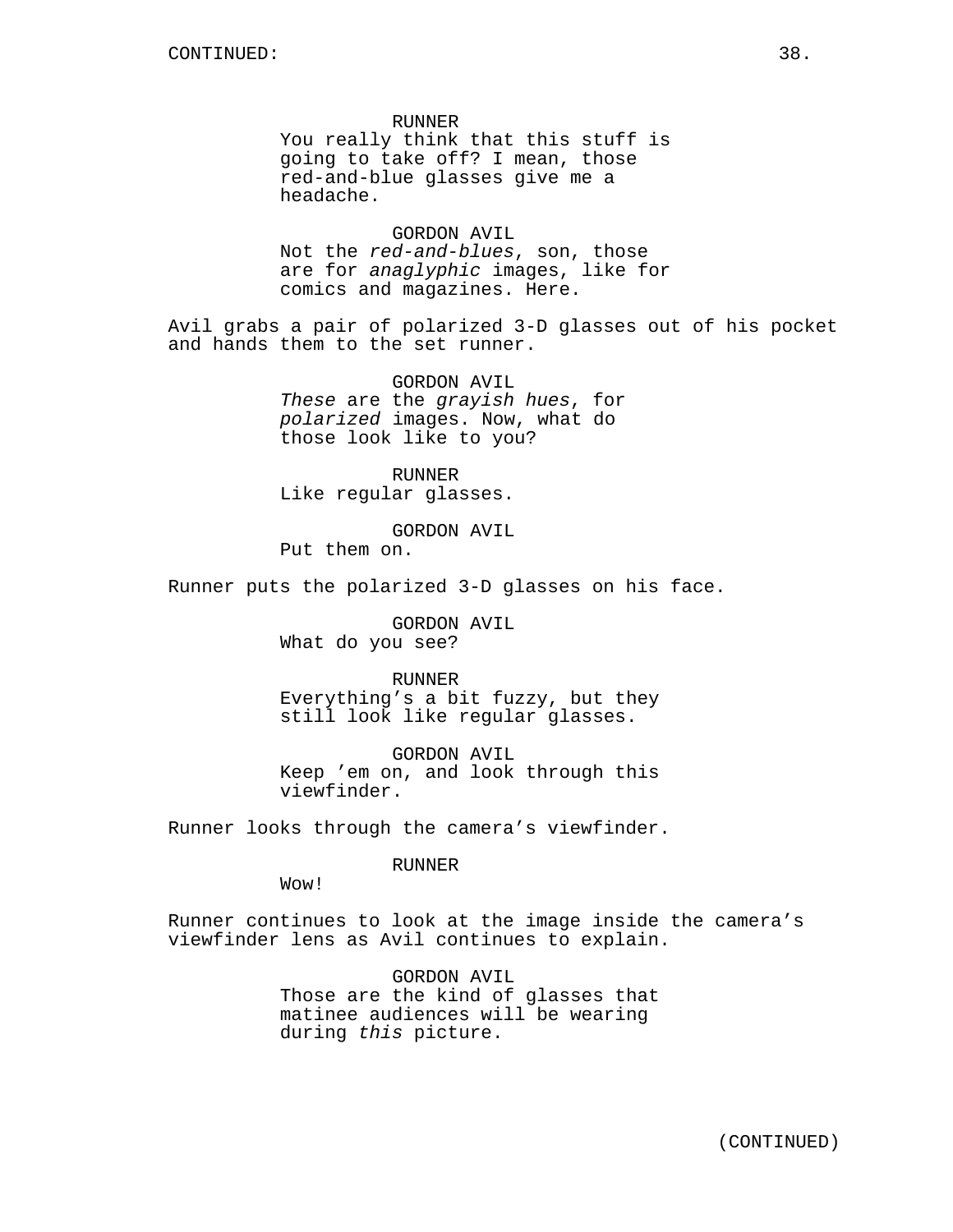## RUNNER

It looks so real, almost like I can touch the scenery!

#### GORDON AVIL

That's the idea. The left projected image is seen by your left eye, and the right image is seen by your right eye. Simple as that.

Runner takes his head away from the camera's viewfinder, and removes the glasses.

# RUNNER I think I get it! So, you shoot it like a regular flat movie, and when the image is projected on movie screens it will look like that?

## GORDON AVIL

Hell, we're not just *projecting* it, we're *shooting* this bitch in 3-D!

RUNNER

What? How?

GORDON AVIL Again, see these two cameras?

#### RUNNER

Yeah.

## GORDON AVIL

Well, to cut down on cost, we're shooting on only *one* of these two cameras, and printing the film from the one camera as well.

### RUNNER

But how does shooting on one produce a 3-D image on the *other* camera once it's projected?

#### GORDON AVIL

That's the *clever* part. We simply match the slates from that of the *first* camera, to that of the *second* camera. Once the footage is in post, we make a watermark on the soundtrack where the slates start for the second camera.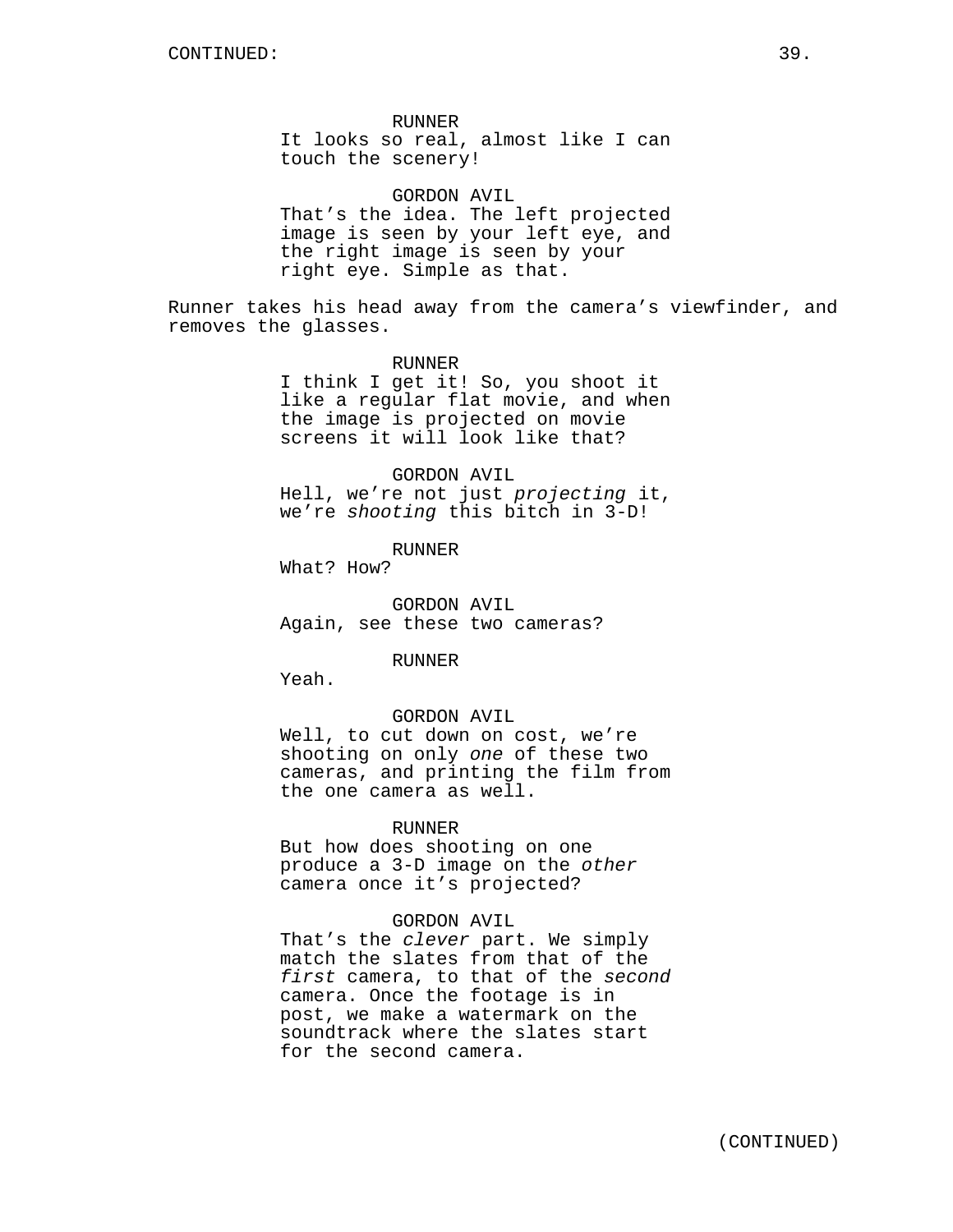#### RUNNER

Oh! So, you make a print from the *first* camera, then use *that* print to make a *separate* print for the *second* camera...

# GORDON AVIL

...*then* we cut the negative to match both sets of footage. And, voila, three dimensions on two prints for half the price of one!

RUNNER Wow, that's brilliant! Did you come up with that?

GORDON AVIL Wish I could claim credit, but it wasn't me.

#### RUNNER

Then who?

Avil points to Tucker in the distance.

GORDON AVIL Your inexperienced director over there.

Runner looks at Tucker in the distance. Avil gets back to work on the blimp rig.

CUT TO:

EXT. BRONSON CAVE WEST ENTRANCE - DAY

Recreation of scene from original film.

Barrows and Barrett (both in character as Ro-Man and Alice) are positioned near the entrance of the cave. Tucker and the film crew are in front of them filming the action.

PHIL TUCKER

Action.

GEORGE BARROWS (AS RO-MAN) Suppose I were hu-man? Would you treat me like a man?

Barrows struggles with Barrett.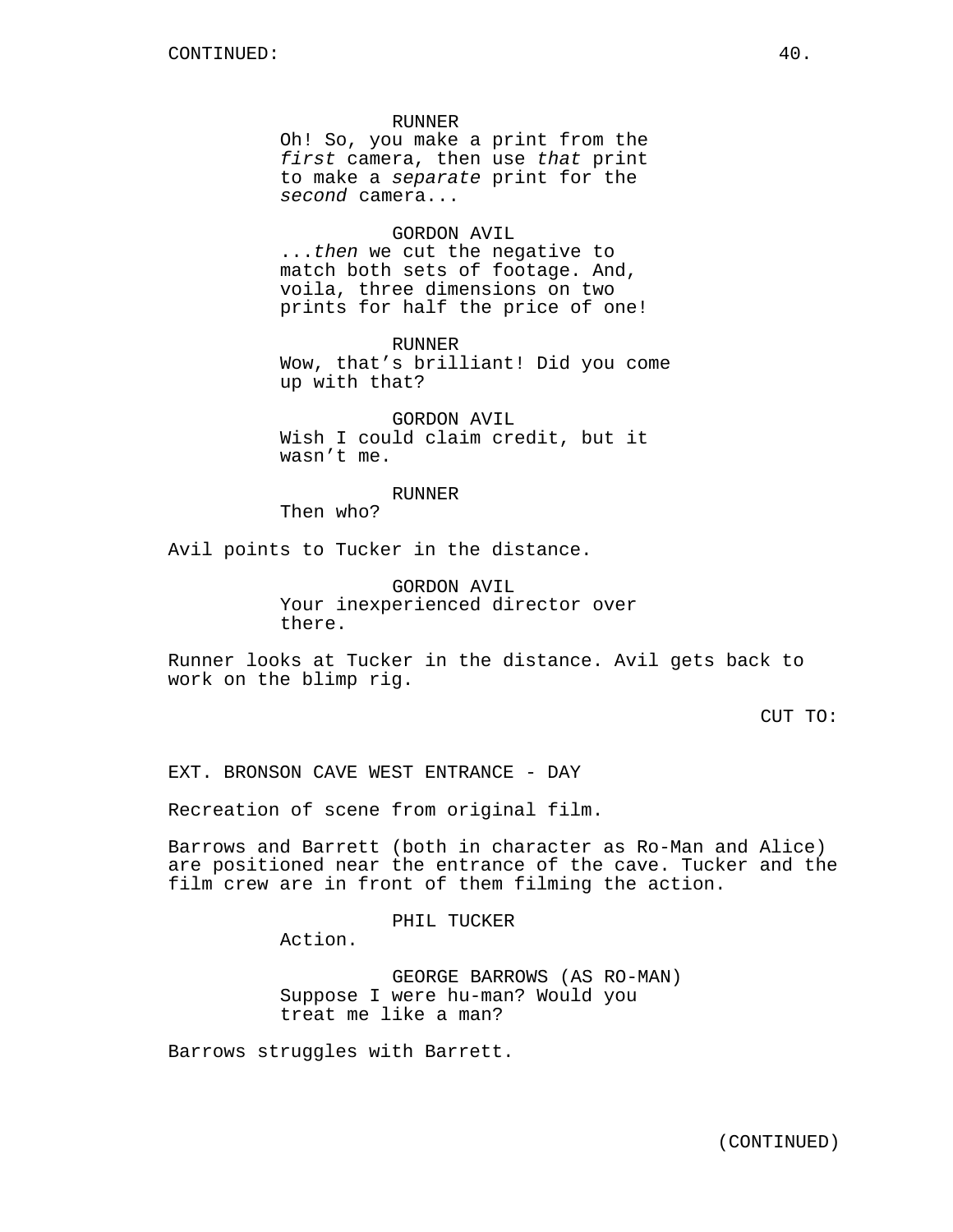CLAUDIA BARRETT (AS ALICE) Ro-Man. You haven't told me yet where the energizer is kept!

GEORGE BARROWS (AS RO-MAN) Silence, girl!

Barrows pulls down the halter straps of Barrett's dress. Tucker and his crew look at each other.

> PHIL TUCKER Cut. Okay, take five, everyone.

The cast and crew take a break.

PHIL TUCKER

George!

Barrows walks over to Tucker.

PHIL TUCKER George, what the hell was that?

GEORGE BARROWS

What?

PHIL TUCKER Why did you strip her dress? That wasn't in the script.

GEORGE BARROWS I dunno, I was just in the moment.

Tucker pauses.

PHIL TUCKER Well, we're keeping that take.

Leacock yells from off-screen.

SAM LEACOCK

Phil!

Tucker walks over to greet Leacock.

PHIL TUCKER Sam? I thought you were flying out?

SAM LEACOCK Delayed, taking a red eye later tonight.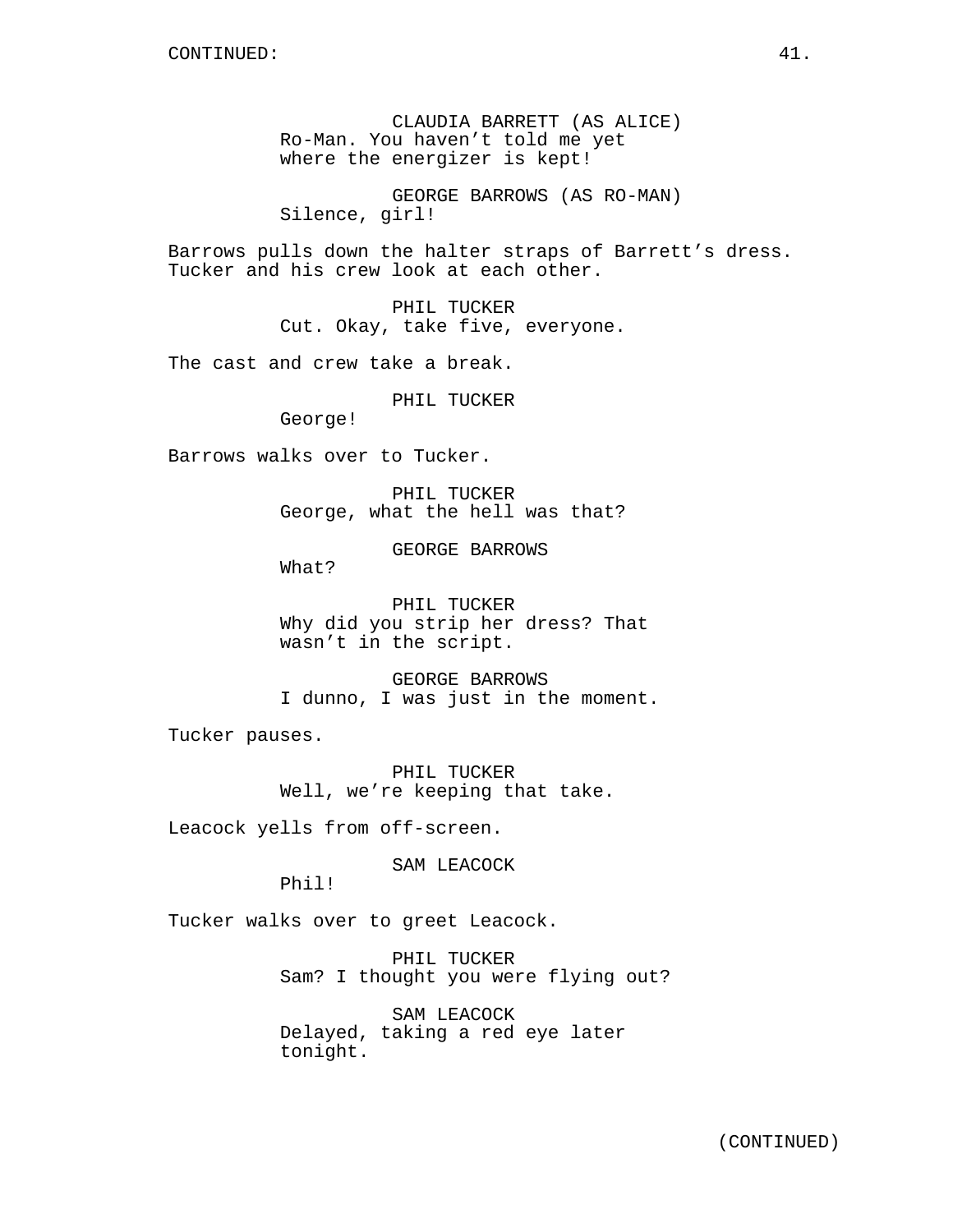PHIL TUCKER You came all the way over here to tell me that?

SAM LEACOCK No, I came over here because I found out some *other* news.

PHIL TUCKER What is it?

SAM LEACOCK You remember the firm that Al and Ed Mosk formed a few months back?

# PHIL TUCKER Sure, *Z-M Productions*. That was right around the time that you and I started *our* company. Why?

## SAM LEACOCK

Well, turns out that Z-M is also debuting its *own* stereophonic sound system, meaning they plan to supply the kind of systems that would be utilized by independents like *us*.

PHIL TUCKER What are you talking about?

SAM LEACOCK You know Goldwyn studios, where my friend works up at?

PHIL TUCKER Sure, we're scheduled to do post for *this* picture at Goldwyn.

## SAM LEACOCK

Well, the rep for Tru-Stereo works up at Goldwyn as well, which is how I found out about it.

## PHIL TUCKER

Tru-Stereo?

#### SAM LEACOCK

That's what Z-M is *calling* this operation of theirs. They made a deal and are announcing it in the trades in a couple weeks from now.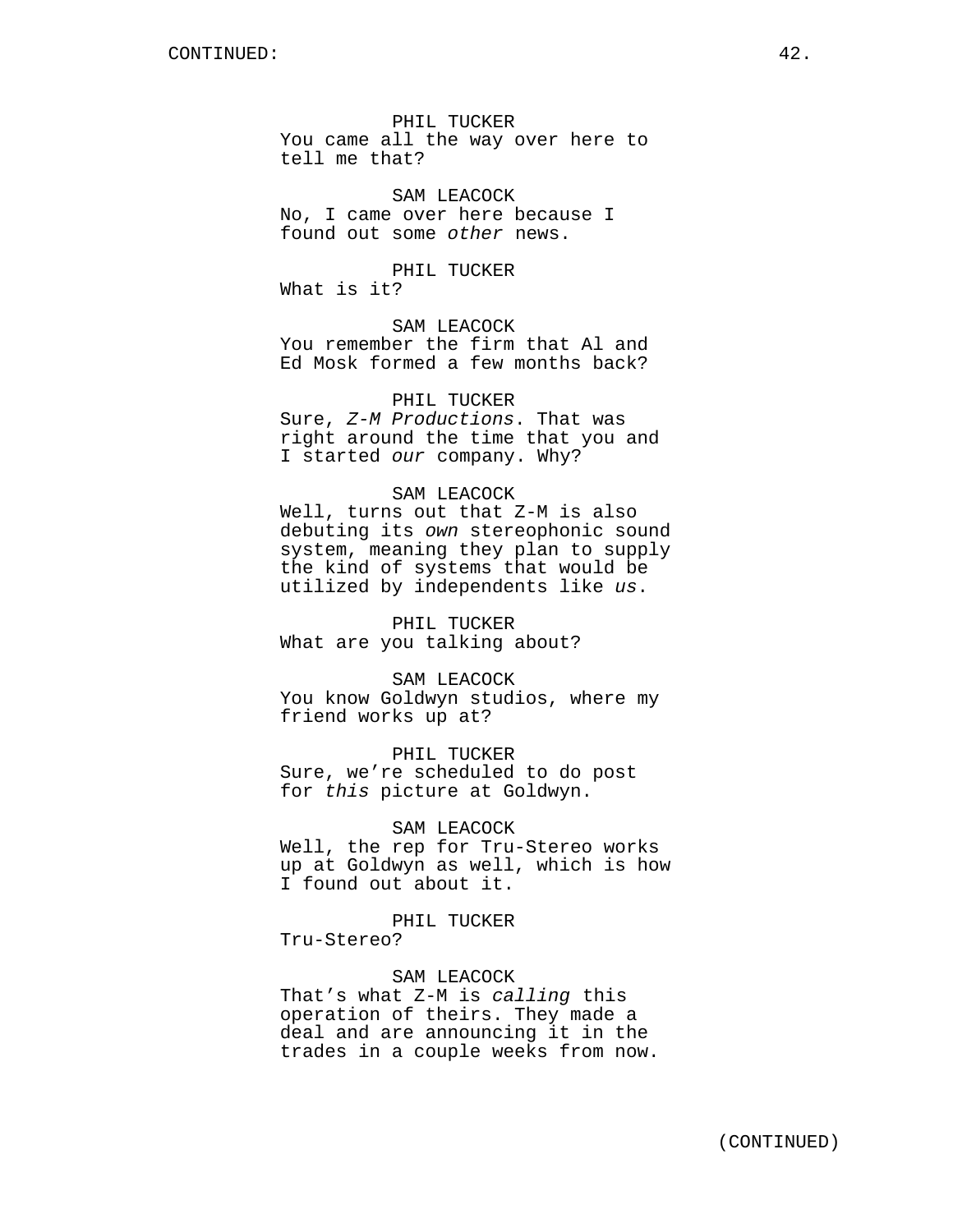#### PHIL TUCKER

You sure?

SAM LEACOCK *Sure*, I'm sure. Tru-Stereo is planning to supply unlimited equipment and technical staffs to each client for 30 grand a pop.

PHIL TUCKER *Thirty thousand dollars*? Who's going to pay that?

SAM LEACOCK No one, he's hoping. Which is why he's also offering the same deal for *half* that amount.

PHIL TUCKER Half? What's the catch?

SAM LEACOCK Tru-Stereo would stand to get a small percent of the profits.

PHIL TUCKER How small?

SAM LEACOCK Two, maybe 3%.

PHIL TUCKER You don't say.

SAM LEACOCK I *do* say. Craziest part about it is, he's essentially selling a process he doesn't actually *own*.

Tucker turns away, and thinks.

PHIL TUCKER No. He's just renting it out. Just like he did for *this* production.

SAM LEACOCK Bingo. Thought you should know. Anyway, gotta head for the airport now to catch the next red-eye.

PHIL TUCKER Okay. Safe flight.

Leacock begins to walk away, while Tucker stands frozen.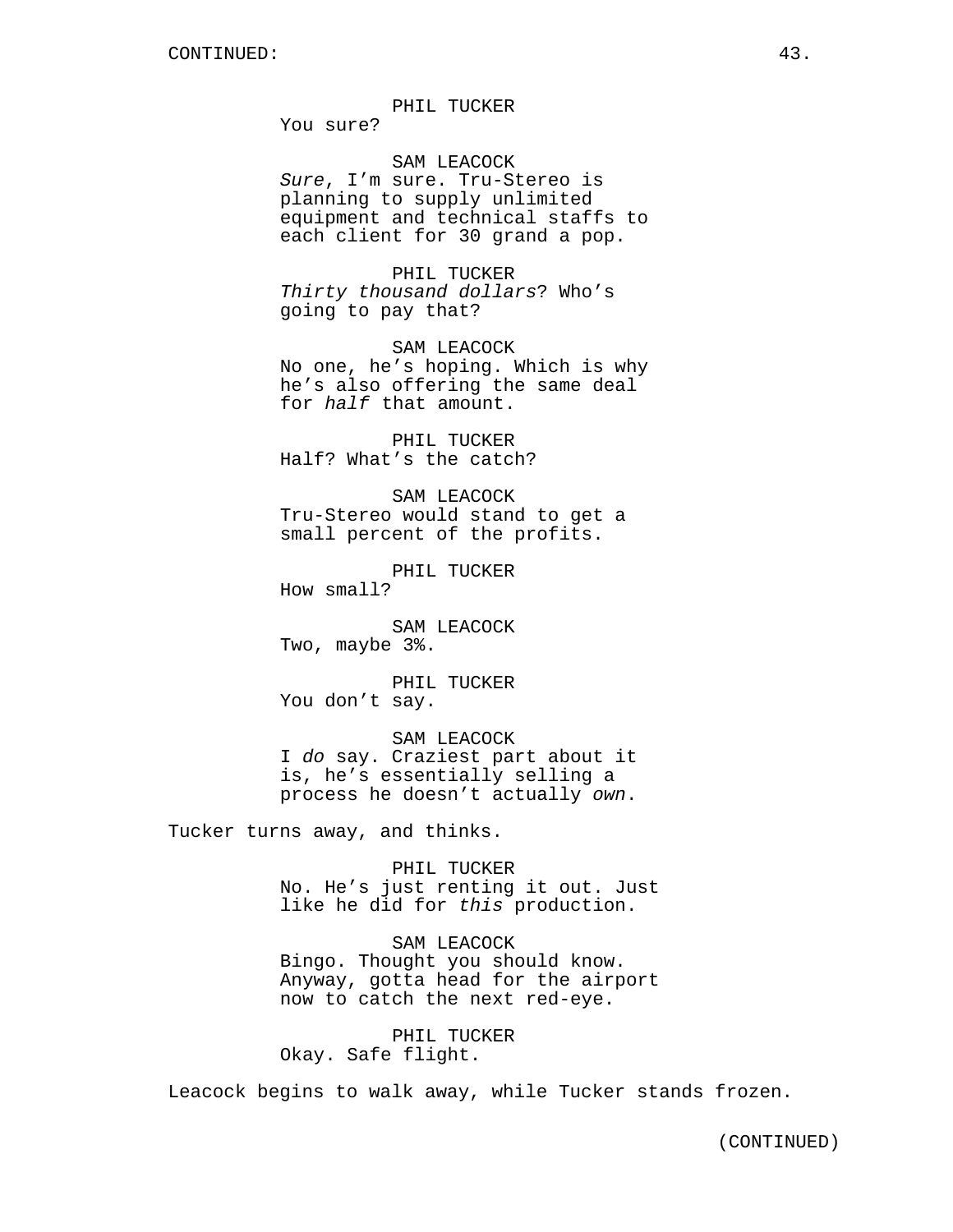SAM LEACOCK And, hey, Phil!

Tucker turns to face Leacock.

SAM LEACOCK

I still can't make heads-or-tails what this movie of yours is about, but I'm sure glad *one* of us *does*!

# PHIL TUCKER

Thanks, Sam.

Leacock walks away.

CUT TO:

EXT. BRONSON CAVE EAST ENTRANCE - DAY

Tucker walks by the entrance of the cave, and looks around. He takes out a pack of cigarettes and a lighter. He lights up a cigarette, and takes a drag. He hears a voice.

# MAN

Heya, Tuck!

Tucker reflexively tosses the cigarette away and looks around for the source of the voice. He finally looks up to see the silhouette of a man standing on the lip of the cave entrance, blocking out the sun. Tucker, blinded by the sunlight, shades his eyes with his hand.

PHIL TUCKER

Who's there?

MAN Boy, I sure do love it out here at Griffith, someday I hope to make *all* my pictures out here.

PHIL TUCKER

Ed?

Man climbs down the lip of the cave entrance to reveal himself as none other than ED WOOD. He makes his way down to the ground level and approaches Tucker.

> PHIL TUCKER Ed, what brings you out here?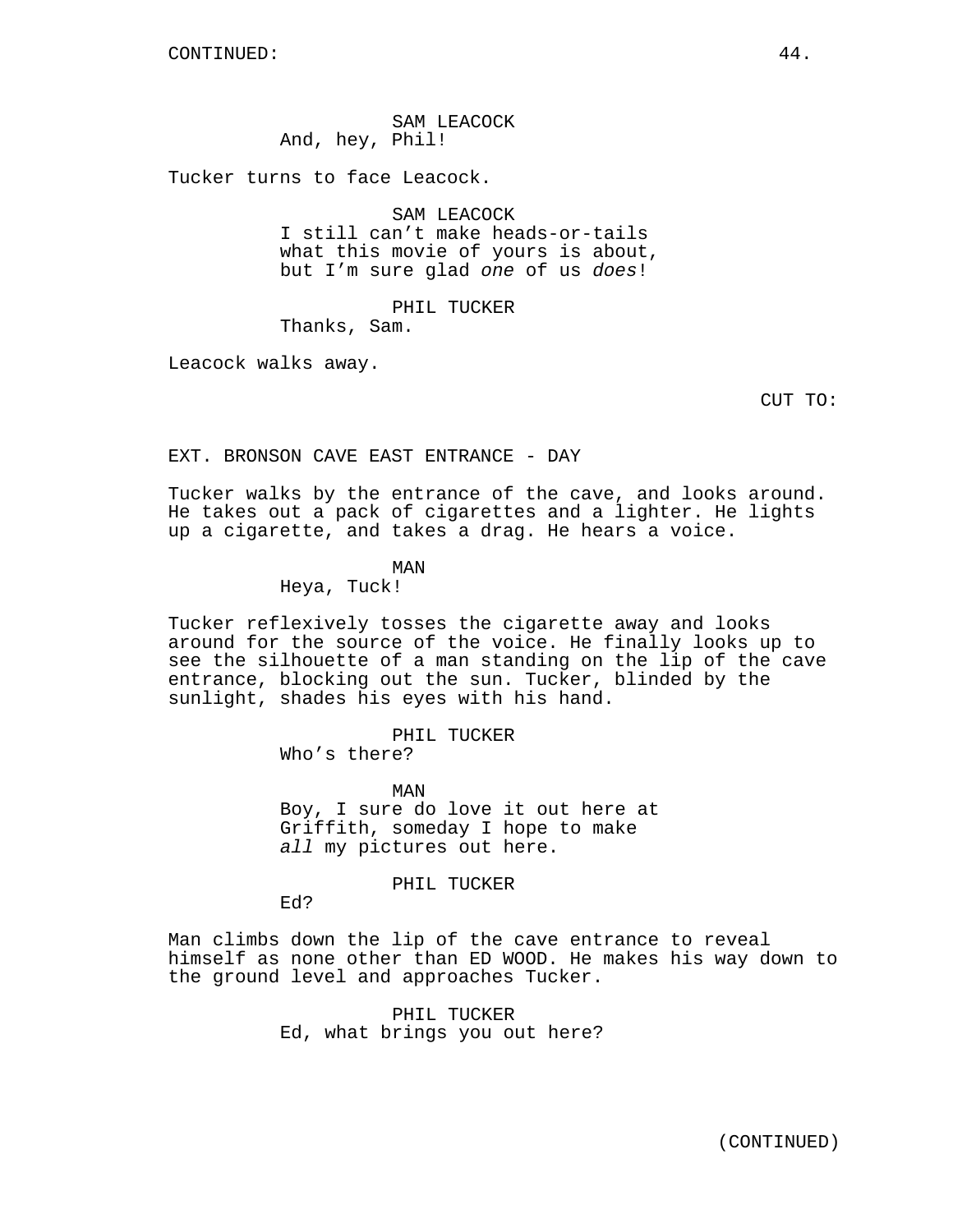ED WOOD Would you believe me if I said I was just out scoutin' locations?

PHIL TUCKER No, I wouldn't.

ED WOOD And you would be *right*. I'm actually here with someone, we just came from the studio.

PHIL TUCKER Which studio?

ED WOOD *You* know the one.

PHIL TUCKER Oh, you mean...

ED WOOD

Yup, good ol' Quality Studios, otherwise known as that dumpy little soundstage on Santa Monica!

PHIL TUCKER Eesh, don't remind me.

ED WOOD

Sure haven't seen you there much lately, Phil. Finally had it with the main street picture business?

PHIL TUCKER You could say that. I mean, sure, I learned a lot at Quality, but, boy, do I try to forget that place as

ED WOOD

much as I can.

You may forget the place, Phil, but you'll never forget the *smell*!

PHIL TUCKER

That building should have been condemned years ago. Why doesn't George renovate it already?

ED WOOD

You kidding? George Weiss putting money into that dingy dungeon, as tight as he is with a dollar?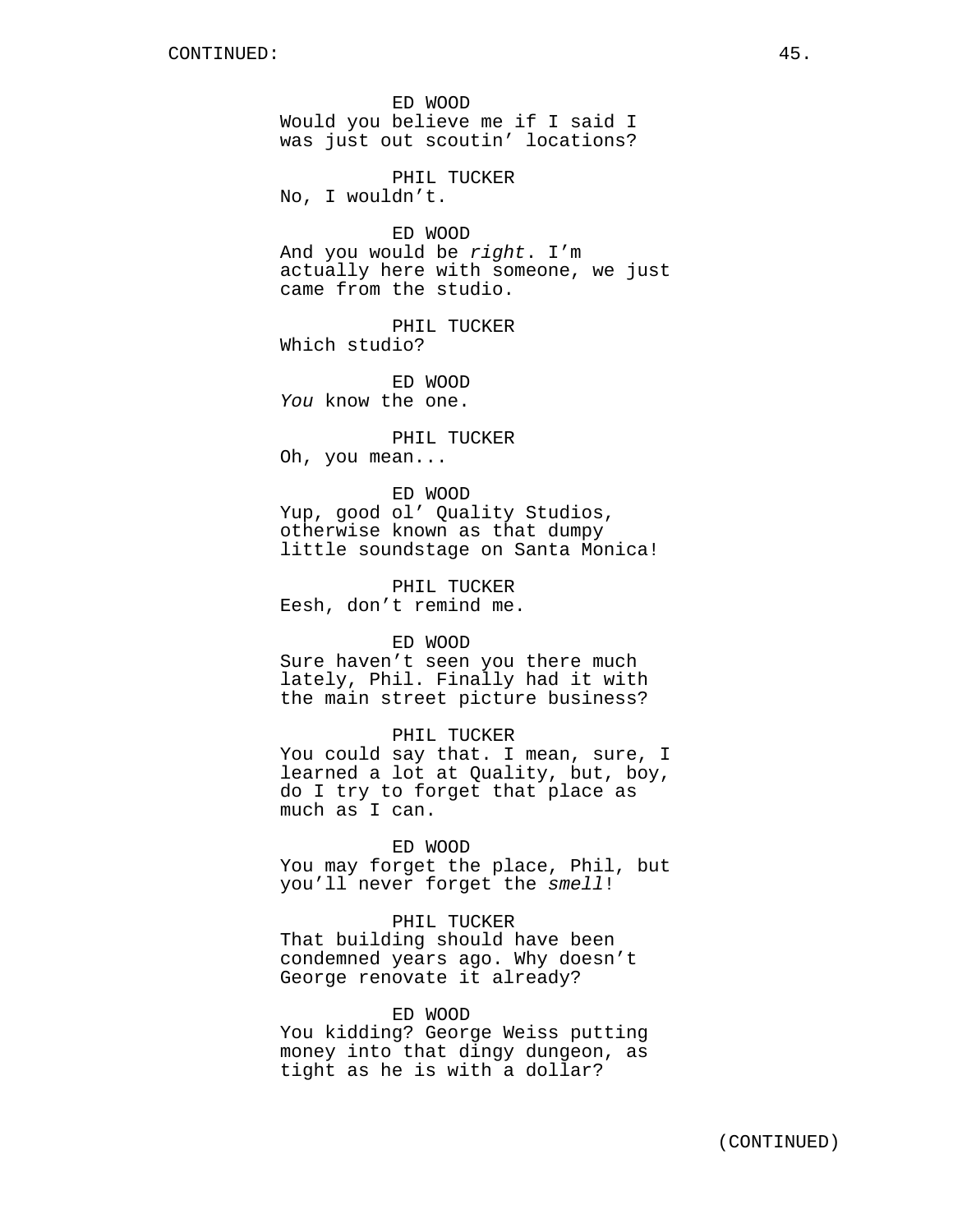PHIL TUCKER Yeah, I guess we're lucky just to have that place as it *is*.

ED WOOD And luckier that it's right next door to a *bar*!

Tucker grins and shakes his head.

ED WOOD Anyway, how's your first feature coming along, Phil? Shouldn't you be directing right now?

PHIL TUCKER They're still setting up.

ED WOOD It looks like you're holding everything together.

PHIL TUCKER Just barely. So who's this *someone* that you're here with?

ED WOOD Just my lawyer, Sam Arkoff. He came over to talk to your producer. I just tagged along.

PHIL TUCKER *My* producer's here?

ED WOOD Over yonder.

Wood points in the distance where SAM ARKOFF is talking with Zimbalist.

> PHIL TUCKER What do you need a lawyer for, Ed?

ED WOOD No big deal, just stuck in the middle of some legal matter.

PHIL TUCKER Legal matter? Over *what*?

ED WOOD Oh, just the title of a screenplay I co-wrote with a producer friend (MORE)

(CONTINUED)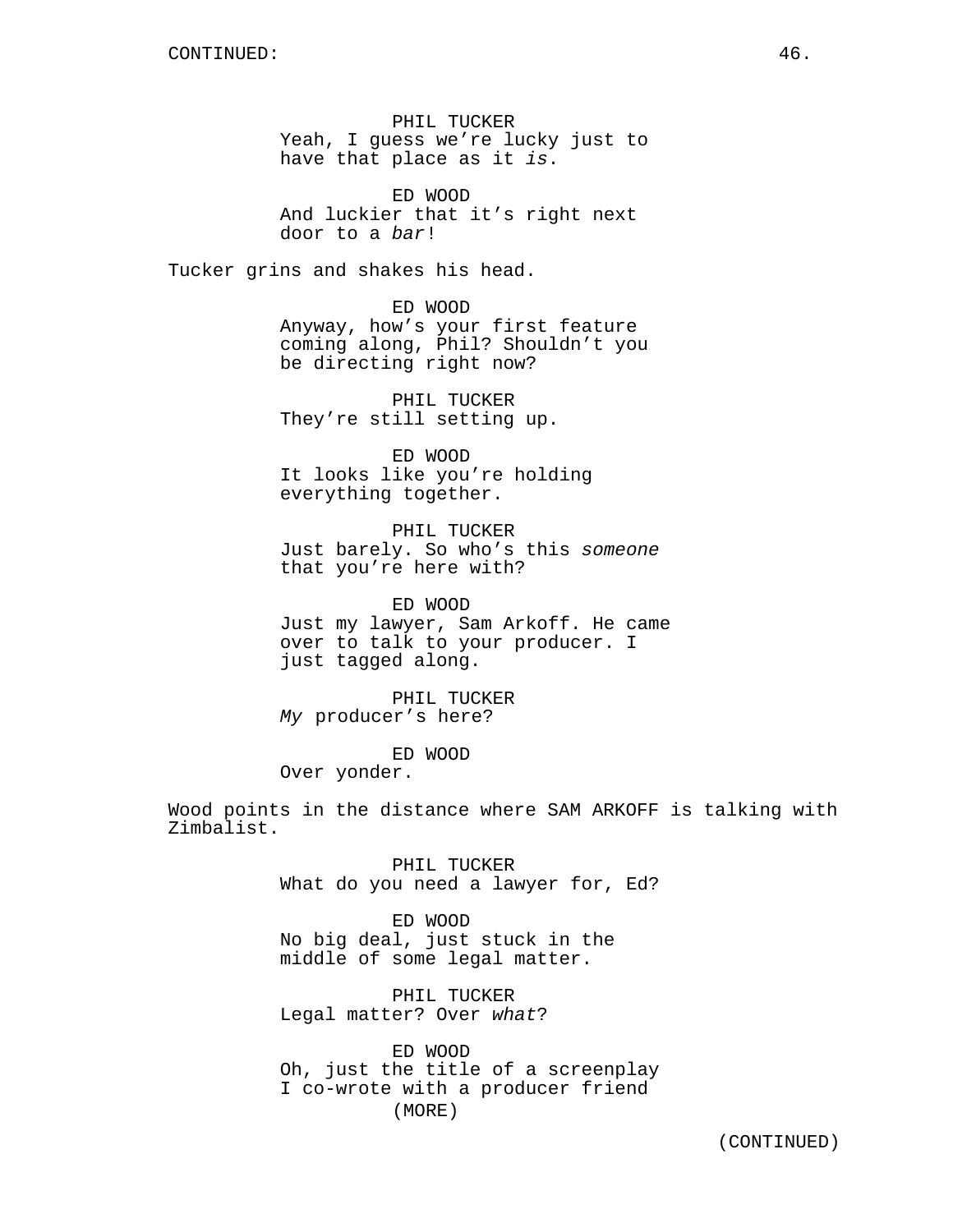ED WOOD (cont'd) of mine, Alex. We wrote it awhile back, so more than likely, the other side's gonna settle.

PHIL TUCKER Well, that's good for you.

## ED WOOD

Sure, but between you, me and the cave, it makes very little difference to me in the long run. After all, titles get changed all the time in our business!

PHIL TUCKER I'm finding that to be true. So, who exactly are you in litigation with, if I may ask?

ED WOOD You may. It's with Realart Studios. Some fellow named *Jack* somebody.

PHIL TUCKER Realart? You mean Jack *Broder*?

#### ED WOOD

*That's* him! And here's the interesting part. This Jack Broder guy? Someone in his sales department and *my* lawyer over there are venturing into their *own* studio, and I don't mean some two-bit one like Quality. I'm talking *major* leagues!

#### PHIL TUCKER

Wait. You're saying that because of some silly movie title, someone at Realart is forming a *major* studio with *your* lawyer?

#### ED WOOD

Well, for one thing, if this deal goes through, he ain't gonna be my lawyer no more, ha ha!

PHIL TUCKER Does the studio have a name?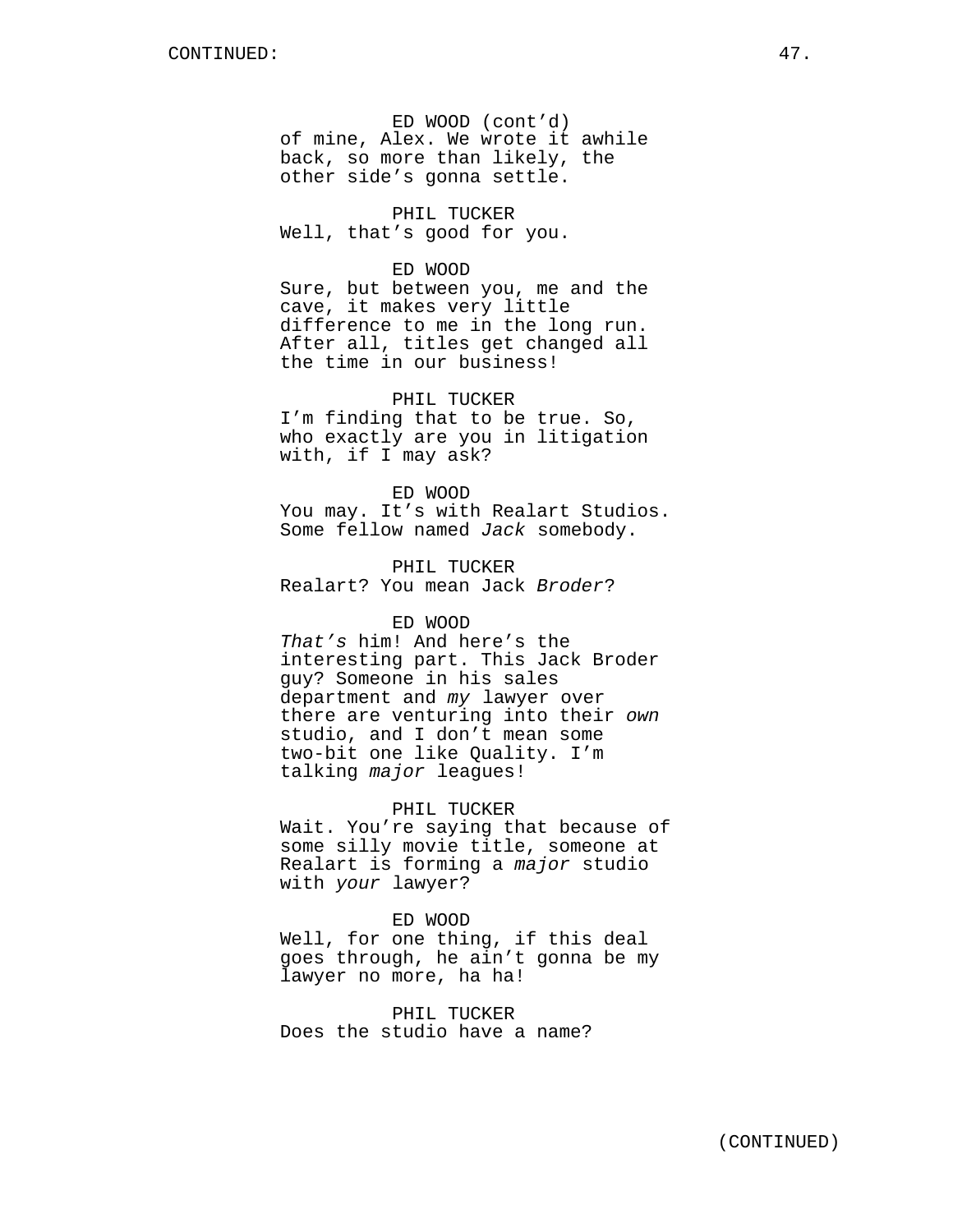## ED WOOD

I'm hearing American Releasing Corp, though that, *too*, may change. But, really, who the heck *cares* what they call it? This is a *huge* opportunity for guys like us!

PHIL TUCKER

How do you mean?

## ED WOOD

Think about it! We're already on the outer rims of these guys' business *and* social circles, right?

## PHIL TUCKER

Right, so?

#### ED WOOD

Don't you see? We get in good with them, we can finally finance our projects without having to sell our kidneys as *well* as our souls!

## PHIL TUCKER

But didn't you say that this all started with a legal battle? How do you call that 'getting in good'?

#### ED WOOD

*Screw* the title, Phil, that's just window dressing as far as anyone's concerned! What these upstarts *really* need in this stage of the game are *ideas*, and that's where *we* swoop in to save the day!

PHIL TUCKER

I don't know...

## ED WOOD

Remember my co-writer, Alex? The one who's in this legal rigmarole with me? Well, he and I are prepping for a crime film next year - "Jail Bait", we're calling it and perhaps this new studio might foot the bill! Who knows?

PHIL TUCKER What makes you so confident?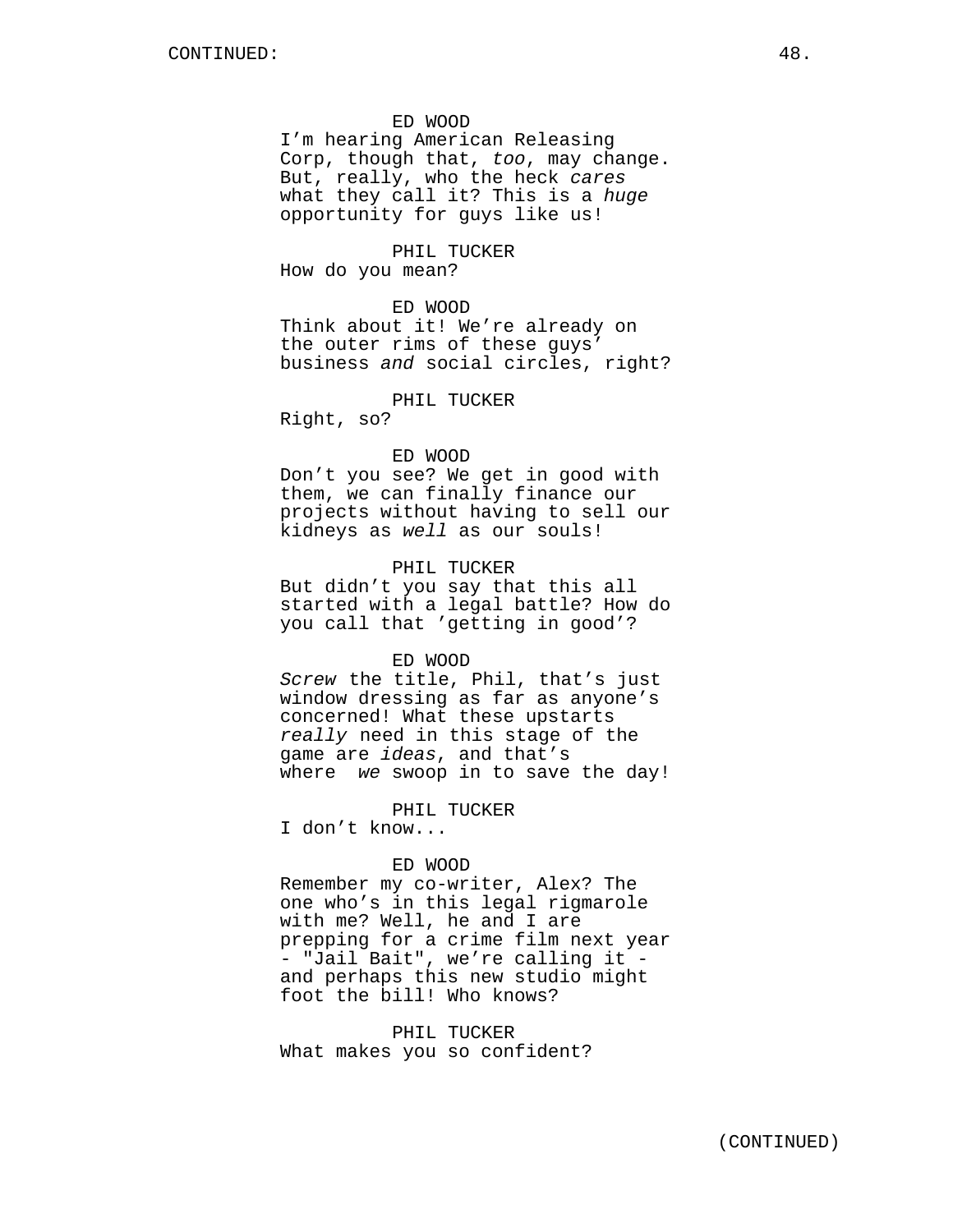ED WOOD Easy! This script of ours has a twist ending that'll knock audiences' socks off!

PHIL TUCKER

Ah.

# ED WOOD And besides, they *have* already committed to back *another* feature that my co-writer is producing!

PHIL TUCKER

Ah.

## ED WOOD

Of course, *that* one *is* based on a screenplay by my lawyer's brother-in-law, so, there *may* be some conflict of interest going on...

# PHIL TUCKER

Ah. Well, *shoot*, Ed, why not just work for Jack Broder directly and let *him* put up the money?

#### ED WOOD

Eh, I don't think so, Phil.

#### PHIL TUCKER

Why not? You said there's no bad blood between you in terms of the movie title lawsuit, didn't you?

#### ED WOOD

I did, but I just think that it's in my best interest to steer clear of Broder's orbit, is all.

PHIL TUCKER

Why's that?

## ED WOOD

Well, for *one* thing - and actually, *you* should find this amusing, Phil, seeing as how your film's about a gorilla from another planet...

PHIL TUCKER He's not from another planet.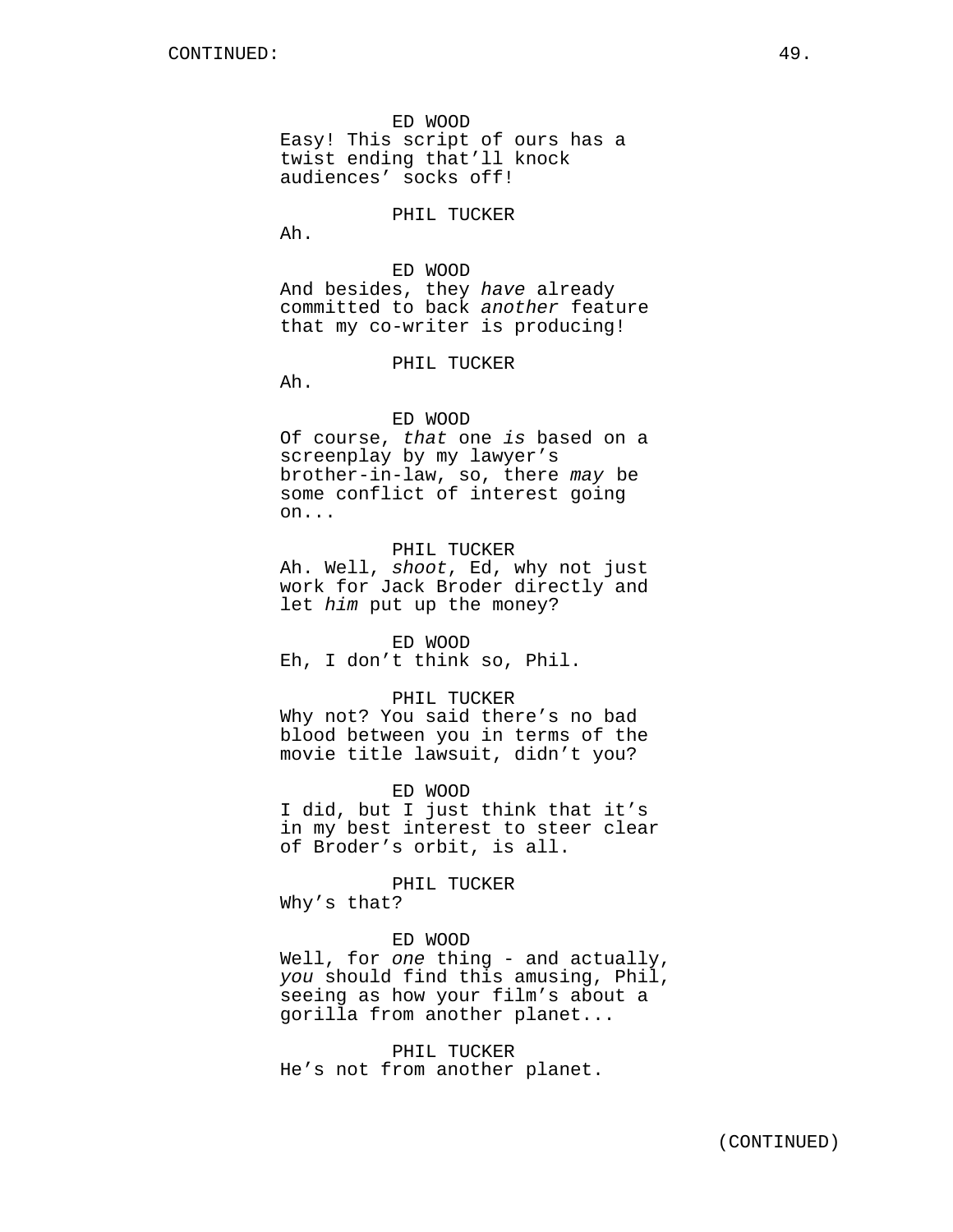ED WOOD Regardless, *another* friend of mine - *Bela* - *he* starred in a picture for Broder *last* year, a comedy in which he meets a Brooklyn gorilla.

PHIL TUCKER What was the title?

ED WOOD

That was *it*.

Tucker gives a quizzical look. Wood grins, puts one arm around Tucker and extends the other outward.

> ED WOOD "Bela Lugosi Meets a Brooklyn Gorilla".

Tucker stares at Wood.

PHIL TUCKER *That's* the title?

Wood laughs, taking his arm off Tucker.

ED WOOD

God as my witness, dreamed up by Jack's 10-year-old son, no less! And get this, Bela's hardly even *in* the darn thing! It's mainly just about a coupla schmucks who look and act like Martin and Lewis!

PHIL TUCKER You're kidding.

ED WOOD

Wish I was! You should *see* these guys! The resemblance was so uncanny that the studio behind the *real* comic duo nearly sued!

PHIL TUCKER Why *didn't* they?

ED WOOD

Ready for *this* one? So Broder offers to sell the picture to the studio that represents Martin and Lewis in exchange for keeping 'Brooklyn Gorilla' on the shelf.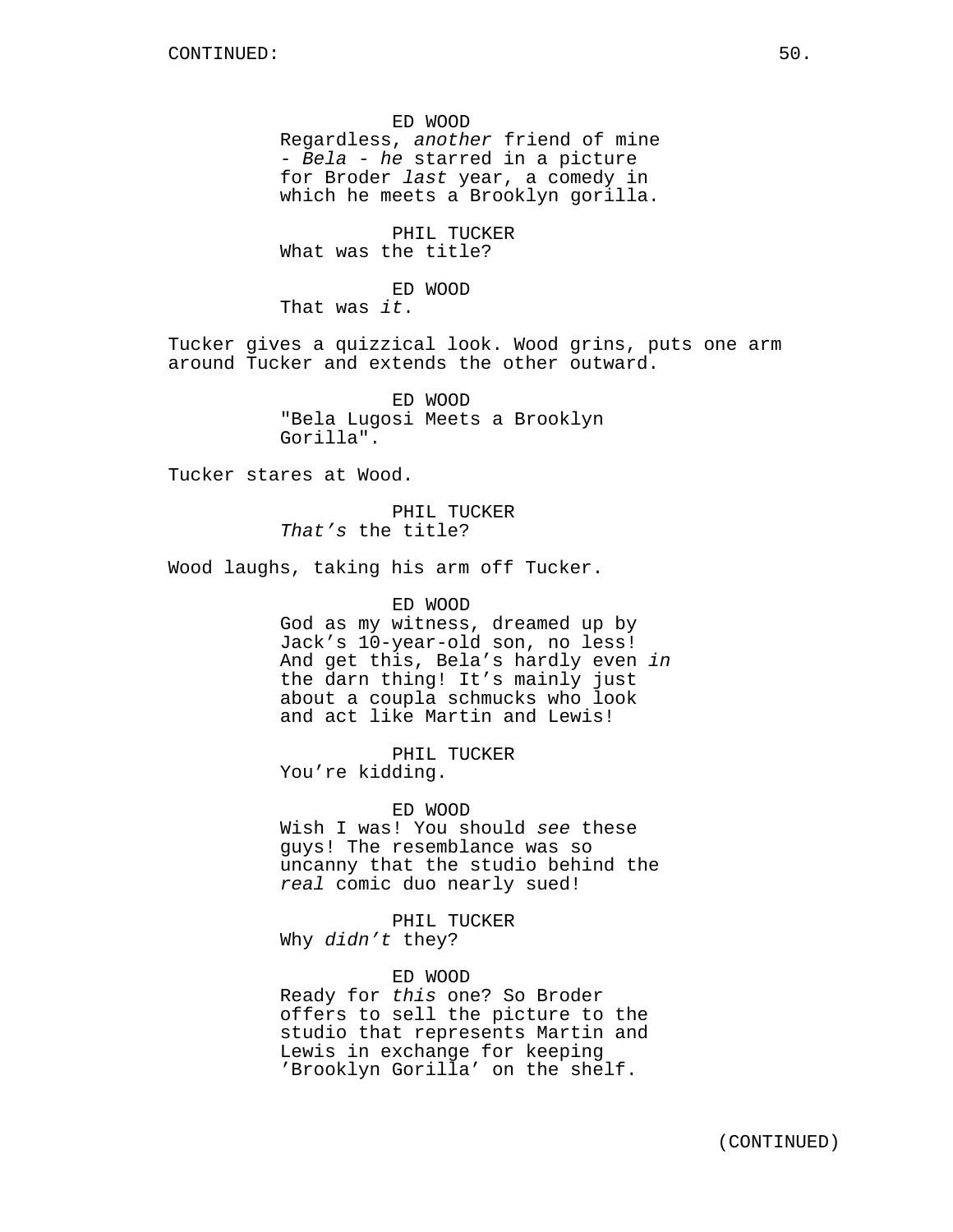PHIL TUCKER For how long?

ED WOOD

*Forever*.

PHIL TUCKER

And?

ED WOOD Paramount turned Broder down, and he released the film!

PHIL TUCKER Just like that?

ED WOOD Just like that! Beautiful, ain't it? This Jack Broder is an exhibitor's dream come true!

PHIL TUCKER Well, so why don't you want to work for him, then?

ED WOOD And worry about potential litigation *every* time I make a picture? Not having it! Marketing genius though Broder may be, I'd rather spend less of my time in court, and more of my time on *set*.

PHIL TUCKER Makes sense. Working on anything at the moment?

ED WOOD As a matter of fact, I'm currently in post for my *own* debut feature! It's due out later next month!

PHIL TUCKER And what's *it* about?

Wood pauses.

ED WOOD It's about...leading *two* lives.

PHIL TUCKER

Two lives?

Wood laughs.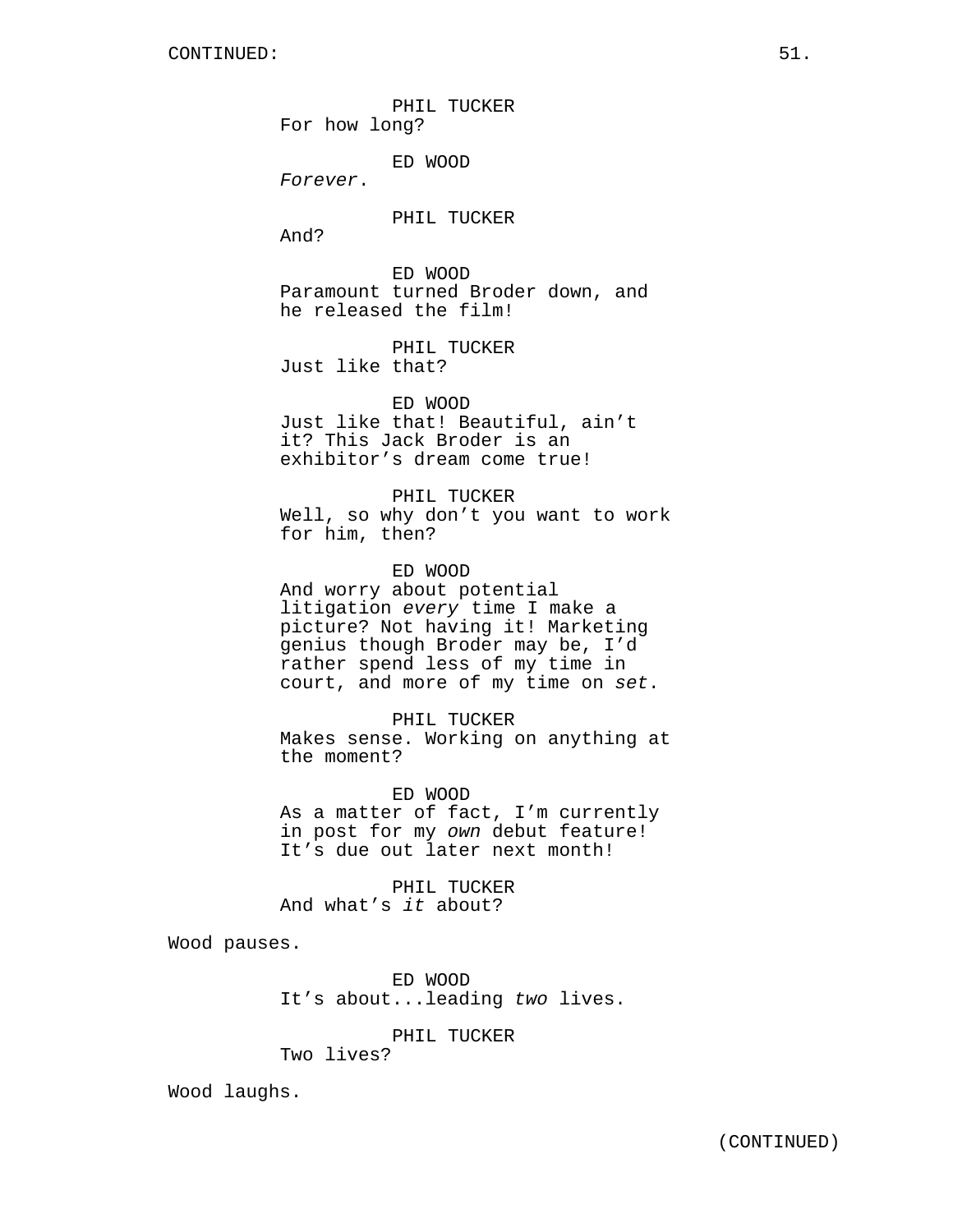ED WOOD Hard to explain. Guess I just have a thing for split-personalities.

Tucker pauses.

PHIL TUCKER Funny...me, too.

ED WOOD At any rate, I've got a feeling that my pride and joy is *right* around the corner!

PHIL TUCKER Pride and joy?

ED WOOD You know, the *one*! The *one* picture that will be remembered long after we shove off this mortal coil!

PHIL TUCKER The *one*, huh?

ED WOOD Yup! Of course, it's not up to us what that one will be, that's for *history* to decide! For all you know, Phil, this film that you're working on now will be *your* one!

Tucker winces.

PHIL TUCKER Good grief, I hope not.

ED WOOD Well, if not *this* one, got any *other* pictures in development?

Tucker shrugs.

PHIL TUCKER Several of mine have already fallen by the wayside, unfortunately.

ED WOOD

C'mon, not even *one* on the ol' back-burner? Rule of thumb, always book projects while you're in the middle of *other* projects! Next best thing to job security!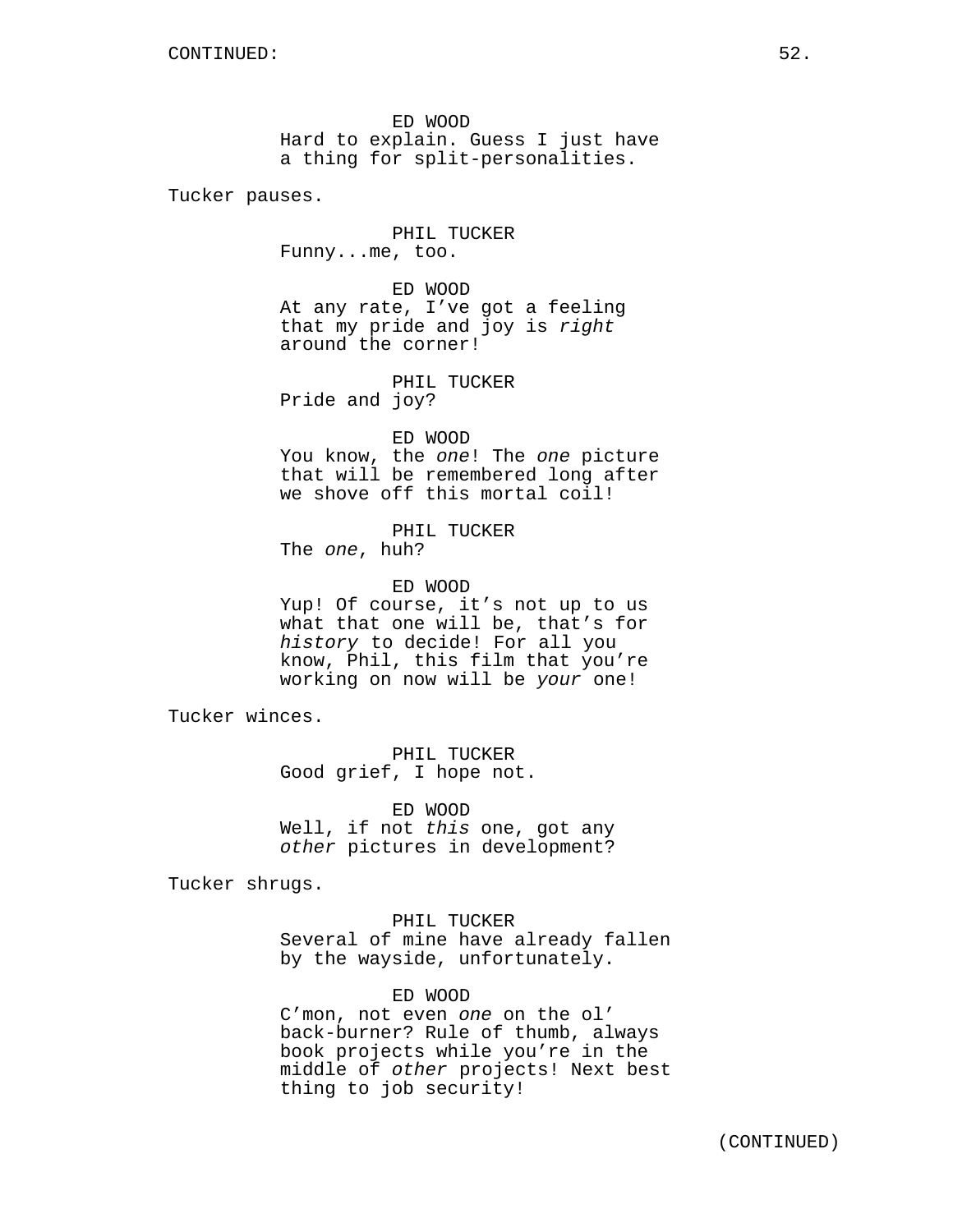Tucker pauses.

## PHIL TUCKER

Well, there is *one* film I have in mind. It's about a space crew who leave *this* planet to go and explore *other* planets. They're on a reconnaissance mission - you know, to gather information about Venus and Mars and such - and to send all this back to *Earth*. And they *do* it. They accomplish their mission and *conquer infinity*! But...

Wood leans in.

PHIL TUCKER ...they don't make it back. However, right after they succeed in their mission, the lead in the picture looks up and says...

Tucker looks up.

PHIL TUCKER ...'Now the stars are *ours*.'

ED WOOD Sure over the moon for this science fiction genre, ain't you, Phil?

PHIL TUCKER Have a thing for *space*, I guess.

Wood looks up.

ED WOOD Funny...*me, too*.

Tucker and Wood share a look, and Wood looks at his watch.

ED WOOD Oh! Speaking of, better vacate *this* space and get back to the studio!

PHIL TUCKER Thanks for stopping by, Ed.

Wood begins to leave, then stops.

ED WOOD Say, maybe you could give me a hand in the cutting room sometime, Phil! (MORE)

(CONTINUED)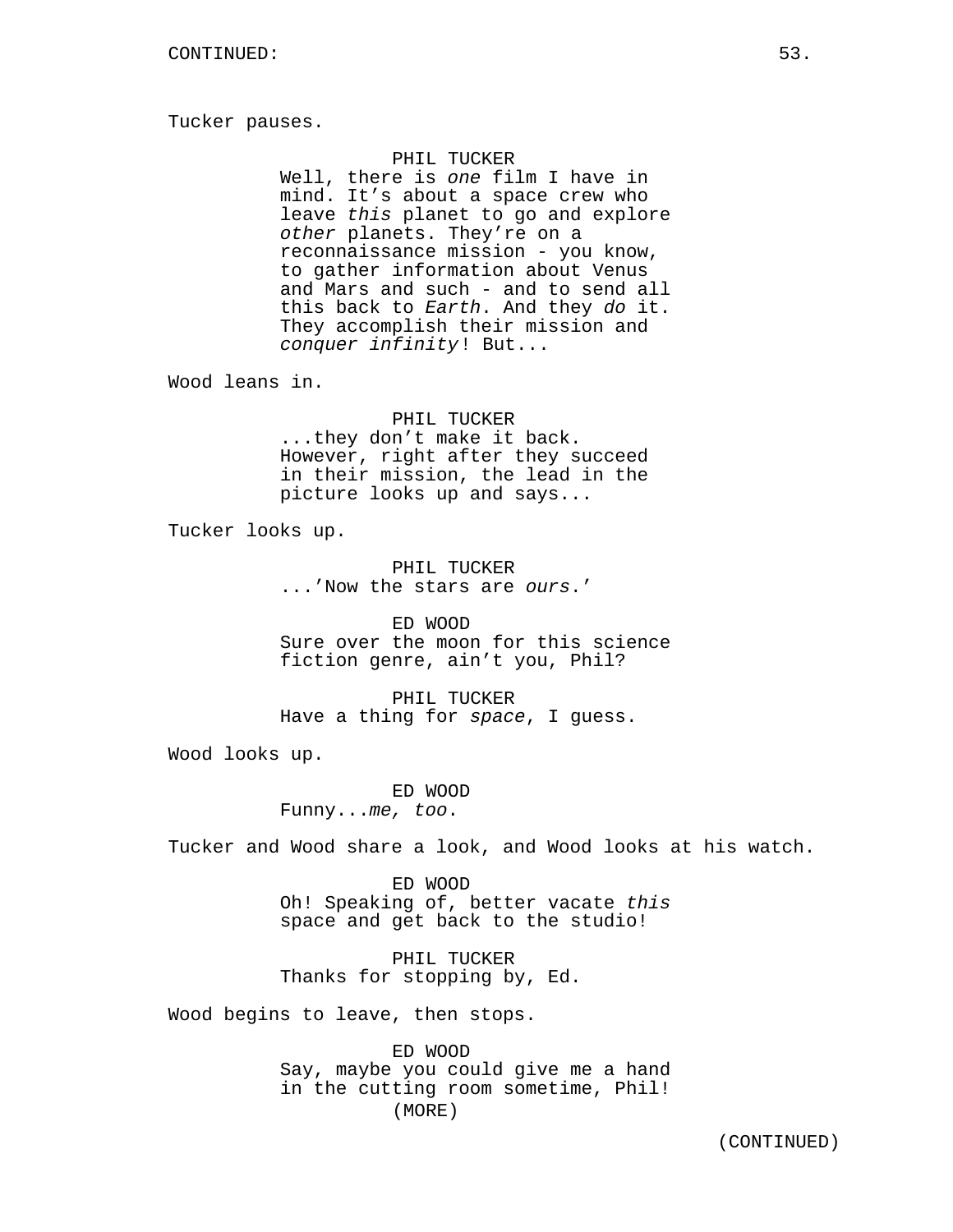ED WOOD (cont'd) I hear you've got a knack for film editing, I could use your help to cut one of my pictures!

PHIL TUCKER Perhaps, assuming *this* picture doesn't cut *me* out of the picture.

Wood pats Tucker on the back.

ED WOOD *That's* the spirit! I'll give George your best when I see him!

PHIL TUCKER Great. And, oh yeah, tell him again that we appreciate the extra equipment he lent us for this.

ED WOOD Shall do! And, remember, if things don't work out here, there's always a place for you back at Quality!

PHIL TUCKER

Thanks, Ed.

Wood begins to walk away, then stops and turns around.

ED WOOD Hey, Phil!

Tucker turns toward Wood.

ED WOOD

Semper Fi!

Tucker grins.

PHIL TUCKER I went AWOL.

ED WOOD Still counts! Later, Tuck!

Wood walks away from Tucker. He's passed by Zimbalist, who walks towards Tucker.

> AL ZIMBALIST Phil! I have great news!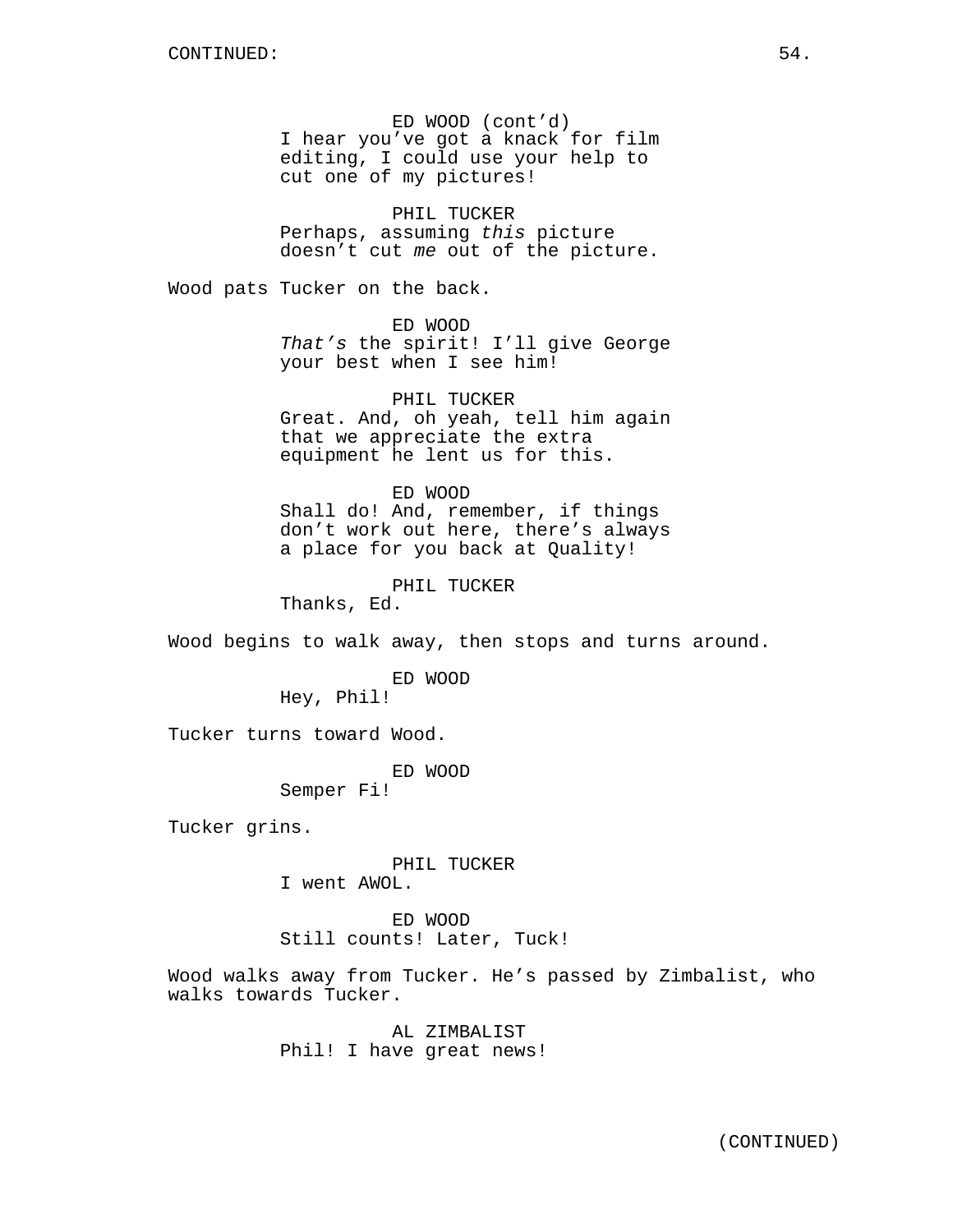PHIL TUCKER Al, we need to talk.

AL ZIMBALIST Can I tell you the news first?

PHIL TUCKER What is it?

AL ZIMBALIST You're booked for the Paramount!

PHIL TUCKER What? Really?

AL ZIMBALIST

Top half of a double bill! I hope you don't mind it not opening on a horse-opera night, though, it's set for a Wednesday premiere!

PHIL TUCKER That's fine, Al, but...

## AL ZIMBALIST

Not only that, I've licensed some *more* stock footage from an old Hal Roach picture to further save on costs, and the effects in *this* film were even nominated for an *Oscar*!

PHIL TUCKER

Al...

# AL ZIMBALIST

And not only *that,* I've also hired a nightclub comedian to appear in a 3-D short that will play before your feature! Hilarious impressionist, this guy, you should hear his Cary Grant!

PHIL TUCKER That's all great, Al, but...

AL ZIMBALIST But *what*, Phil?! Is it about adding another shooting day to your schedule? I already told you, no problem, it's done! We're still coming in well under budget!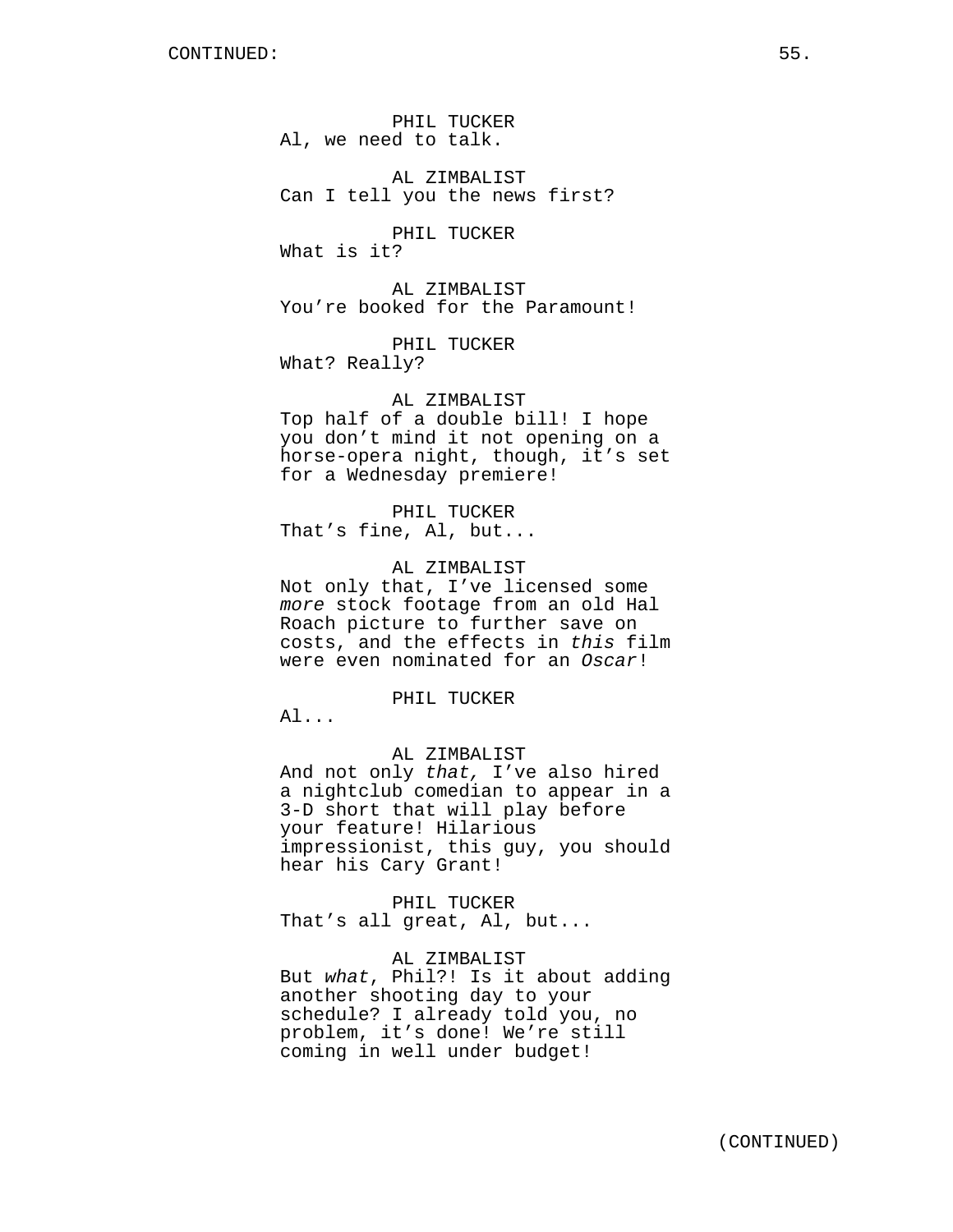PHIL TUCKER It's not about that.

AL ZIMBALIST Well, *what*, then?

PHIL TUCKER Do you know Jack Broder?

AL ZIMBALIST Jack Broder? Yeah, I know Jack, known him for years. In fact, I introduced him to the same composer that's signed on to score *your* movie here.

PHIL TUCKER Well, I heard that someone on his staff is forming a studio called...

AL ZIMBALIST ...American Releasing Corp?

PHIL TUCKER

Yes.

AL ZIMBALIST Well, I'm hearing they may eventually broaden and call it American International, but sure, that deal was struck in Broder's office weeks ago! Why do you ask?

PHIL TUCKER Are you collaborating with them on anything?

AL ZIMBALIST Let me guess, you want to get them to back a project of yours?

PHIL TUCKER Well, the thought *had* crossed my mind...

AL ZIMBALIST Too early to tell at this point, but anything's possible. How about I get back to you on that, Phil?

PHIL TUCKER Oh. Ok, sure...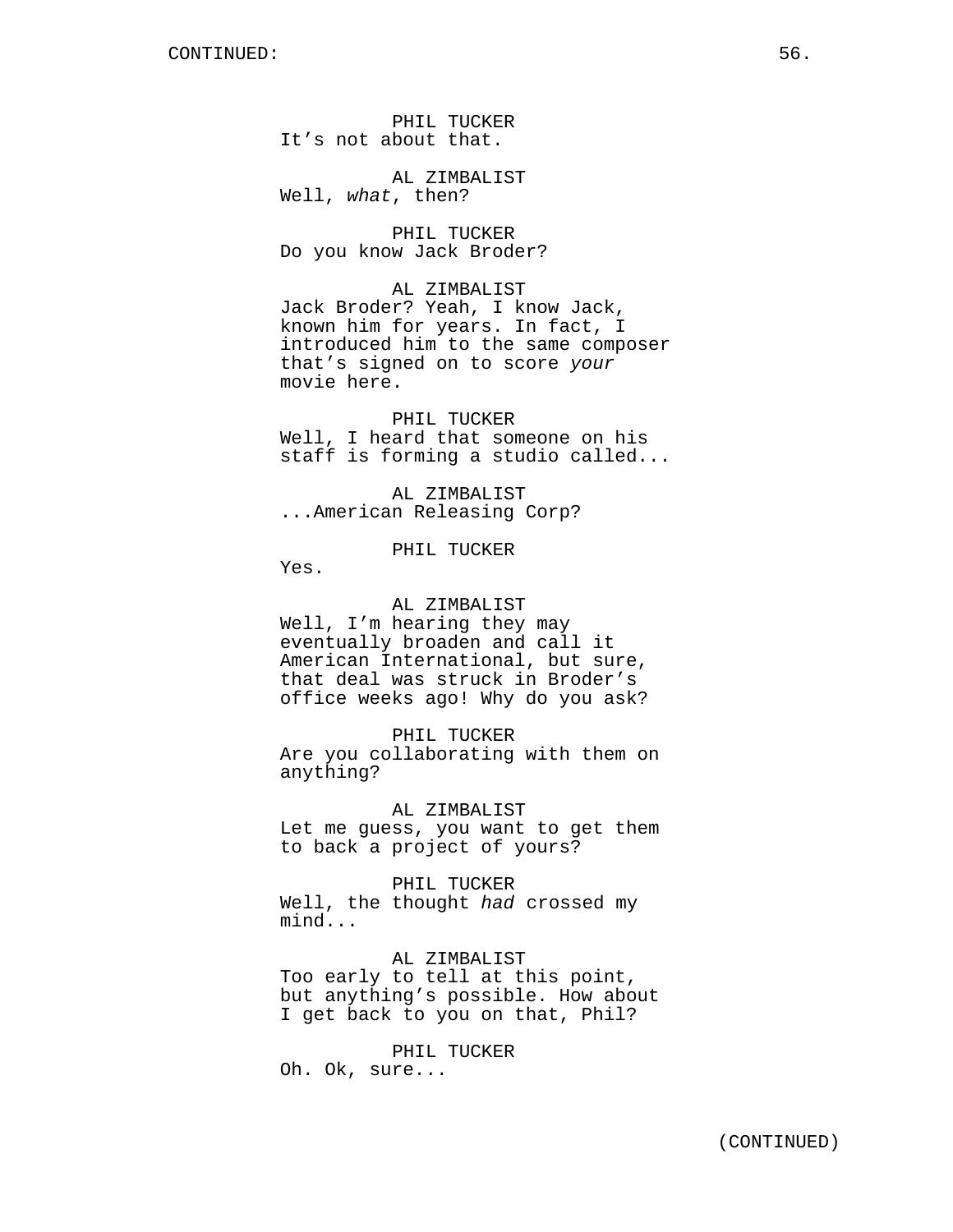AL ZIMBALIST Is that what this is *really* about, Phil, or is there something *else* on your mind?

PHIL TUCKER Well, yes. It's about that firm that you formed with Mosk...

AL ZIMBALIST Z-M Productions? What about it?

PHIL TUCKER Well, you told me earlier that you're renting out stereophonic equipment for *my* movie.

AL ZIMBALIST That's right.

PHIL TUCKER But what you're really doing is co-opting this equipment for your *own* sound supply company?

AL ZIMBALIST Who told you this?

PHIL TUCKER Is it true?

#### AL ZIMBALIST

Yes, it's true. Not only that, I but I also got a racket on the side selling widescreen converters for standard ratio projectors. I mean, I'm not exactly George Pal, Phil. I need to branch out for bucks however I can.

PHIL TUCKER So, what happens now? You know, with *my* movie?

#### AL ZIMBALIST

Towards the end of the summer, after your film exhausts its theatrical run, I'll be making regular trips to New York where I have a contact at Astor Pictures.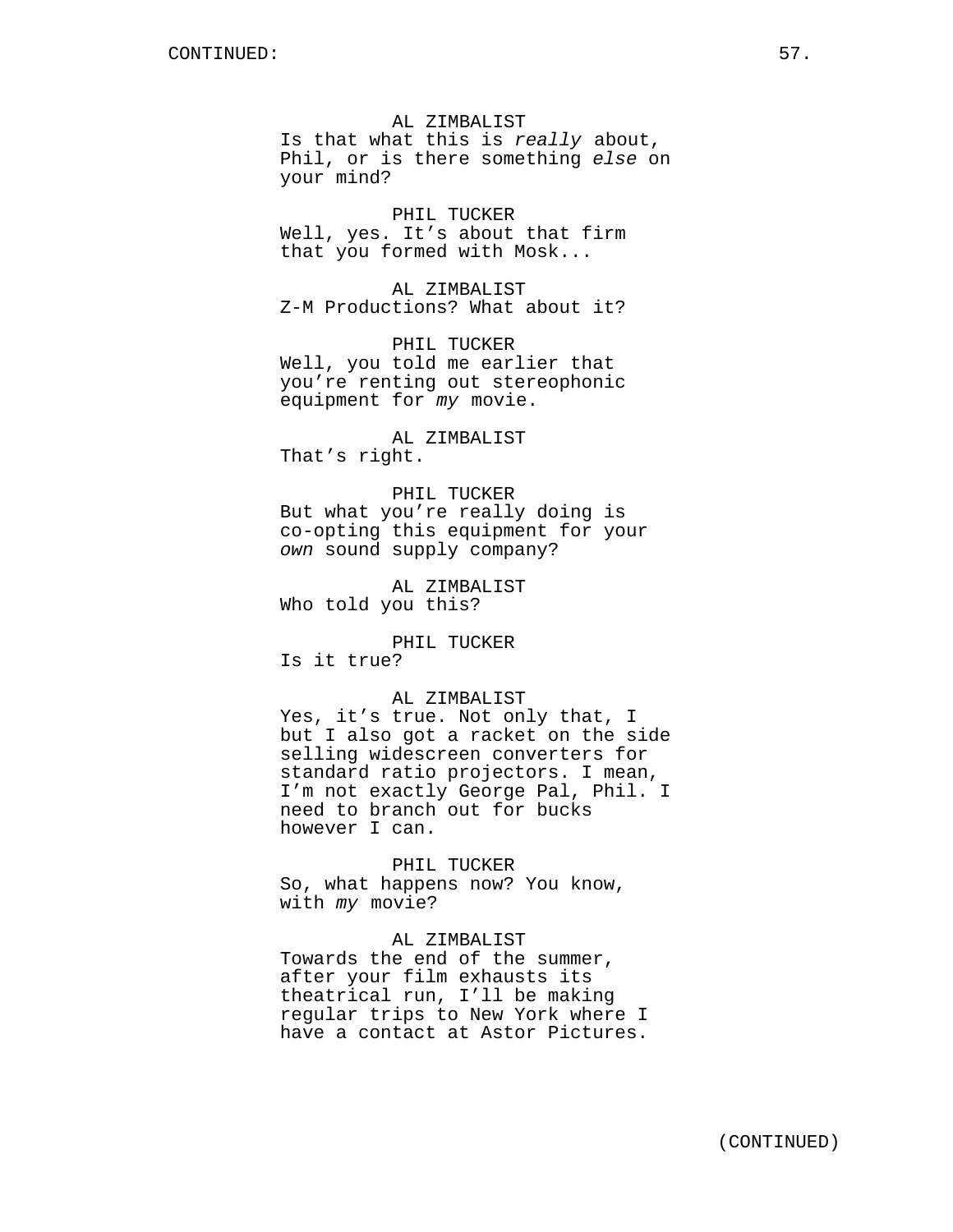#### PHIL TUCKER

For the prints...

# AL ZIMBALIST

Exactly, but also in *addition* to that*,* Astor will have first option rights on financing our *next* film, "Cat Women of the Moon", as well as picking up domestic rights to *your* film, followed by negotiations to show it in Canada and the UK.

## PHIL TUCKER

So they're just going to buy the property in one felt swoop?

## AL ZIMBALIST

Not exactly. Your film is not fully paid for as of yet, so more than likely we'll place a mortgage on your film to pay for the lab work and the prints.

# PHIL TUCKER

Mortgage? Wait, you mean that even *after* my film is released, it *still* won't be fully paid for yet?

#### AL ZIMBALIST

Right. Money coming in *now* will be bankrolled for a host of *other* productions in our wheelhouse.

## PHIL TUCKER

Like what?

## AL ZIMBALIST

Well, *"Cat Women"*, for one - half your crew *here* are contracted to work *that* 3-D feature after they wrap here on *yours*! Then we've also got a string of "Robinson Crusoe" adaptations down the pike, and...

#### PHIL TUCKER

Wait, back up! *Another* 3-D feature? Didn't you say that the technology is just a trend that's phasing out?

#### AL ZIMBALIST

Of *course* it's phasing out, Phil, but we have to phase out *with* it if we're going to cover the premium cost of the third dimension *itself*!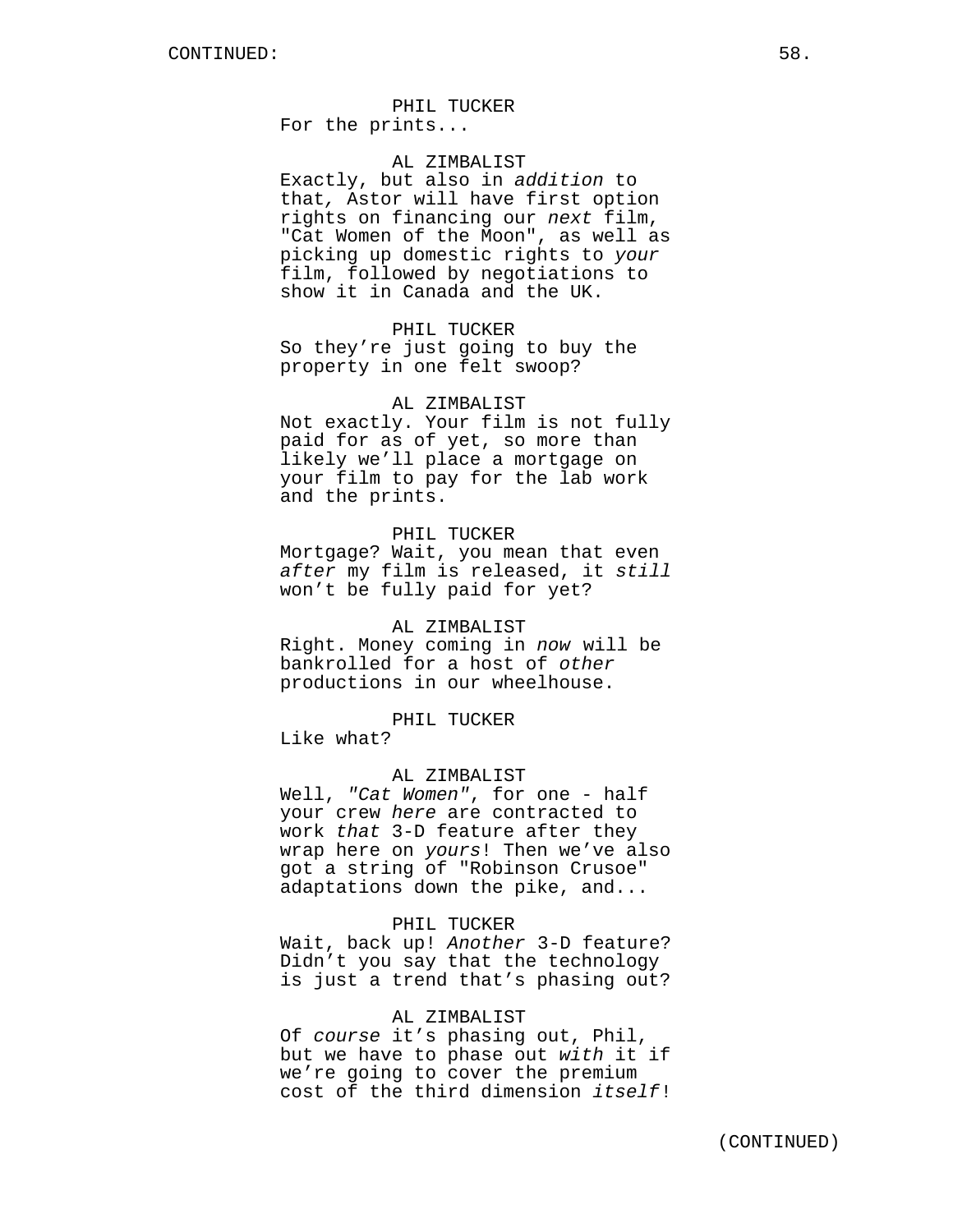## PHIL TUCKER

Premium?

AL ZIMBALIST A nearly *5 million-dollar* premium! From the prints all the way down to the 20 million pairs of polarized glasses we had specially ordered and patented for these pictures!

# PHIL TUCKER

*Glasses*?

# AL ZIMBALIST

Listen, Phil, *after* New York, I'm making arrangements with the film lab at General for a handful of pictures - including *yours* - *and* the specifications that *all* 3-D projects in the next 12 months be processed there! So, *yes*, Phil, the trend *is* passing, but it's *still* a hot commodity *now*, and we gotta ride it out to the bitter end!

Tucker walks a few steps away, turning from Zimbalist.

# PHIL TUCKER

I just can't believe we're releasing something that doesn't yet belong to *anyone*.

# AL ZIMBALIST

This is how the business works, Phil! Look, depending on how long it'll take to pay off the loan for your film, we can then begin to lease out the *worldwide* rights.

Tucker turns back towards Zimbalist.

PHIL TUCKER Television? *Already?*

AL ZIMBALIST That's the endgame. Of course, when *that* happens we'll most likely sell it under a different name.

PHIL TUCKER Different name?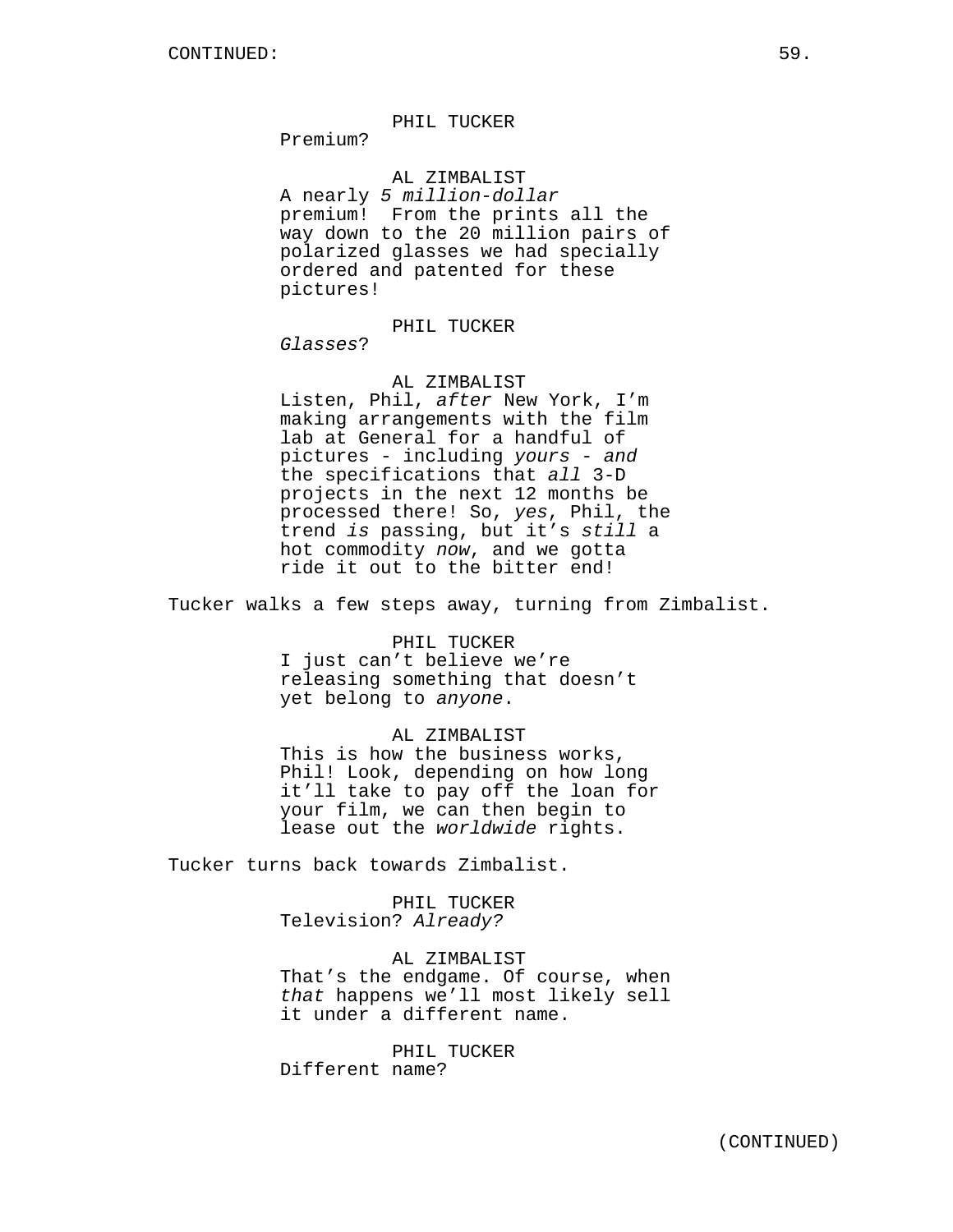AL ZIMBALIST Yeah, like "Monster from Mars", "Monster from the Moon", whatever.

PHIL TUCKER First of all, my monster is not from *any* of those places.

AL ZIMBALIST Where the hell is he from, then?

Tucker looks up, then back at Zimbalist.

PHIL TUCKER I don't know.

Zimbalist sighs.

AL ZIMBALIST Phil, this was all part of the agreement.

PHIL TUCKER I remember the agreement. I also remember we agreed that I owned a quarter of the picture's profits! Tell me, Al, just how do I profit from a frozen asset?!

AL ZIMBALIST Calm down, Phil...

PHIL TUCKER *Calm down*?! Al, I left behind a career in *advertising* for this! I don't think you realize just how much I was counting on the revenue from this picture just to *live* on!

Zimbalist takes a deep breath.

AL ZIMBALIST Phil, sit down.

PHIL TUCKER

Al...

AL ZIMBALIST Sit *down*, Phil.

Tucker stares at Zimbalist, then sits on a rock by the cave entrance. Zimbalist sits down next to Tucker.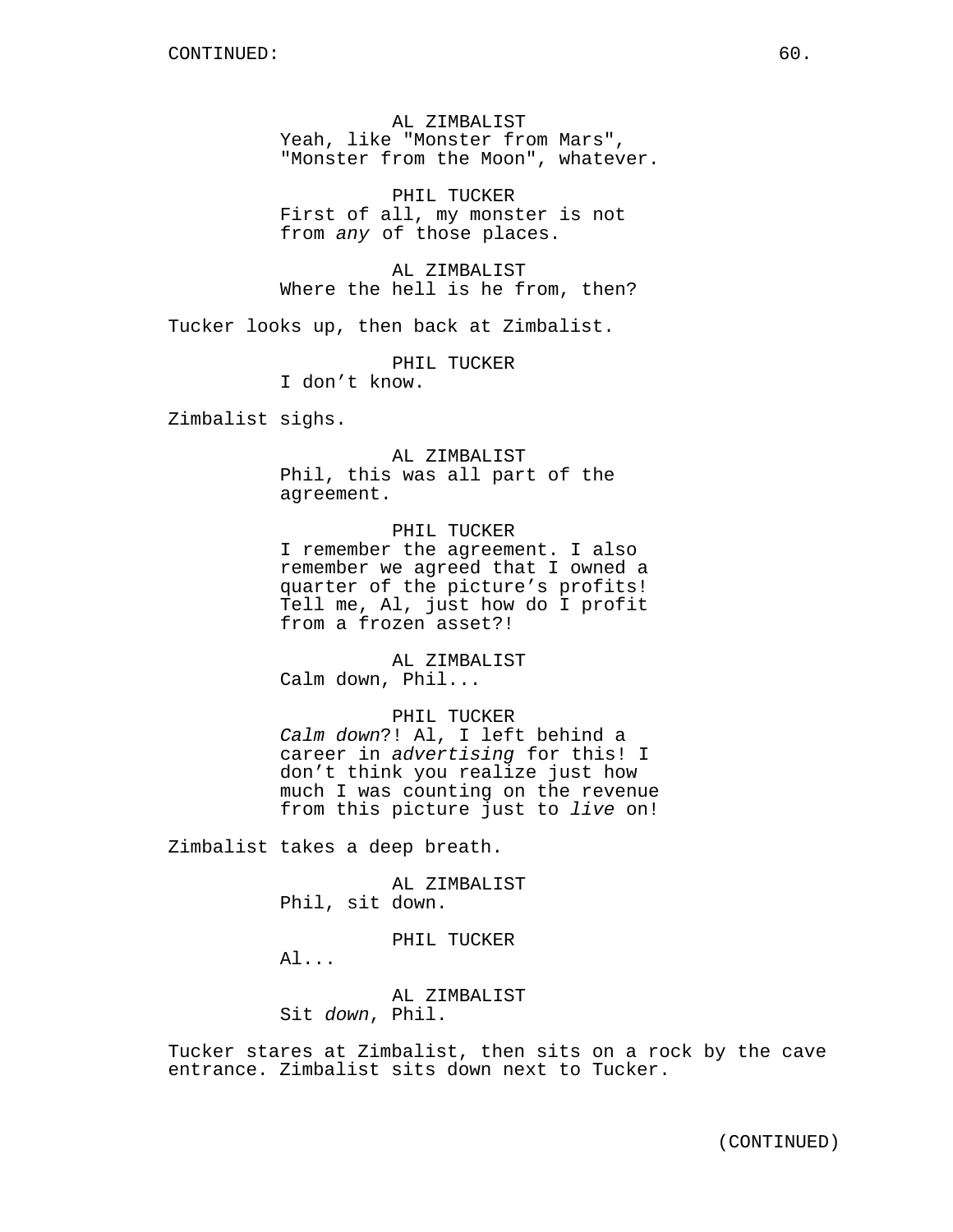#### AL ZIMBALIST

Years ago, during the war, I was working over at Warners, and I made it up the ranks as head of their publicity department, so *just like you*, Phil, I *also* started out in advertising. One time, I sent a letter to the Prime Minister at the time, Winston Churchill, and in the letter I asked him to endorse one of our films that had already opened some weeks before, a Kay Francis picture. Well, I waited and waited for a response, almost to a point where I almost gave up. But then, one day, we *finally* get a response from the British Bulldog's secretary, only to find out that although he considered it, he politely declined our offer.

PHIL TUCKER Then what happened?

AL ZIMBALIST Nothing. Churchill lead the British allies to victory, and *I* left Warners for RKO.

PHIL TUCKER I'm so confused.

AL ZIMBALIST Point is, Phil, I didn't get what I wanted, but guess what? I moved on, and that's what you should do.

PHIL TUCKER *That's* your advice? Just *move* on?

Tucker looks down at the ground.

AL ZIMBALIST Phil, who hired you when no one would? Who hired you when your guild fell through? Believe it or not, Phil...I'm *sympathetic*.

Tucker sighs.

PHIL TUCKER Believe it or not, Al...I'm *broke*.

Zimbalist stares at Tucker, then looks at his watch.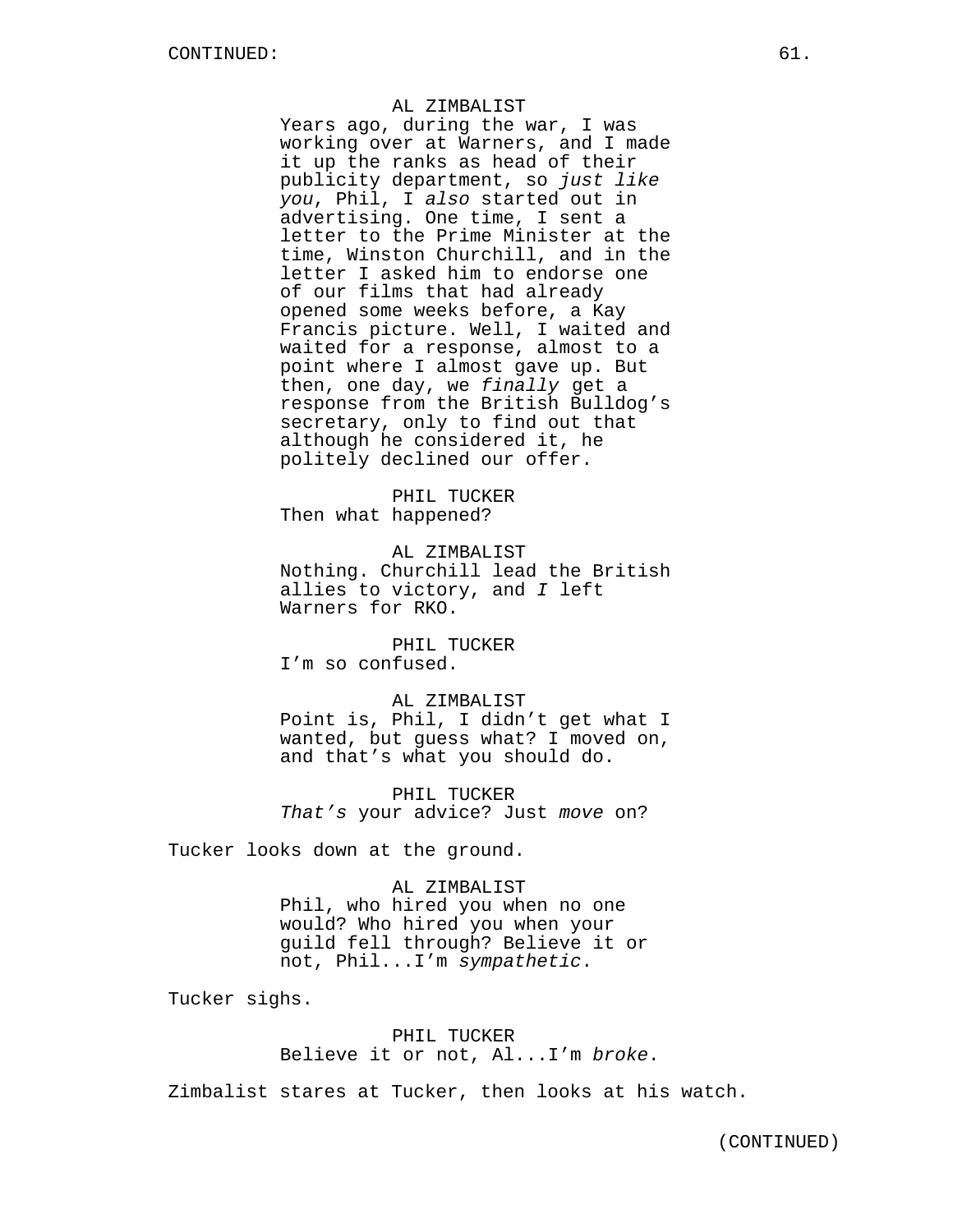AL ZIMBALIST It's getting late, Phil. Wrap it up here, and get some rest.

Zimbalist walks away, while Tucker stands frozen. As Zimbalist gets farther away, Tucker calls to him.

PHIL TUCKER

Al?

Zimbalist stops and turns toward Tucker.

PHIL TUCKER You said that my film's playing on the top end of a double bill. What's playing the bottom end?

AL ZIMBALIST Comedy called "Run for the Hills".

PHIL TUCKER Who's film is *that*?

AL ZIMBALIST Jack Broder.

Tucker remains frozen.

AL ZIMBALIST Move on, Phil.

Zimbalist walks away.

Tucker slowly walks by the cast and crew, most of whom approach Tucker one-by-one with production problems.

> GORDON AVIL Hey, Phil, the sun's over the horizon, we're gonna have to shoot the final scene with the family on another day to get the right light!

Tucker continues walking, oblivious to Avil.

GORDON AVIL Hey, you all right, Phil?

JACK GREENHALGH Phil, we *gotta* do something about these kids. They've been on the set for well over four hours now. We should get 'em outta here if don't want to be penalized by the child labor union!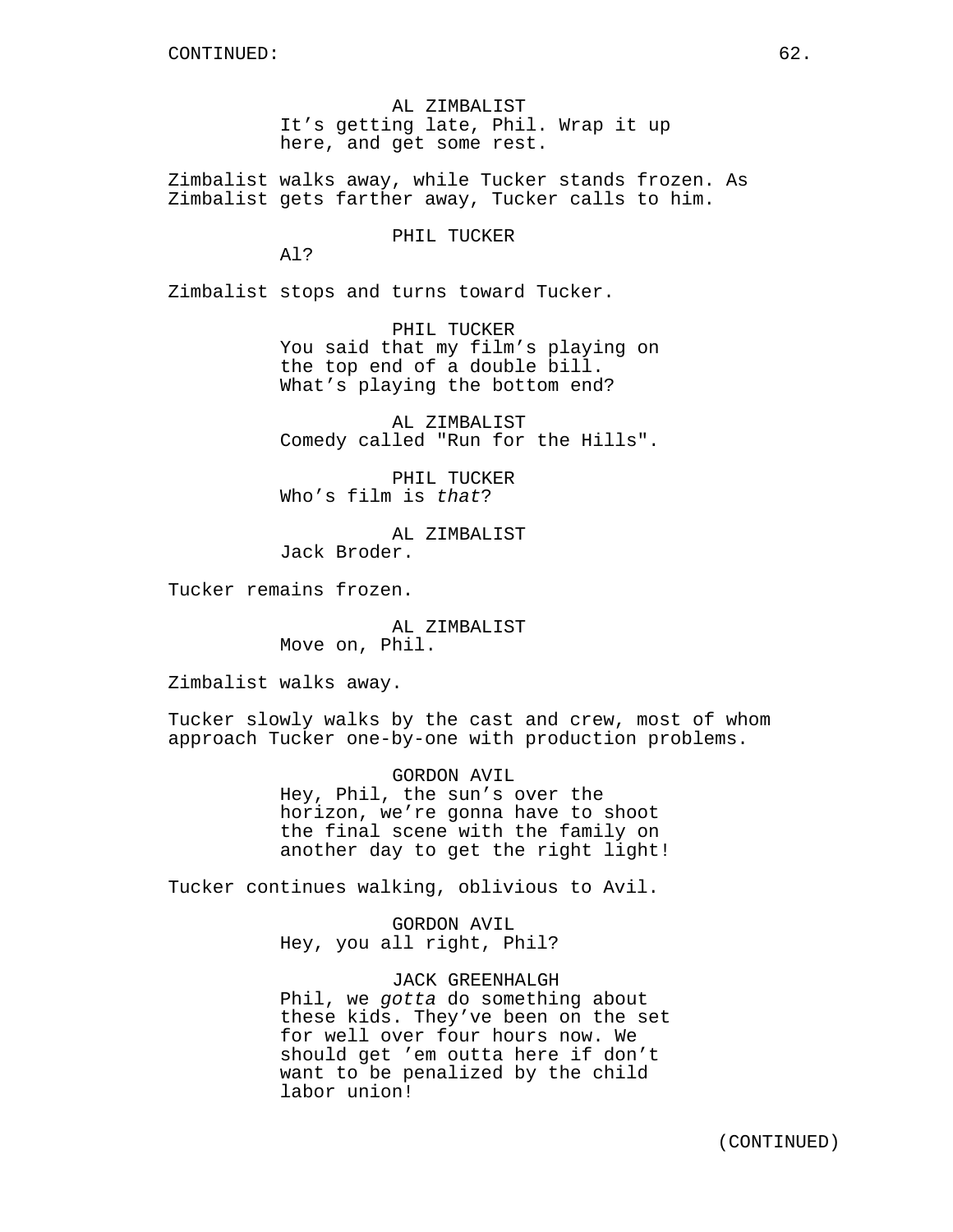# GEORGE BARROWS

Hey, Phil, someone on your crew's asking to sketch me while I wear this helmet. Can you tell 'em to do that on the wing while I'm working? I have to breathe!

#### RUNNER

Phil! I just got word from the owner of the bubble machine, he needs it back for the Ice Capades!

Tucker clasps his head with both hands as he continues to walk toward the East entrance to the cave, leaving the chattering cast and crew behind him. Tucker runs into the cave and away from the noise, the camera close behind him.

CUT TO:

EXT. BRONSON CAVE WEST ENTRANCE - DAY

Projection reel cue mark.

Tucker runs until he reaches the entrance on the opposite side of the cave, then exits *out* that side.

Ten-to-twelve-minute 3-D fantasy sequence involving bubbles, multiple Ro-Men and original stop-motion animation.

Fantasy sequence ends, and Tucker runs back into the cave, with the camera close behind him.

Projection reel cue mark.

CUT TO:

#### EXT. BRONSON CAVE EAST ENTRANCE - DAY

Tucker emerges from the cave to find the cast and crew still bickering and chattering away. Tucker, ignoring all this noise, walks until he reaches Moffett, who is on the ground reading a comic book by himself. Tucker sits.

> PHIL TUCKER Hey, what'cha you readin'?

> > GREGORY MOFFETT

Comic.

(CONTINUED)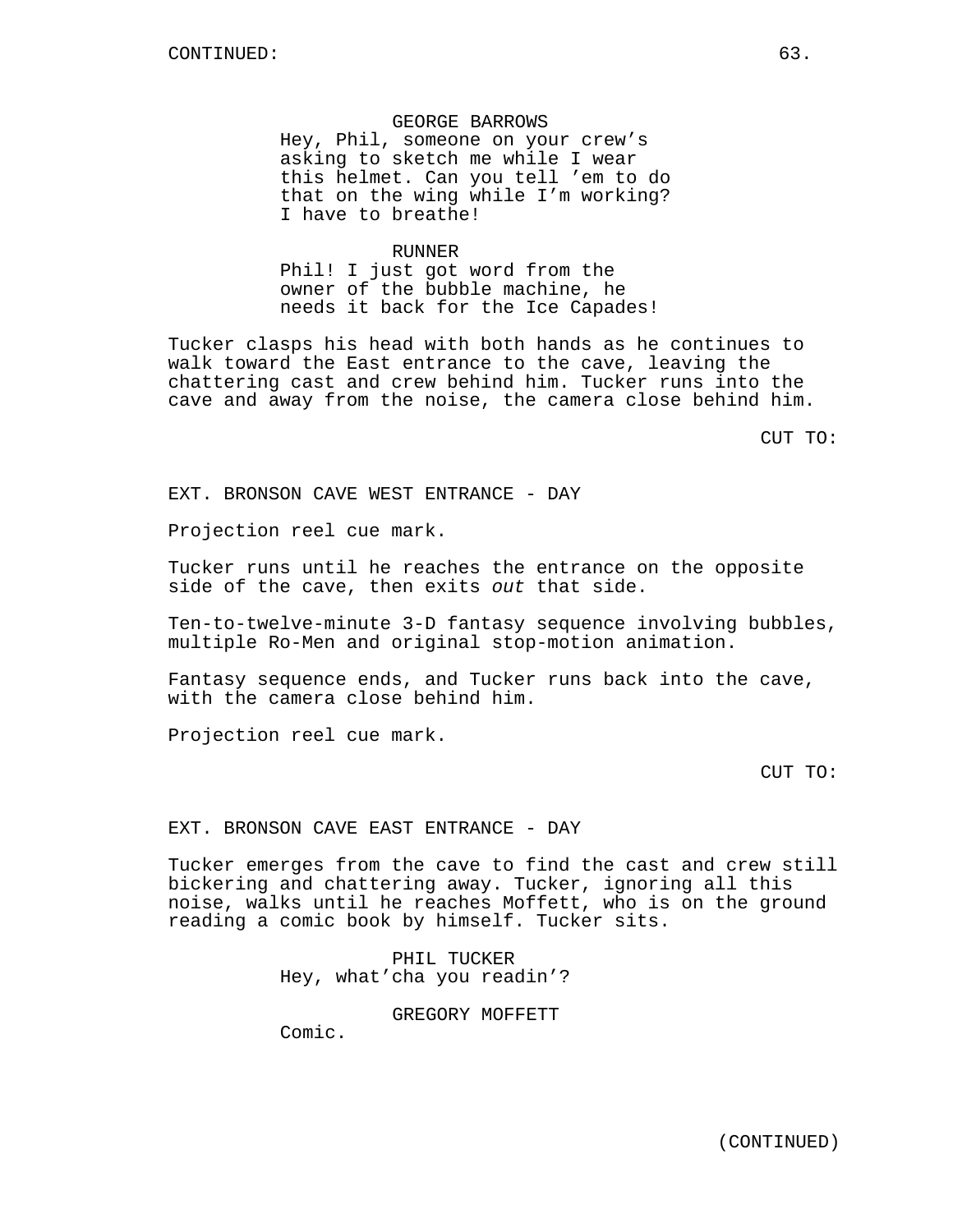PHIL TUCKER Really? What comic you reading?

GREGORY MOFFETT

Superman.

PHIL TUCKER Superman, huh? *Another* guy from space. Let's see it.

Moffett hands Tucker the comic. Tucker thumbs through it.

PHIL TUCKER Do you know what this film's about?

GREGORY MOFFETT

No.

#### PHIL TUCKER

It's about a little boy. A boy named Johnny. For as long as Johnny can remember, he's been surrounded only by *women* - mother, two sisters. And he loves them, of course, but what he *really* wants is a *male* role model, like a father, a brother. Johnny lives in a fantasy world. He fantasizes about space, about cowboys, dinosaurs, everything in these comics of yours. One day, Johnny meets two scientists, he fantasizes that the scientists are part of *his* family.

Cast and crew's chattering begins to soften as they, one by one, start to eavesdrop on Tucker's conversation. Tucker continues, not noticing that he is attracting a crowd.

# PHIL TUCKER

Then the *world* ends, and the only survivors are this *family*. Then we meet this guy named Ro-Man who has been sent to our planet in order to finish off this family. But here's the thing about Ro-Man: he's not used to the way things are here on Earth. The longer he's here, the more and more human he becomes. After awhile, he learns so much about *being* human. In a way, Earth contaminates Ro-Man, changes the way he thinks and feels.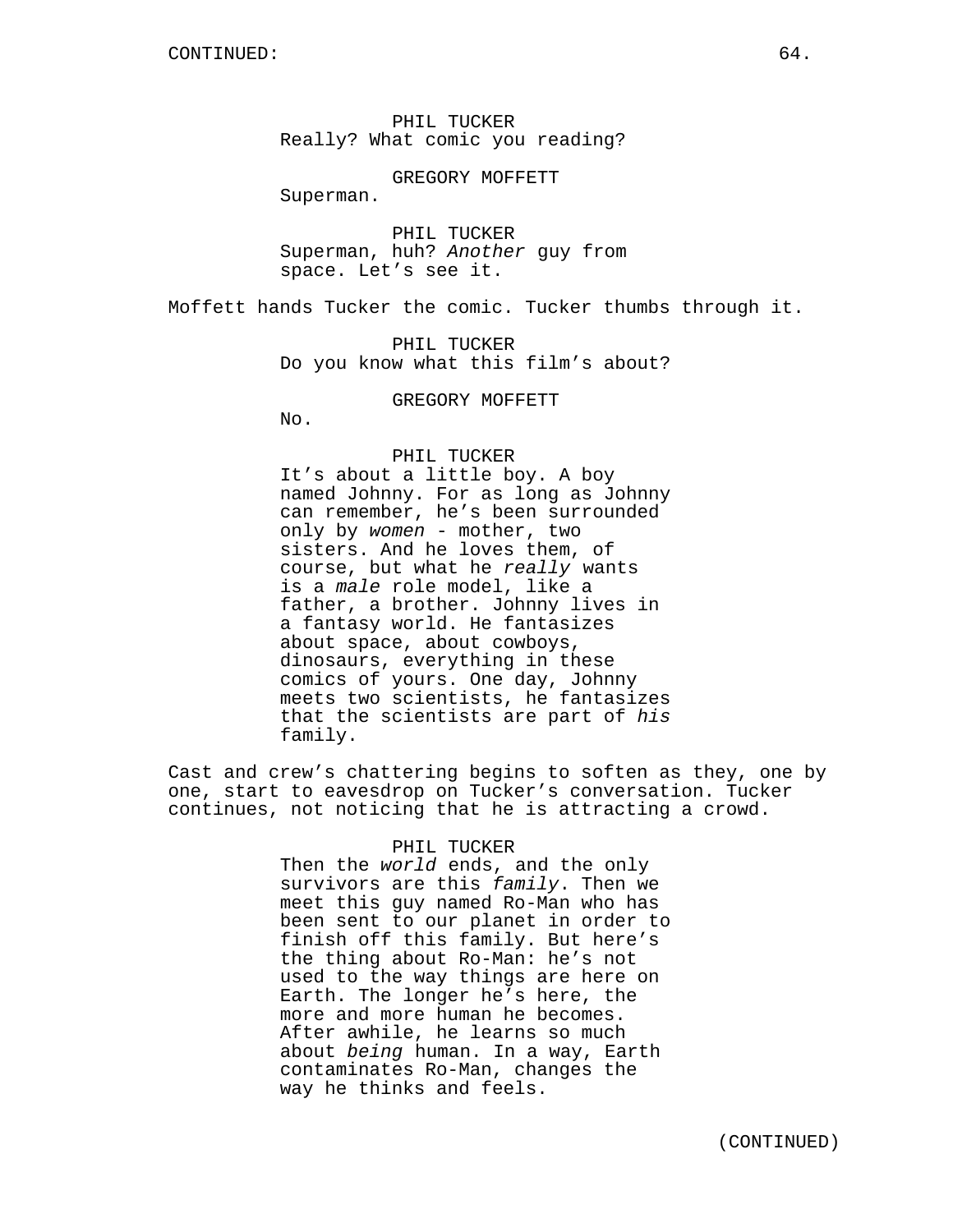Tucker, still crouching, sits down on the ground.

## PHIL TUCKER

Meanwhile, in the face of certain death and destruction, the humans find a way to carry on. Two of them -- the boy's sister and the young scientist -- get *married*, and they all have a big party to celebrate *life*. The life that they *do* have, *together*. And in this, Ro-man *learns* from the *humans*. He learns that even as bad as things are here on Earth, there are still things to be *happy* about, to be *hopeful* about. For Ro-Man, the idea of finding hope and happiness from death and destruction seems *strange*, seems *wrong*. But the more he begins to *think* and *feel* like a human, the less he believes it to be strange or wrong. In fact, to Ro-Man, happiness and hope start to seem terribly *right*.

Tucker pauses, looking off in the distance.

PHIL TUCKER I didn't have a father. Or a mother, for that matter, they both died when I was a baby.

GREGORY MOFFETT

Really?

Tucker looks back at Moffett.

## PHIL TUCKER

Yup. Grew up in an orphanage. Got out when I was about your age. And when I did, I had to start over. I had to *move on*, just like the family in the movie. And, remember, Johnny is the one who made *all* this up. *He* made up the perfect family. *He* made up the end of the world. *He* made up Ro-Man and his own longing to be human like us. He made it *all* up. And then he *wakes* up.

Moffett's eyes widen.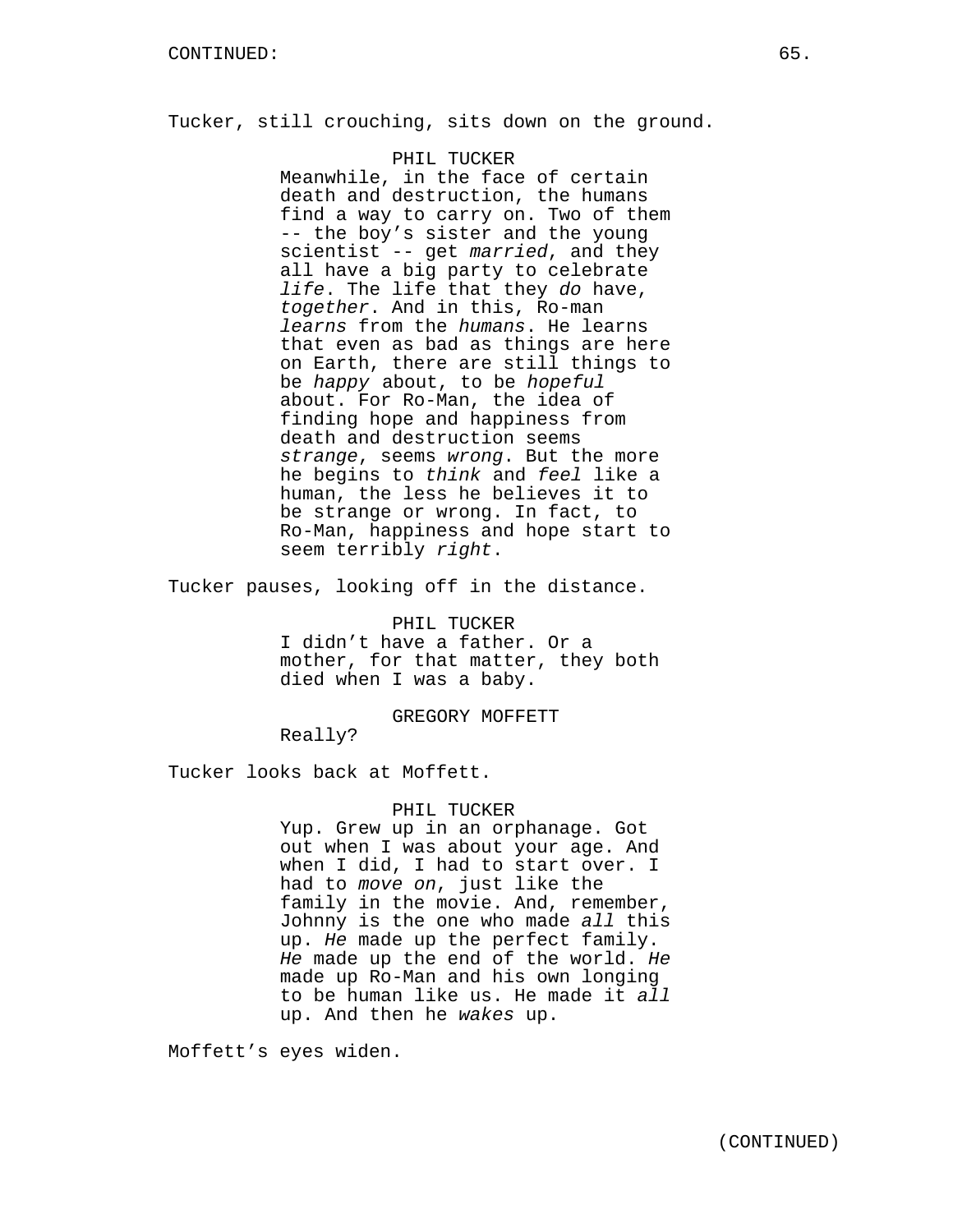PHIL TUCKER It was *all* a dream. And that's what this movie is about.

Tucker takes a deep breath. He turns his head, and notices that the cast and crew are all surrounding him and Moffett, which surprises Tucker. He addresses the cast and crew.

PHIL TUCKER

It's getting late, so that's a wrap, everyone. Let's break everything down and reconvene back here day after tomorrow. Then we'll shoot the last scenes for our *fourth* and final shooting day.

Cast leaves while the crew begins breaking down the set's equipment. Tucker hands the comic back to Moffett, who takes the comic and joins the cast as they leave.

Tucker stands up, turns around and spots the set runner, who is standing right behind him. Tucker addresses set runner.

> PHIL TUCKER Fresh start.

Tucker, looking dejected, walks away as the crew continues to break down the set.

DISSOLVE TO:

EXT. BRONSON CAVE - DAY

Recreation of scene from original film.

Moffett (in character as Johnny) walks from off-screen right to screen left, and stops. He then waves his arm in attempt to attract attention.

> GREGORY MOFFETT (AS JOHNNY) Here I am, Ro-Man!

Barrows (in character as Ro-Man) walks from off-screen left towards Moffett. Barrows begins to strangle Moffett, then stops. Barrows keels over and eventually falls to the ground and onto his back. Barrows, lying down on the rocky ground, stops moving completely. Both Barrows and Moffett lie motionless on the ground, until Tucker walks into frame.

PHIL TUCKER

Cut.

Moffett looks up at Tucker.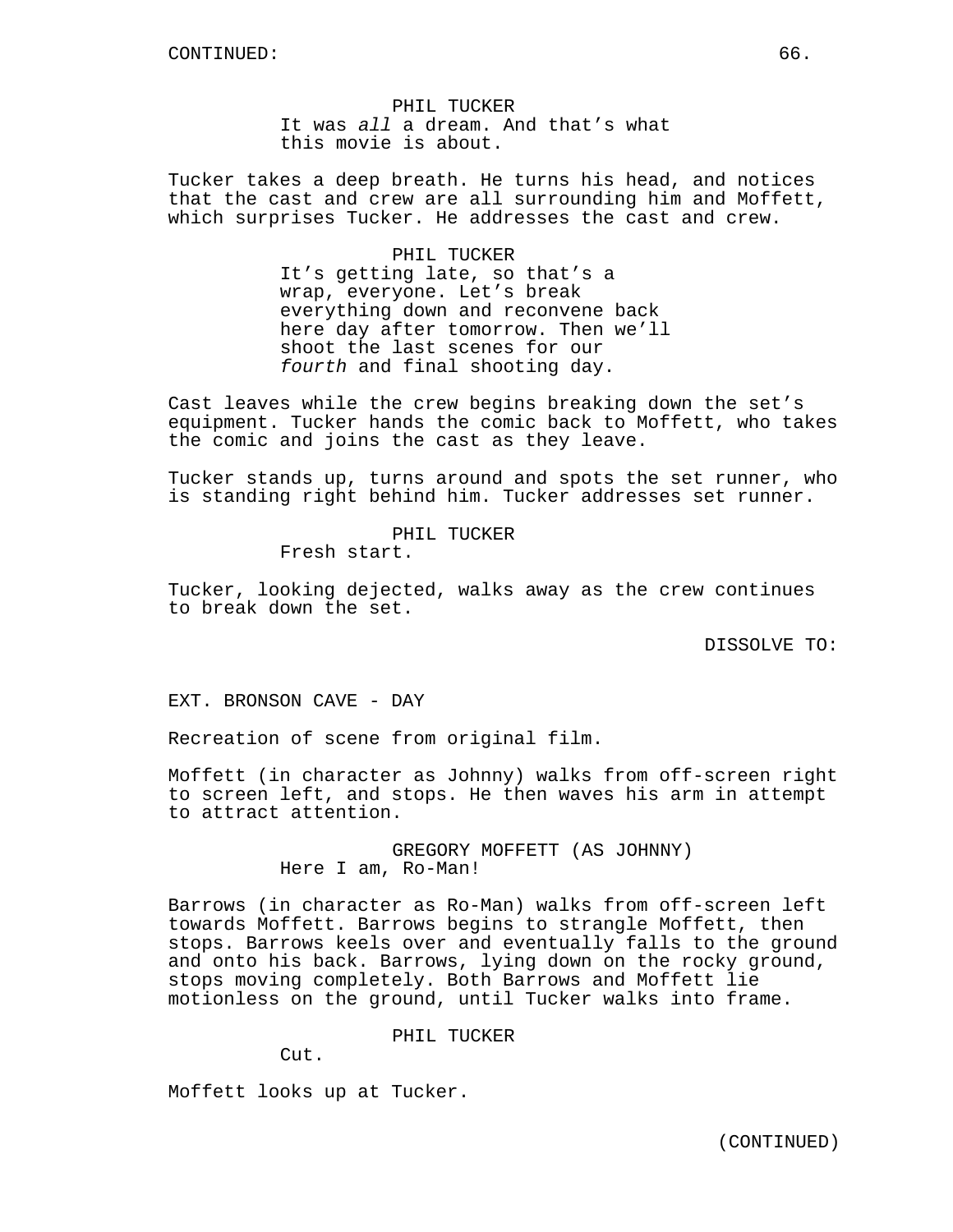GREGORY MOFFETT Now what?

PHIL TUCKER Now it's time for you to wake up.

Tucker helps Moffett up, and Moffett runs off. Tucker calls out to his crew.

> PHIL TUCKER Okay, let's all break for lunch for half an hour, then set up for the final scene by the cave.

Cast and crew disperse, leaving Tucker and Barrows alone. Tucker walks up to Barrows, still lying motionless on the ground, crouches down and lies down right next to him.

CUT TO:

Overhead view of both Tucker and Barrows on the ground, both looking towards the camera.

> PHIL TUCKER That's a wrap for *you*, George.

Barrows, still lying down, removes his helmet.

GEORGE BARROWS Phil, you know that I was not enthusiastic about the idea of doing this picture.

PHIL TUCKER

I know.

GEORGE BARROWS And you *also* know that I was not wild about the idea of terrorizing children for this picture.

PHIL TUCKER

I know.

GEORGE BARROWS And you know that anytime you ever need this suit again for any *more* of your pictures, it's *yours*.

PHIL TUCKER

I know.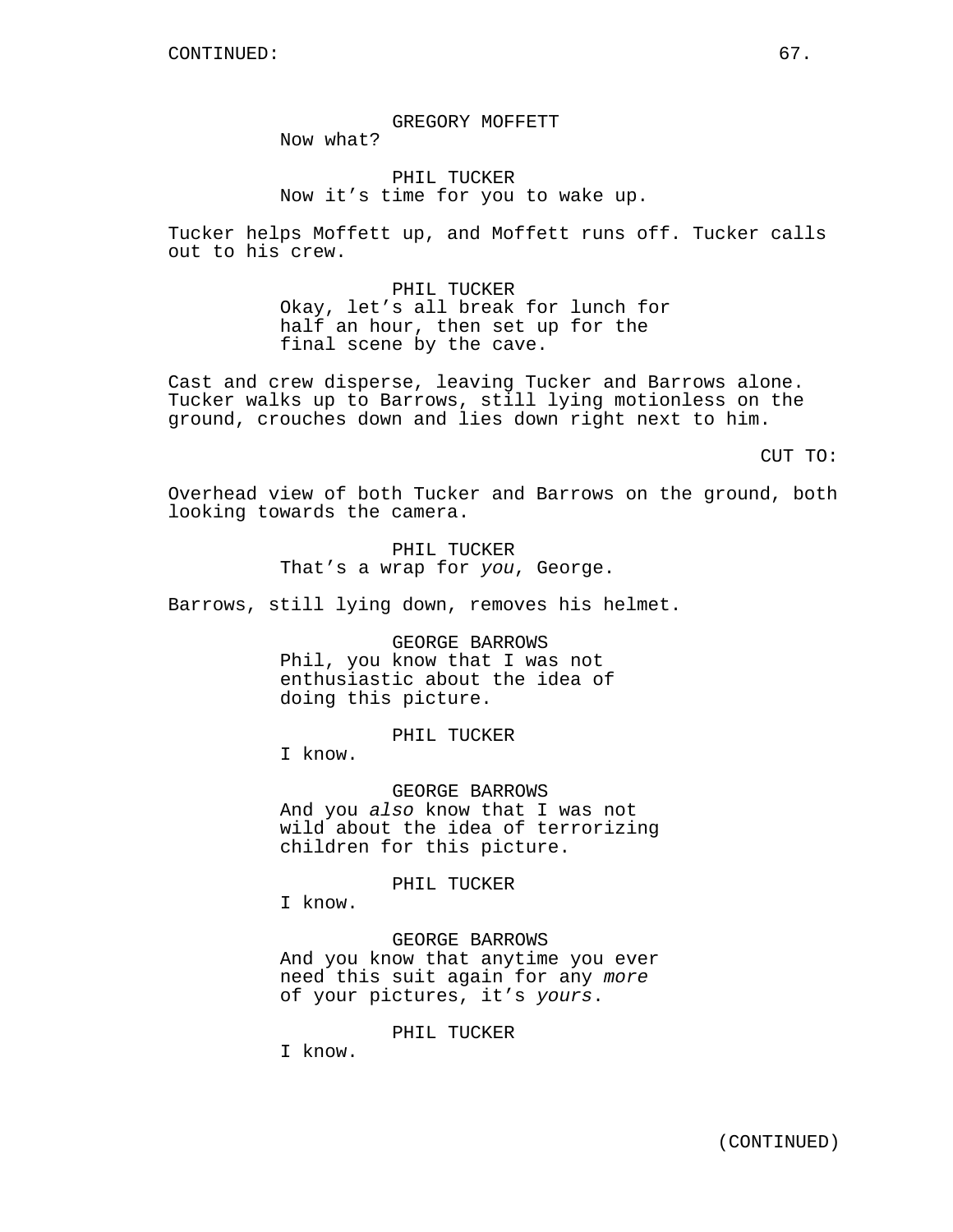GEORGE BARROWS Good, but do me one favor. Next time, just rent the *suit*.

Barrows gets up, and leaves. Tucker stays on the ground.

CUT TO:

Tucker's POV of the sky above. Seconds pass, and Ordung walks into frame, looking down at the camera.

> WYOTT ORDUNG Now there's a real *odd* place to look for your big break!

> > CUT TO:

Tucker on the ground.

PHIL TUCKER I gave up looking.

Ordung looks up.

WYOTT ORDUNG See any stars?

Tucker shakes head.

PHIL TUCKER Can't see anything through that deep blue sky.

Ordung lies down next to Tucker.

WYOTT ORDUNG Yeah, well, there was a *cavalcade* of stars the other night!

PHIL TUCKER What do you mean?

WYOTT ORDUNG The *Oscars*, of course! Did you catch it?

PHIL TUCKER No, I don't own a radio.

WYOTT ORDUNG Neither do I.

Tucker turns toward Ordung.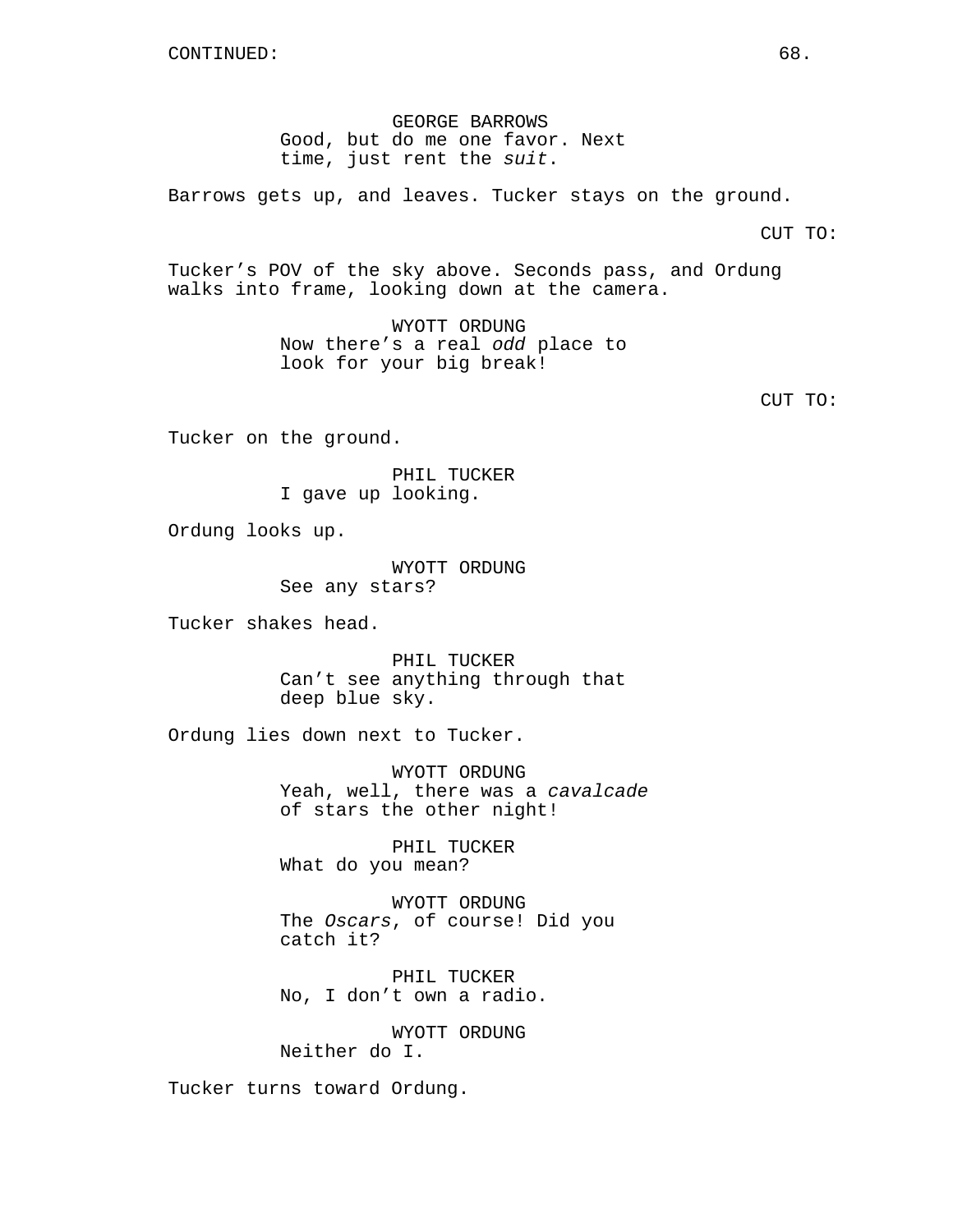PHIL TUCKER Television?

WYOTT ORDUNG Live from Pantages!

Tucker turns back toward at the sky.

## PHIL TUCKER

I'm in the wrong medium, Barney. They're televising atomic tests now, award shows now, what *next*? It's gonna get to a point where no one even leaves their *homes*.

## WYOTT ORDUNG

Say, that reminds me! Bob Hope had a great bit about TV in his opening monologue. 'Television is *wonderful*', he says. 'Today you can see Broadway shows and go to church in your own living room. You don't have to go outside for *anything*!'

# PHIL TUCKER

Yeah?...

# WYOTT ORDUNG

Bob gives that signature dramatic pause of his and says, 'I was born on a *farm*, where you had to go outside for *everything*!'

Tucker grins.

#### PHIL TUCKER

Well, he's right. Soon, no one will even go to the *movies* anymore. Movies will come to *them*.

Tucker sighs.

PHIL TUCKER You know where I'd like to be right now?

WYOTT ORDUNG

Where?

PHIL TUCKER

Alaska.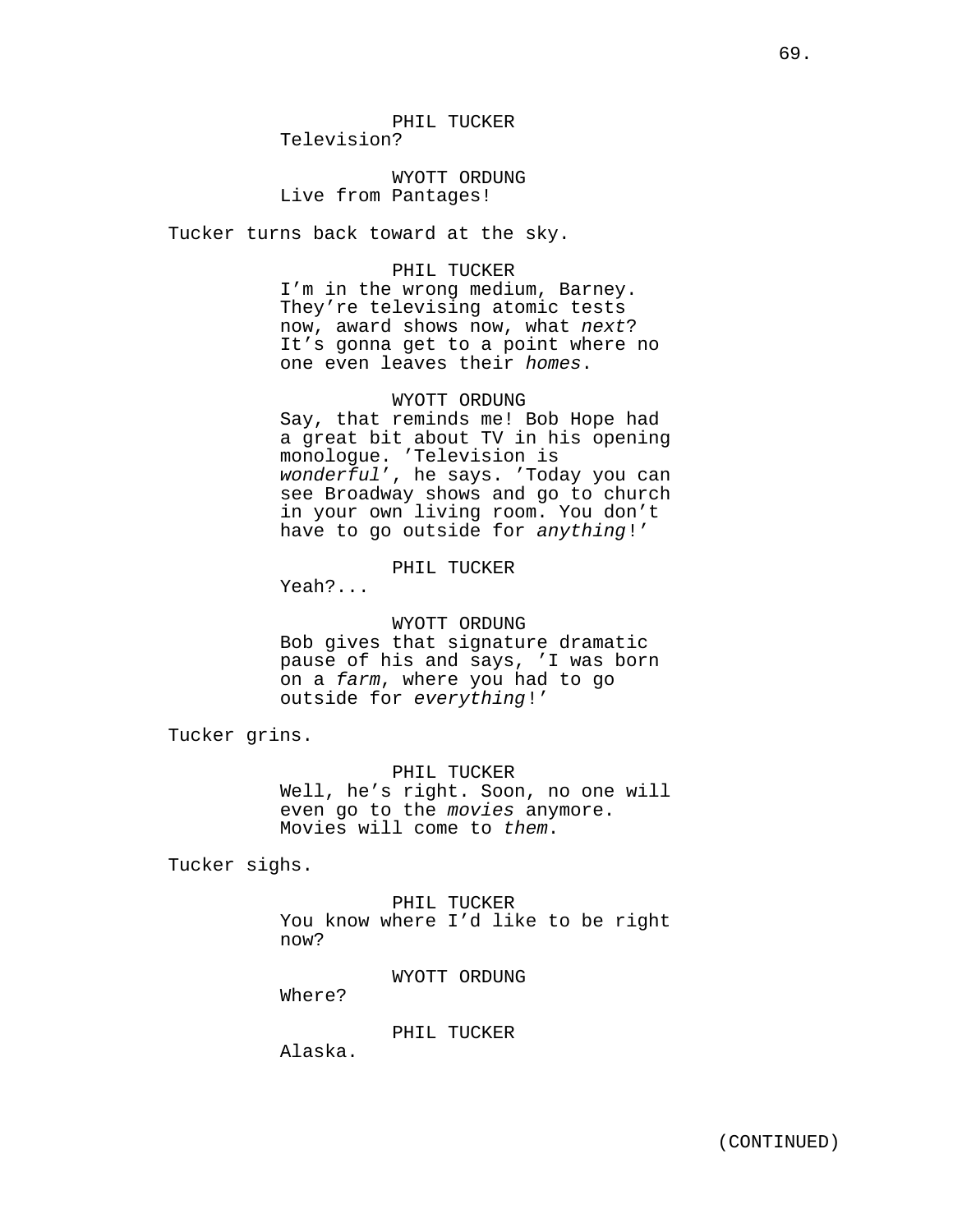WYOTT ORDUNG

*Alaska?*

PHIL TUCKER

Yup.

WYOTT ORDUNG Is that where you're from?

PHIL TUCKER Me? Heck no, I'm from Kansas.

WYOTT ORDUNG Then why do you want to live in Alaska?

PHIL TUCKER I don't want to *live* there, I want to *work* there.

WYOTT ORDUNG I don't follow.

Tucker takes the "Lea-Tuck" business card out of his pocket and hands it to Ordung.

> PHIL TUCKER Business partner of mine is based up in Fairbanks. Spent my last couple summers there. Alaska is where I want to make all my movies.

WYOTT ORDUNG Why up there?

PHIL TUCKER

Are you kidding? Not only do you save a bundle on production costs up there, but you're not tied up body and soul by labor unions.

WYOTT ORDUNG No labor unions, huh? Makes sense, considering Alaska is not even part of the *American* union.

# PHIL TUCKER

Oh, they *have* labor unions up there, all right, but the same regulations don't apply. The scales are higher but there's no minimum. If you don't need a worker, you don't have to take him. If I need (MORE)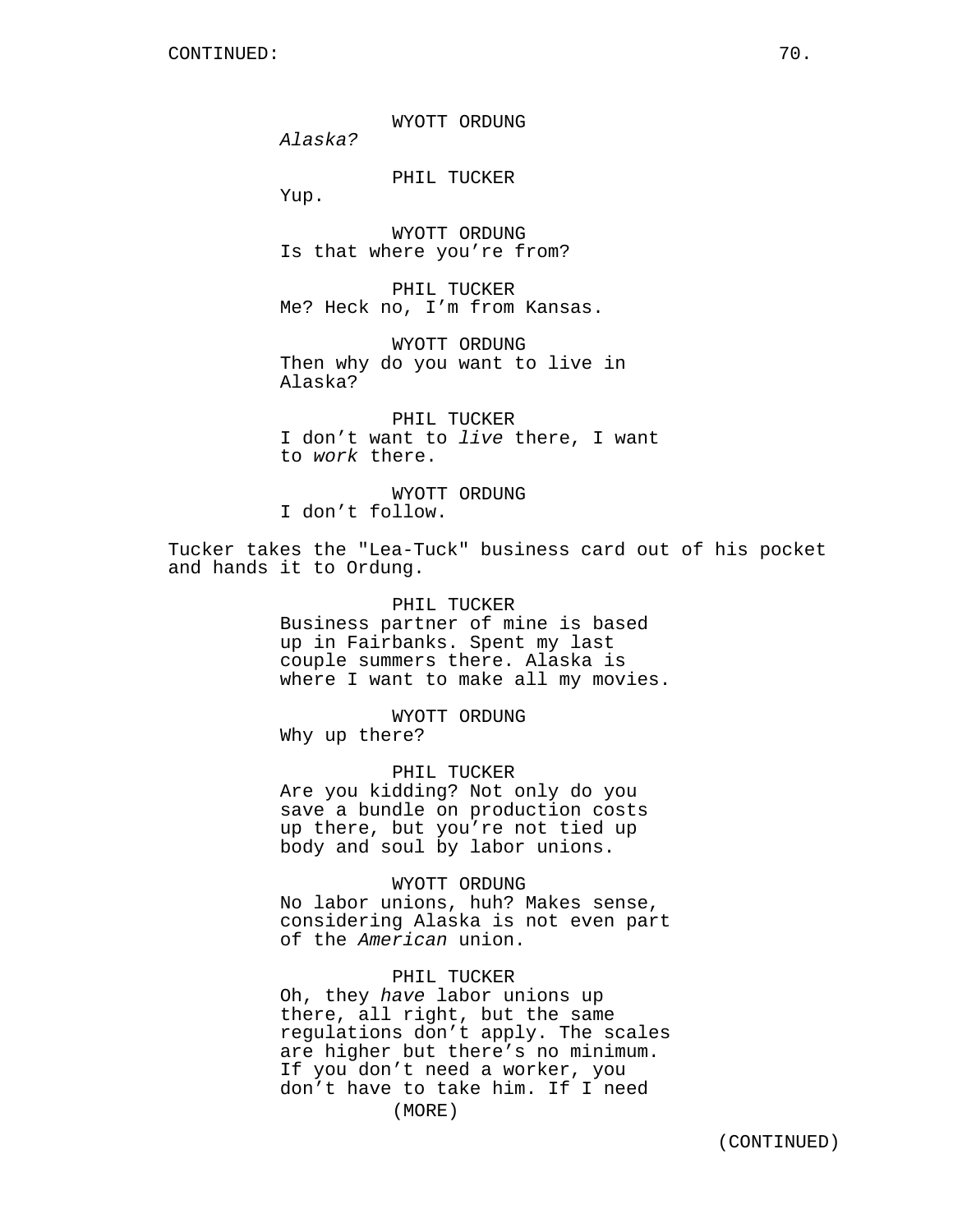PHIL TUCKER (cont'd) Tom on location, I don't have to take Dick and Harry along, too.

WYOTT ORDUNG

Sounds nice.

## PHIL TUCKER

And you know what's even nicer? The whole area *itself* out there is one big, wonderful sound stage! No noise interruption, none of that. You can make practically any type of movie you *want* out there!

WYOTT ORDUNG That does sound *nicer*.

PHIL TUCKER And you know what the *nicest* thing about it up there? Nicest part about it is...it's not *here*.

Ordung looks around.

WYOTT ORDUNG

Phil, you're a hell of a long way from Alaska!

#### PHIL TUCKER

This industry is suffocating. They tell you what to write, how to produce it, when to direct it, who to put in it and when to try and sell it. You know what it's like? It's like a tight little island of rulers, an island where's it's hard to breathe free.

## WYOTT ORDUNG

Well, it's like someone once told me when I got into this business: 'If you can't raise a million dollars, you shouldn't try to make a million dollar movie."

Tucker quickly stands up and paces.

PHIL TUCKER And that's just it, Barney! I don't *want* to make a million dollar movie! I don't *want* to make the next "King Kong", or any other (MORE)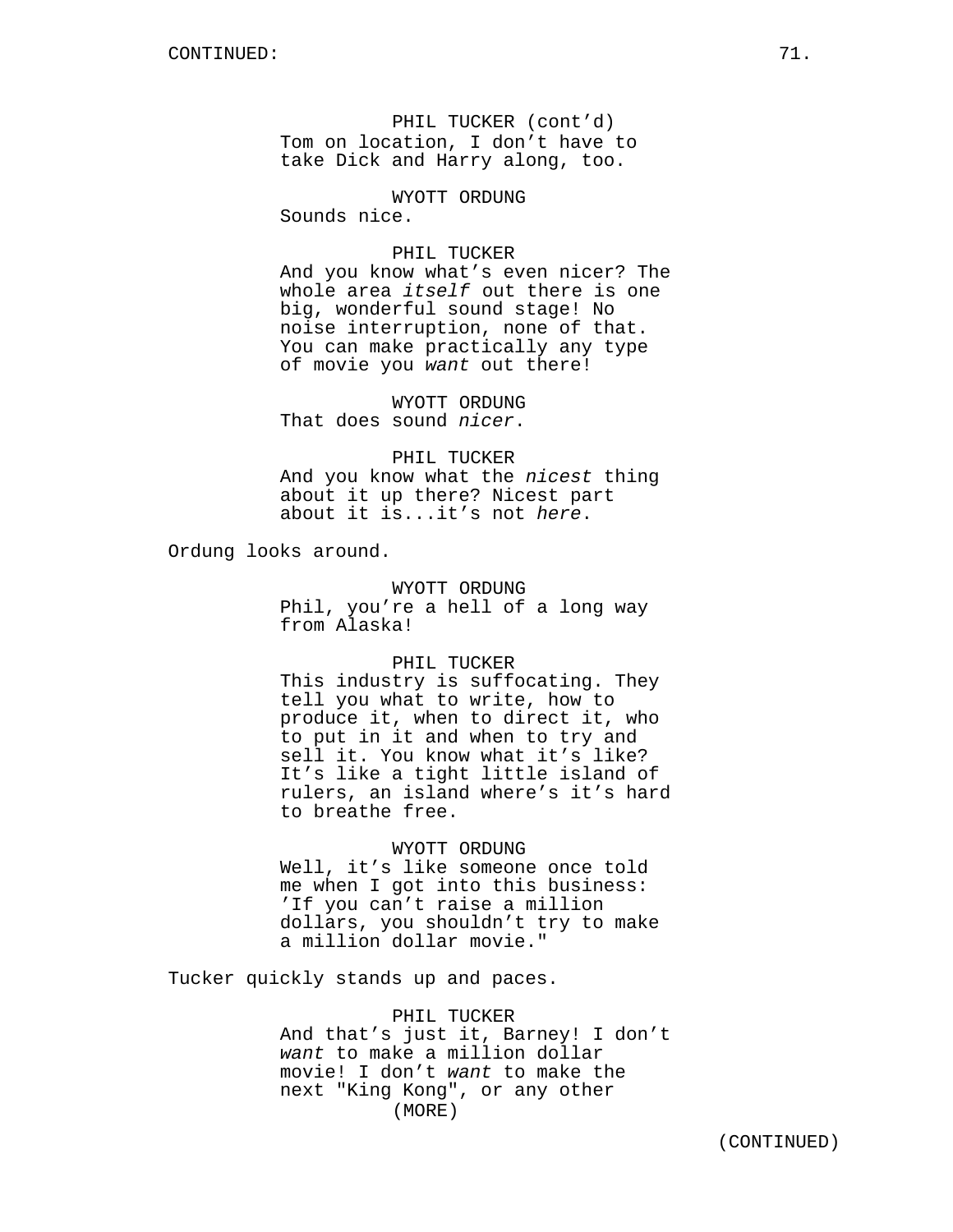PHIL TUCKER (cont'd) movie that lasts 20 years! I'd be happy if it just lasted 20 weeks! I just want to make apples.

WYOTT ORDUNG Another apple analogy?

# PHIL TUCKER

Sure! See, imagine this film is an apple, and you put this film up against *another* apple, and it will be successful. But, put it up against an *orange*, then you got a problem. But whether I make an apple or an orange, I still achieve it, with what I have to work for. If I waited until I had enough to work for to make it easy, I would never have achieved anything. I would have done nothing. Maybe it's better that I shouldn't have. You know what I mean?

WYOTT ORDUNG Not really, but suddenly I'm hungry for fruit.

Tucker sighs.

## PHIL TUCKER

Maybe you were right, Barn. I'm not a director. I'm an *editor*. In the cutting room, everything's *done*. Every set has *already* been built and dismantled. Every foot of film has *already* been shot and processed. All *that* is *done*, and now it's just *me* in a *room*, putting the pieces together. In that room, there's *no* pressure, only *peace*.

WYOTT ORDUNG So, *be* an editor, then, Phil! What's the big deal?

Tucker turns away from Ordung.

PHIL TUCKER It's not as simple as that, Barn! There's all the same kind of politics with the folks at the A.C.E.! There's the interview with (MORE)

(CONTINUED)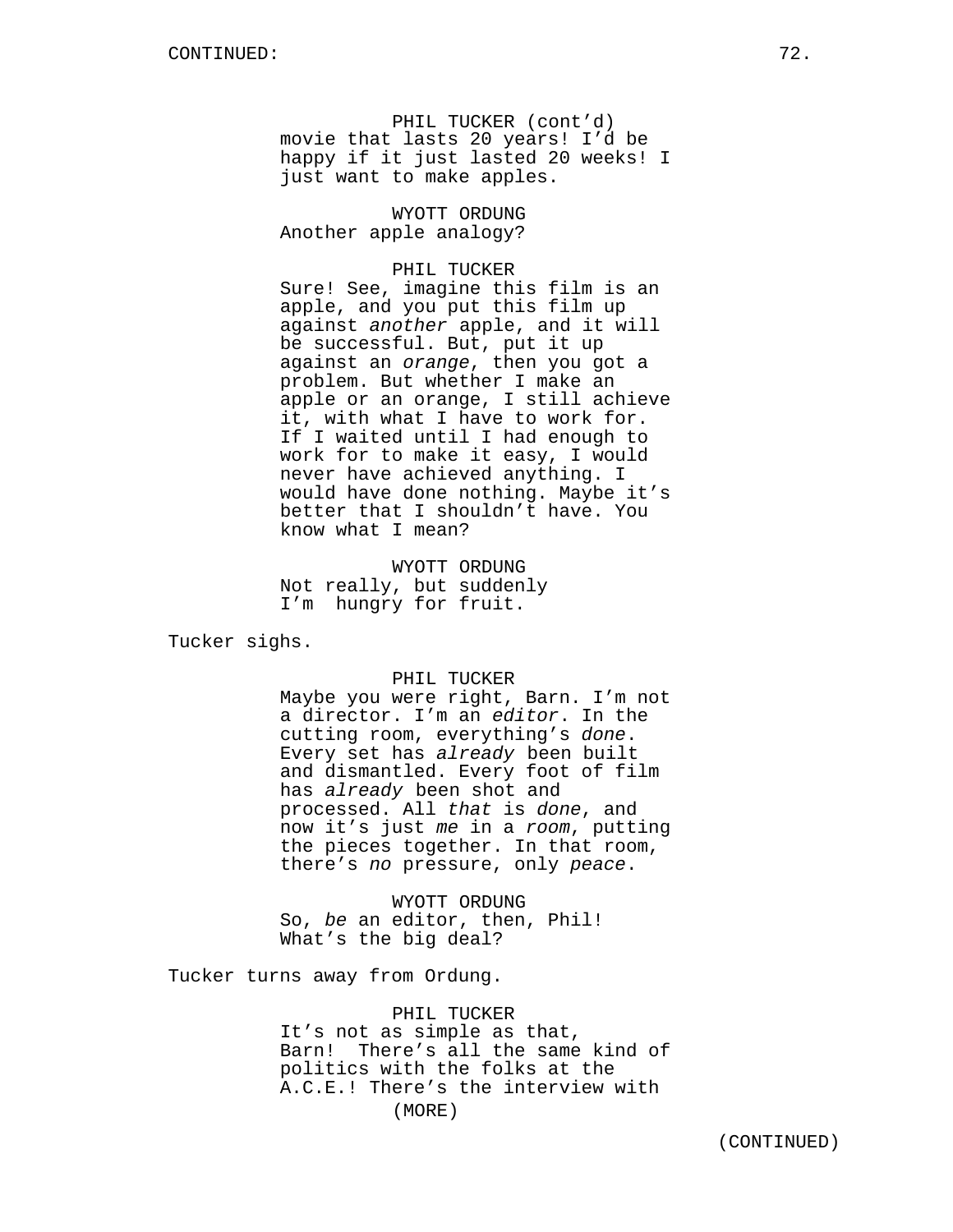PHIL TUCKER (cont'd) the membership committee, the approval by the director's board, the requirement for sponsors...

WYOTT ORDUNG You need a sponsor? I know a guy.

PHIL TUCKER Whatever you do, *don't* say Jack Broder!

WYOTT ORDUNG Ah, so *that's* what this is about?

PHIL TUCKER No, not exactly. Look, I have nothing against this Jack Broder. In fact, I've never even met the guy! It's because...because of...

WYOTT ORDUNG Because of American International?

Tucker turns back toward Ordung.

PHIL TUCKER That's right, you know about them?

WYOTT ORDUNG Well, they're not exactly a *them* just *yet*, but yeah, we met them to discuss a film we're prepping for!

PHIL TUCKER

*We?*

WYOTT ORDUNG Me and my producer for the picture, young bloke named Roger Corman.

PHIL TUCKER What's the picture?

WYOTT ORDUNG Thriller about a sea monster from the ocean floor, due next summer!

PHIL TUCKER You wrote it?

Ordung shakes head.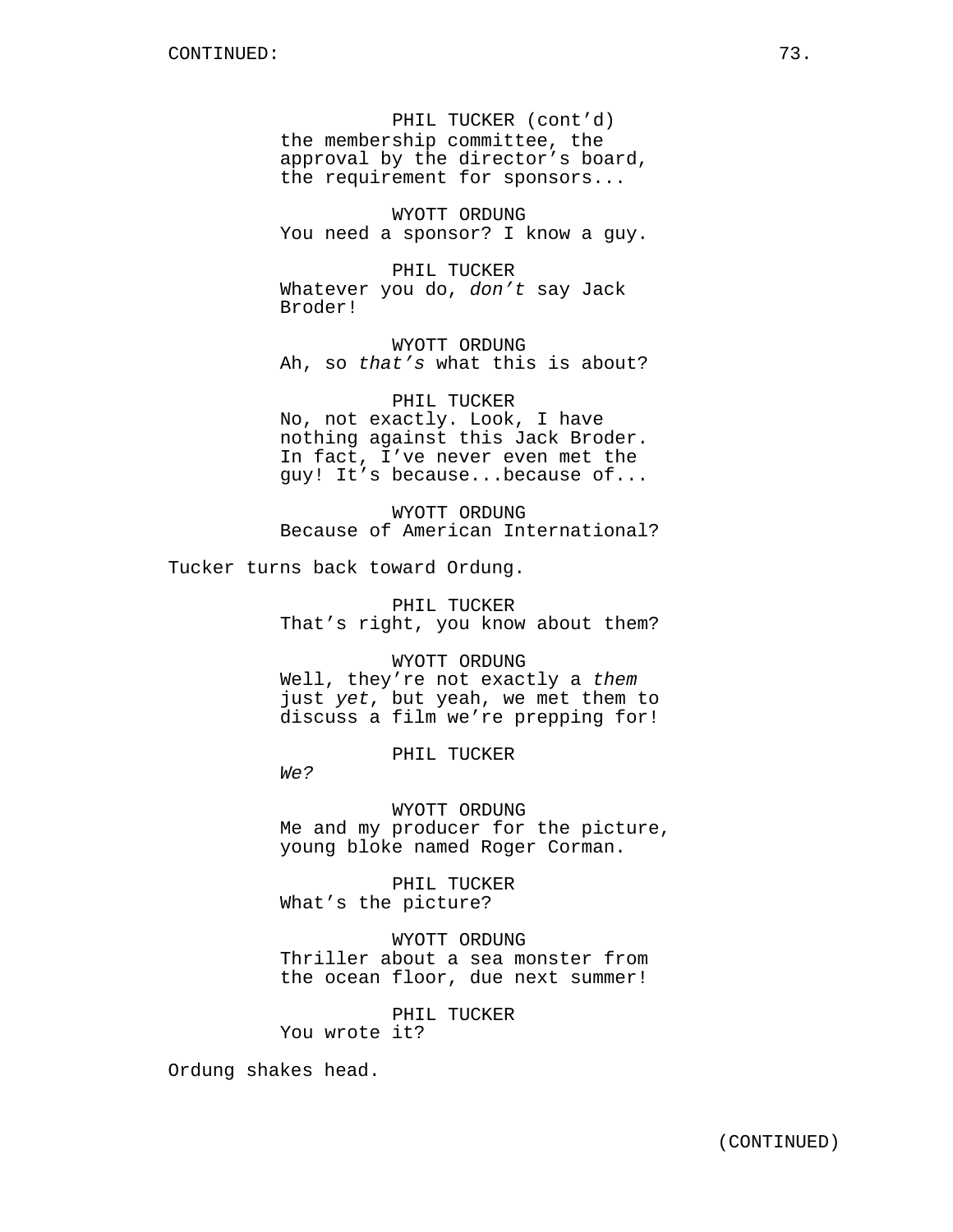WYOTT ORDUNG Just directing this one. And if you ask me, the script for this picture *belongs* on the ocean floor!

PHIL TUCKER Think they'll put it out?

WYOTT ORDUNG Unlikely. Then again, my producer, Roger? He hit it off famously with those guys, so who knows?

PHIL TUCKER Going the 3-D route?

## WYOTT ORDUNG

You nuts? A high-end premium to a project that I may *already* end up hocking my life insurance to fund?! Believe me, *two* is more than enough dimensions for me!

# PHIL TUCKER

Smart, especially considering that the technology is already fast becoming obsolete. Besides, it seems as if 3-D doesn't even really exist to showcase my *movie*. My *movie* exists to showcase *3-D*.

## WYOTT ORDUNG

Say, Bob had *another* bit in his monologue at the Oscars, this one was about 3-D. 'It's hard to say what effect 3-dimensional pictures will have on the world', he says. 'The *next* generation of kids may be born with *square* eyes!"

Tucker smiles.

PHIL TUCKER Well, better *square* eyes than *googie* eyes, right?

Ordung laughs.

WYOTT ORDUNG You said it, not me! Anyway, gotta be moving on myself! Good luck on your *last* last shooting day, Phil!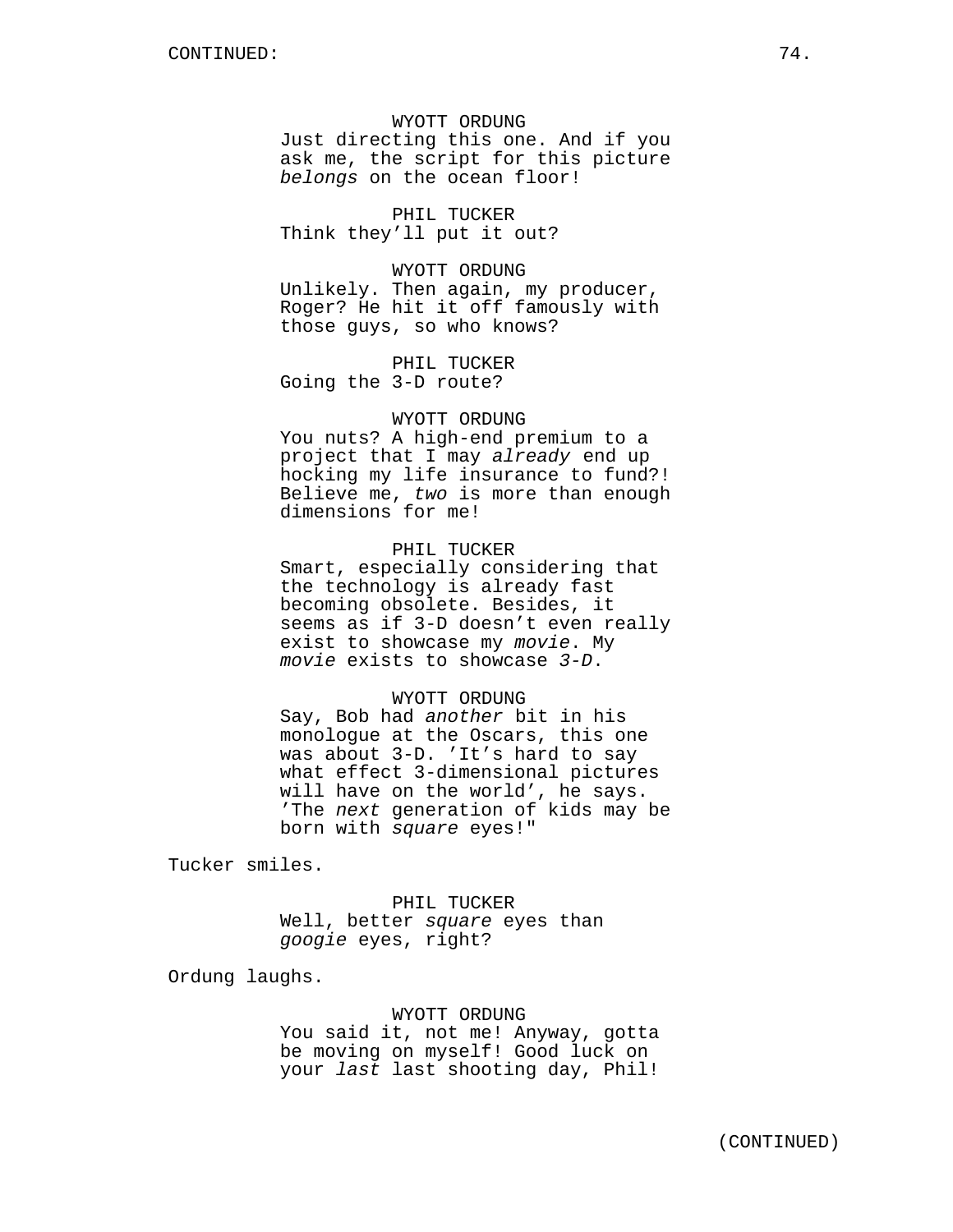# PHIL TUCKER Thanks, Barn.

Ordung starts to walk away. Tucker calls out to him.

PHIL TUCKER

Hey, Barney?!

Ordung stops and turns toward Tucker.

PHIL TUCKER About your 10% stake in this picture...

WYOTT ORDUNG Don't sweat it, Phil. Besides, my agent already doubts this film will affect my career one way or the other anyway, so it works out!

Tucker smiles.

PHIL TUCKER Great. Also, thanks, you know, for *everything*. You were right before -- this *is* my career, *and* my life.

WYOTT ORDUNG Anytime, Phil. And hey, if it makes you feel any better, at least you're not in Kansas anymore, Toto!

Ordung smiles and walks away. Tucker sighs and looks at the Los Angeles skyline in the distance.

CUT TO:

EXT. BRONSON CAVE WEST ENTRANCE - DAY

Recreation of scene from original film.

Nader, Moffett and Mylong (all three in character) are at the cave's entrance. Moffett has make-up to look like a bump on his forehead.

> GEORGE NADER (AS ROY) That's quite a bump there, boy, what happened?

Barrett, Paulson and Royle (also all three in character) enter from off-screen right, joining Nader, Moffett and Mylong at the cave's entrance.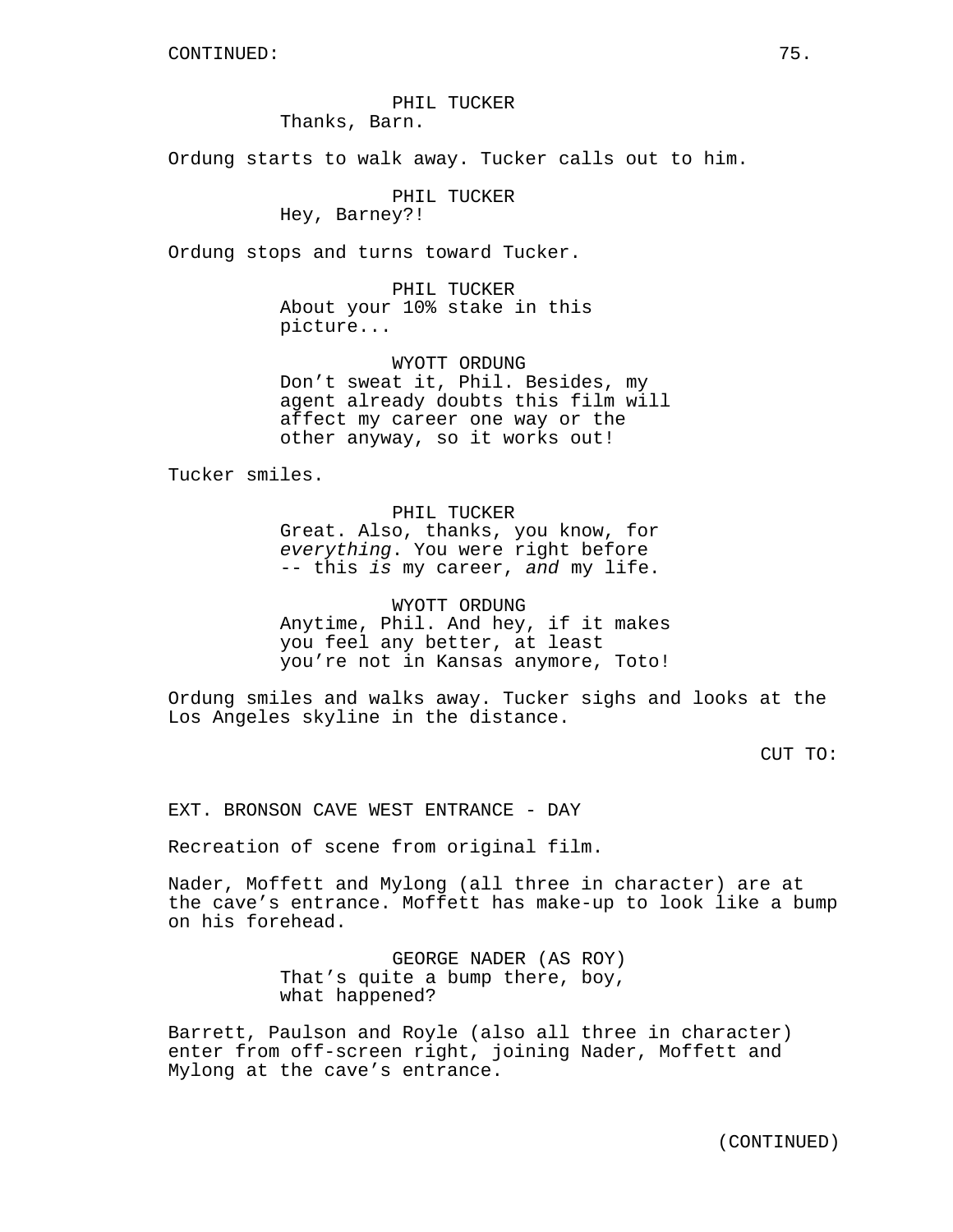SELENA ROYLE (AS MARTHA) Johnny! Are you all right?

GEORGE NADER (AS ROY) You gave your mother quite a scare. Here it was, getting dark, and no Johnny!

CUT TO:

Close-up of Tucker, who is crouching by the camera.

GREGORY MOFFETT (AS JOHNNY) You're alive? (Turns around toward Carla) Her, too? (Turns toward Roy) Boy, was that a dream, or was it?

CUT TO:

Back to the cast.

SELENA ROYLE (AS MARTHA) Well, I must try to repay you for all the trouble you've gone through. Won't you and your assistant join us for dinner?

CLAUDIA BARRETT (AS ALICE) *Do*.

GEORGE NADER (AS ROY) *Done*.

PAMELA PAULSON (AS CARLA) Will you play house with me when we get home?

GREGORY MOFFETT (AS JOHNNY) Well, all right. But I gotta keep an eye out for Ro-Man!

CLAUDIA BARRETT (AS ALICE) Really, Johnny. You're over-doing this spaceman act. There simply aren't any such things.

The cast laughs, then all exit off-screen left.

CUT TO:

Back to close-up of Tucker crouching. He looks around.